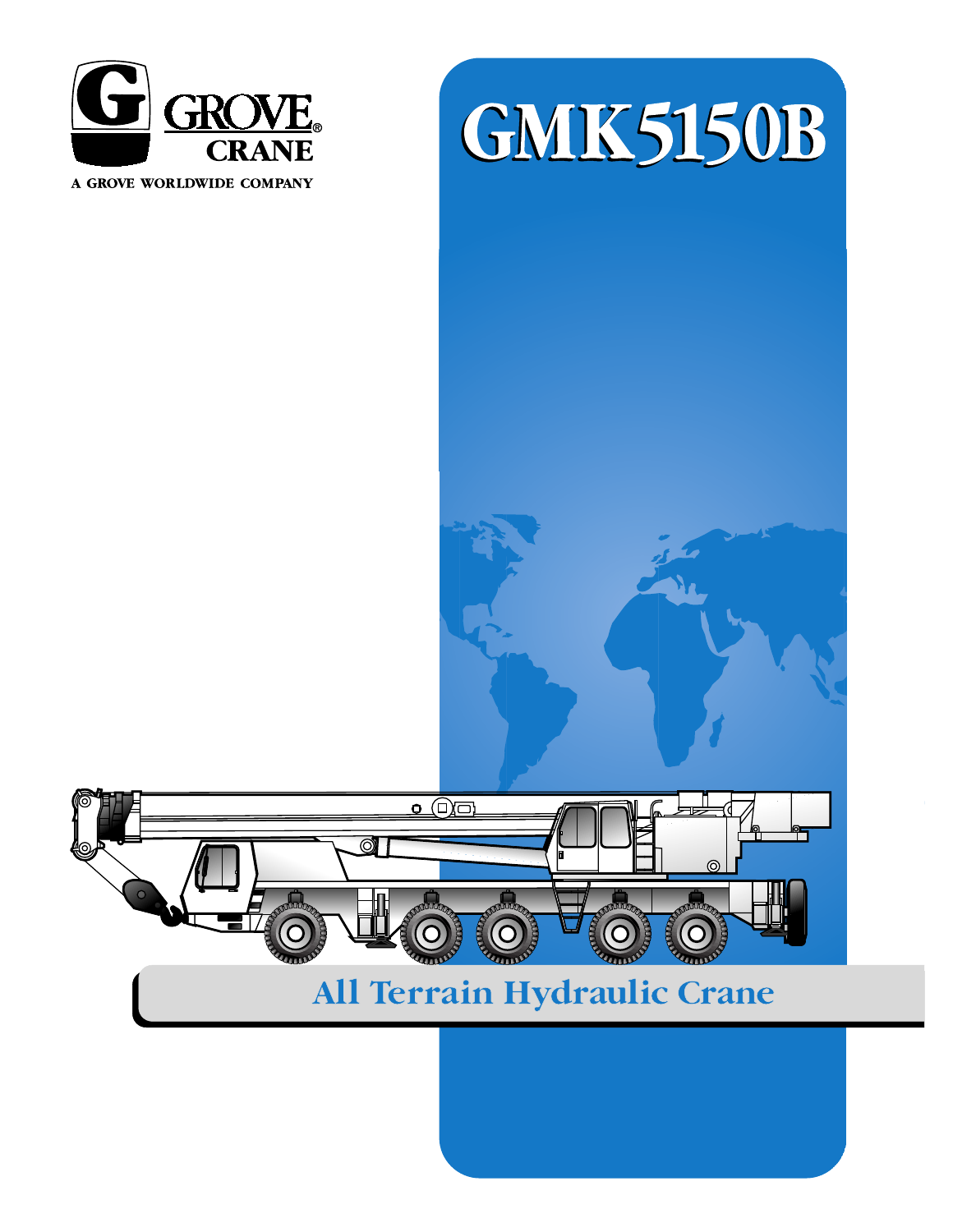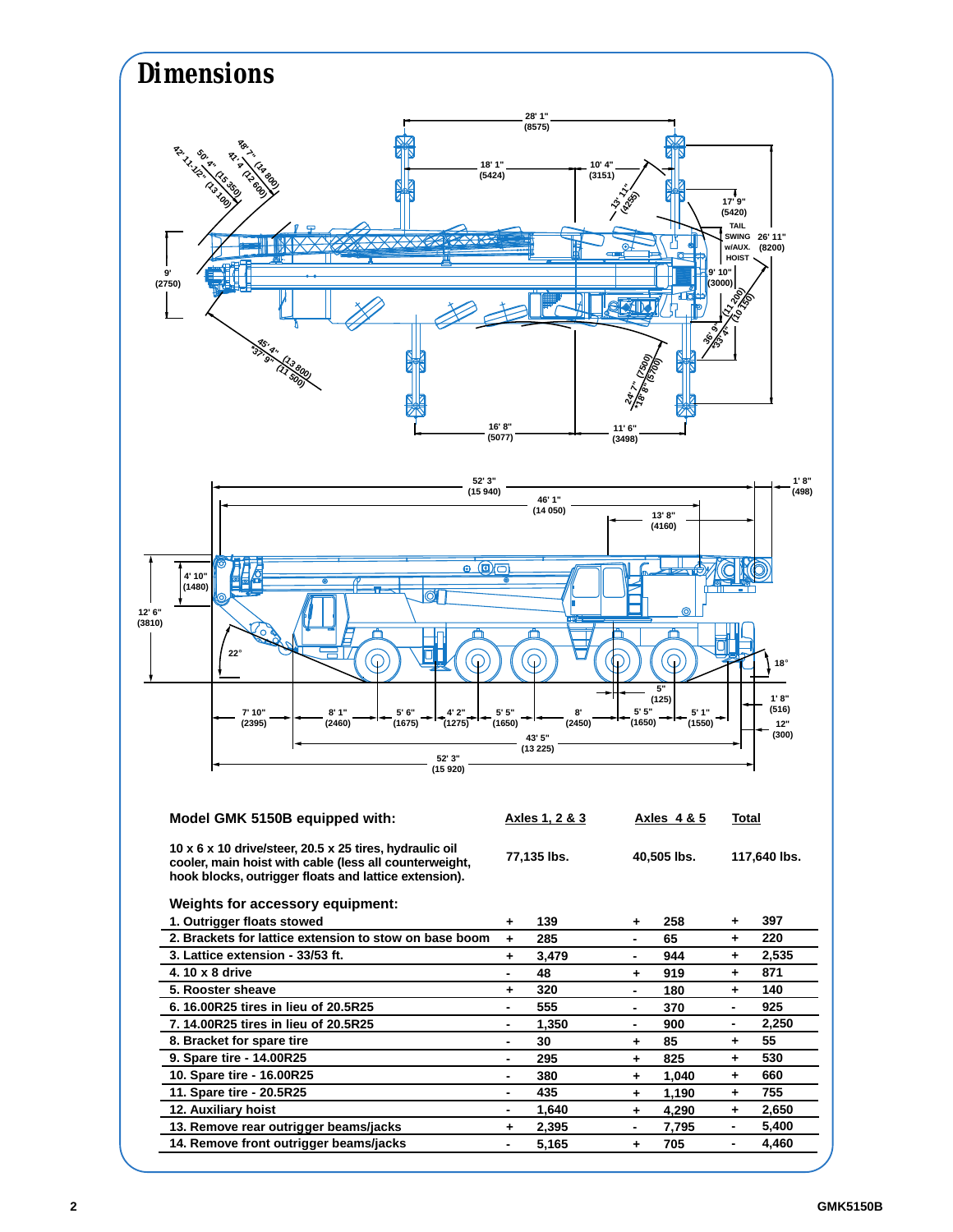# *Working Range*





**DIMENSIONS ARE FOR LARGEST GROVE FURNISHED HOOKBLOCK AND HEADACHE BALL, WITH ANTI-TWO BLOCK ACTIVATED.**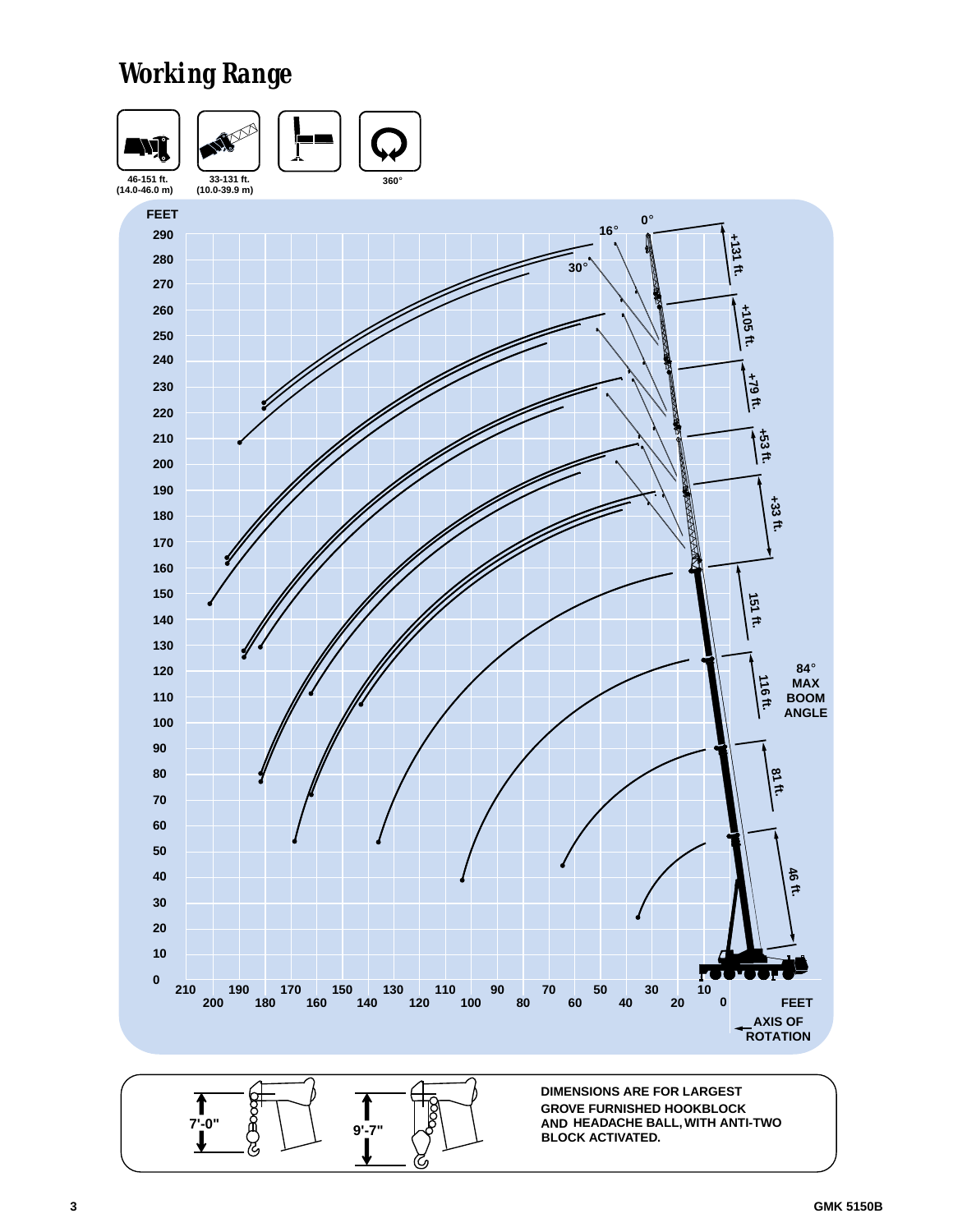# *Superstructure specifications*

#### **Boom**

46 ft. to 151 ft.(14.0 m to 46.0 m) four-section full power boom. Maximum tip height: 161 ft. (49.0 m)

#### **Lattice Extension**

Two-stage, 33 ft. to 53 ft.(10.0 m to 16.0 m) lattice extension offsettable at 0°, 16° and 30°. Stows alongside base boom section. Maximum tip height: 213 ft. (65.0 m)

#### **\*Optional Lattice Extension**

53 ft. (16.0 m) base section combines with three 26 ft. (7.92 m) inserts for lengths of 79, 105 and 131 ft.(24.0, 32.0 and 40.0 m). All three lengths offset at 0°, 16° and 30°.

Maximum tip height: 290 ft. (88.4 m)

#### **Boom Elevation**

Single cylinder with integral holding valves provides elevation from -3° to 84°.

#### **Load Moment & Anti-Two Block System**

Load moment and anti-two block system with audiovisual warning and control lever lock-out. These systems provide electronic display of boom angle, length, radius, tip height, relative load moment, maximum permissible load, load indication and warning of impending two-block condition.

#### **Cab**

Full vision aluminum cab, mounted on left-hand side of turntable, safety glass windows, hinged skylight window with windshield wiper, door with sliding windows, sun visor and roller blind, engine hot water heater, fan and defroster. Seat with hydraulic suspension and neck support, adjustable armrest. Ergonomically arranged instrumentation and operating controls for crane and engine.

#### **Swing**

Two bent axis piston motors with planetary gear and holding brake. Swing speed infinitely variable from 0 to 1.8 RPM.

# **Counterweight**

Total of 59,500 lbs.(27 000 kg). Hydraulic installation/removal of all counterweight pieces. Cylinders for counterweight assembly at the turntable.

# **Engine**

Mercedes Benz OM 366 A diesel, 6 cylinders, water-cooled, 139 hp (104 kW) @ 1800 RPM. Maximum torque: 417 ft. lbs. @ 1,500 - 1,600 RPM.

# **Fuel Tank Capacity**

52.8 gallons (200 L).

#### **HYDRAULIC SYSTEM**

Three separate circuits in open circuit arrangement, comprising one axial piston variable displacement double pump with cumulative flow control and one triple fixed displacement gear pump. Hydraulic oil cooler. 291 gallons (1100 L tank capacity reservoir.)

#### **Control System**

All crane movements infinitely variable by hydraulic pilot control through armrest-integrated crane control levers with automatic reset to zero.

#### **Electrical System**

Two batteries: 12 V/170 Ah each Generator: 28 V/55 A

# **HOIST SPECIFICATIONS Main Hoist**

Axial piston motor with planetary gear and automatic multiple disk brake. Drum rotation indicator.

| Single line pull:  | 15,700 lbs.  |
|--------------------|--------------|
|                    | (7100 kg)    |
| Single line speed: | 394 FPM      |
|                    | (120 m/min)  |
| Rope diameter:     | $3/4$ in.    |
|                    | $(19$ mm $)$ |
| Rope length:       | 787 ft.      |
|                    | (240 m)      |

# **\*Optional Auxiliary Hoist**

Axial piston motor with planetary gear and automatic multiple disk brake. Drum rotation indicator.

| Single line pull:  | 15,700 lbs. |
|--------------------|-------------|
|                    | (7100 kg)   |
| Single line speed: | 394 FPM     |
|                    | (120 m/min) |
| Rope diameter:     | $3/4$ in.   |
|                    | $(19$ mm)   |
| Rope length:       | 590 ft.     |
|                    | (180 m)     |

*\*Denotes optional equipment*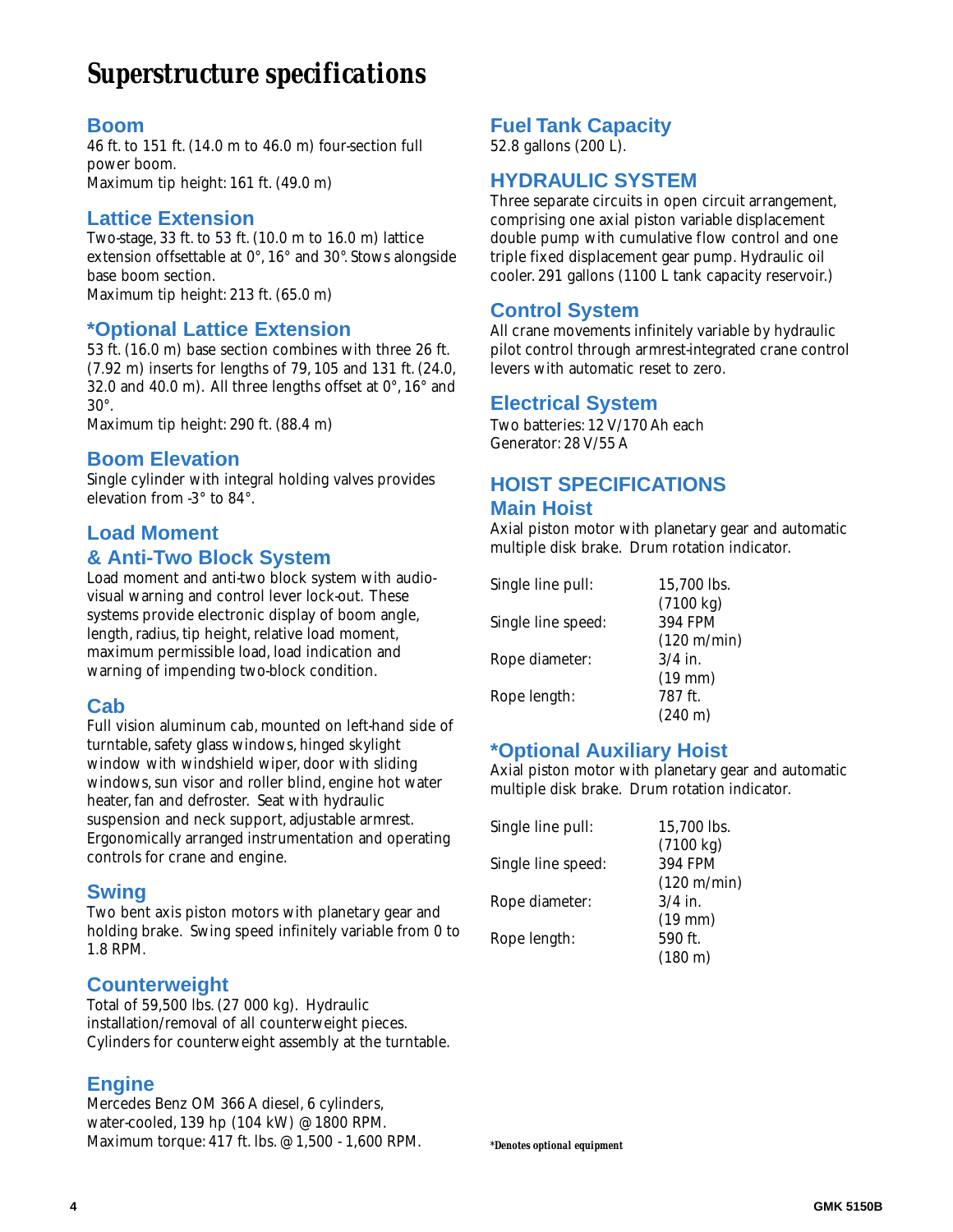# *Carrier specifications*

#### **Chassis**

Five-axle, all-welded torsion-resistant box-type construction of high strength steel.

#### **Outriggers**

Four hydraulically telescoping beam outriggers with vertical cylinders and outrigger pads. Independent horizontal and vertical movement control on each side of chassis. Crane level indicators for leveling control.

# **Engine**

Mercedes Benz OM 442 LA diesel, 8 cylinders, water-cooled, with turbocharger and supercharger intercooler, 496 hp (370 kW) @ 2100 RPM. Maximum torque: 2,020 ft. lbs. @ 1,100 - 1,600 RPM

# **Fuel Tank Capacity**

105 gallons (400 L).

# **Transmission**

Allison automatic powershift transmission with 5 forward and 1 reverse gear. Two speed Kessler transfer case with longitudinal differential lock.

#### **Drive**

10 x 6 x 10

#### **Axles**

1st axle line - steer. 2nd axle line - drive/steer. 3rd axle line - drive/steer. 4th axle line - steer (off road only). 5th axle line - drive/steer.

#### **Suspension**

Exclusive "MEGATRAK™" independent hydropneumatic suspension and hydraulic axle lock-out. Level regulation. Suspension range: +6.7 in. (170 mm) to -4.97 in.(-126 mm). Automatic suspension level control by proximity switches.

# **Tires**

10 - 20.5 x 25 radials.

# **Steering**

Dual-circuit hydraulic power-assisted steering. Automatic switch-in of stand-by steering pump in case of main pump failure.

#### **Brakes**

Service brake: pneumatic dual circuit acting on all wheels. Air dryer. Parking brake: pneumatically operated spring-loaded brake acting on 2nd, 3rd, 4th and 5th axle lines. Auxiliary brake: hydraulic retarder integrated with automatic transmission.

#### **Cab**

Aluminum, two-man design, safety glass, laminated front windshield, windshield wipers/washers, defroster nozzle, lockable doors with sliding windows, driver's seat with hydraulic suspension, engine hot water heater, heatable rear view mirrors. Complete operating and driving controls. Stereo radio/cassette. Cab can be tilted forward by 60° for easy access to engine, transmission, hydraulic pumps, heater and batteries.

#### **Electrical System**

24 V lighting system and signals. Generator: 28 V/55 A. Two batteries: 12 V/170 Ah each.

#### **Maximum Speed**

46 mph (74 km/h)

#### **Gradeability (Theoretical)** 50%

**Gross Vehicle Weight (Approximate)** 117,640 lbs. (53 360 kg) see page 2.

# **Miscellaneous Standard Equipment**

Hydraulic oil cooler;spare tire and wheel - 20.5R25 with carry bracket; spare parts/service manuals; flashing amber warning light on carrier cab; working light, tool kit, wheel chocks, fire extinguisher; rooster sheave.

#### **Special Equipment to Dismantle Crane for Travel**

\*Boom float kit for boom dolly operation including electric and air line plugs at rear of carrier frame (less dolly).

\*Hydraulic quick disconnect fittings for removal of outriggers beams and jacks.

# **Optional Equipment**

\*10 x 8 x 10 drive \*Hookblocks and headache balls \*14.00R25 tires \*16.00R25 tires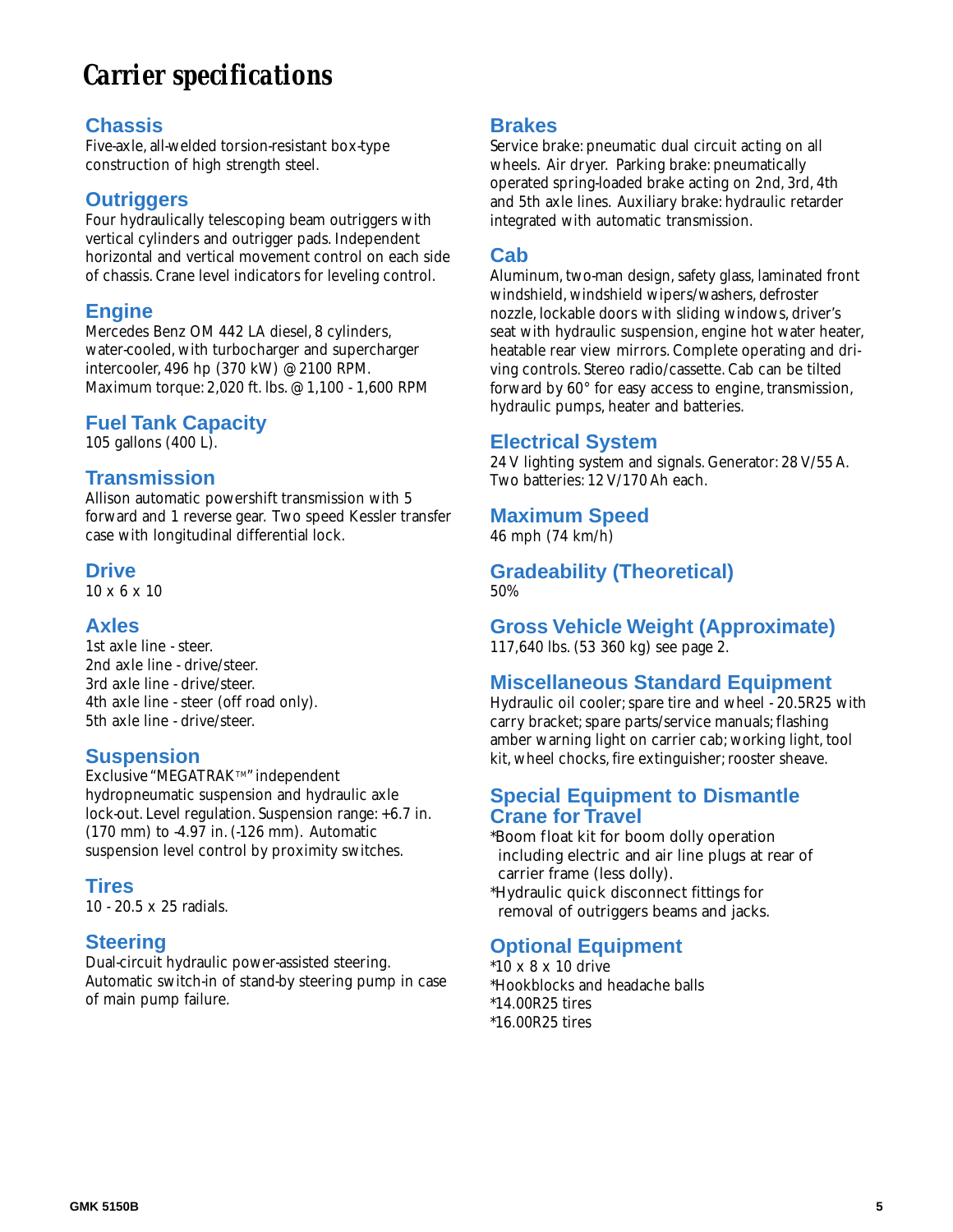









**46 - 151 ft. (14.0 - 46.0 m)**

| WÎ<br>$\rightarrow$ |                                                                 |         |         |        | 85% Domestic (Pounds) |        |        |
|---------------------|-----------------------------------------------------------------|---------|---------|--------|-----------------------|--------|--------|
| (Feet)              | 46                                                              | 64      | 81      | 99     | 116                   | 133    | 151    |
| 9                   | $*300.000$                                                      |         |         |        |                       |        |        |
| 10                  | 288,000                                                         | 218,000 | 136,000 |        |                       |        |        |
| 15                  | 220,000                                                         | 199,000 | 131,000 | 85,000 |                       |        |        |
| 20                  | 174,000                                                         | 166,000 | 111,000 | 85,000 | 71,000                | 53,000 |        |
| 25                  | 133,000                                                         | 130,000 | 95,000  | 83,000 | 67,000                | 53,000 | 41,200 |
| 30                  | 105,000                                                         | 103,000 | 85,000  | 75,000 | 64,000                | 53,000 | 41,200 |
| 35                  | 87,000                                                          | 85,000  | 85,000  | 65,000 | 60,000                | 53,000 | 41,200 |
| 40                  |                                                                 | 76,000  | 73,000  | 58,000 | 54,000                | 51,000 | 41,200 |
| 45                  |                                                                 | 63,000  | 60,000  | 52,000 | 49,000                | 46,000 | 38,800 |
| 50                  |                                                                 | 53,000  | 50,000  | 49,000 | 43,800                | 41,600 | 36,400 |
| 55                  |                                                                 |         | 43,000  | 44,000 | 39,600                | 37,800 | 34,200 |
| 60                  |                                                                 |         | 37,200  | 38,600 | 36,600                | 34,600 | 32,000 |
| 65                  |                                                                 |         | 35,000  | 33,600 | 34,400                | 31,600 | 30,000 |
| 70                  |                                                                 |         |         | 29,600 | 30,600                | 29,200 | 27,800 |
| 75                  |                                                                 |         |         | 26,400 | 27,000                | 25,600 | 25,800 |
| 80                  |                                                                 |         |         | 24,800 | 24,000                | 23,400 | 23,400 |
| 85                  |                                                                 |         |         | 23,400 | 21,400                | 22,200 | 20,800 |
| 90                  |                                                                 |         |         |        | 19,000                | 20,000 | 18,600 |
| 95                  |                                                                 |         |         |        | 17,400                | 18,000 | 16,400 |
| 100                 |                                                                 |         |         |        | 16,400                | 16,000 | 14,600 |
| 105                 |                                                                 |         |         |        |                       | 14,400 | 13,000 |
| 110                 |                                                                 |         |         |        |                       | 13,000 | 11,400 |
| 115                 |                                                                 |         |         |        |                       | 11,600 | 10,200 |
| 120                 |                                                                 |         |         |        |                       |        | 9,000  |
| 125                 |                                                                 |         |         |        |                       |        | 7,800  |
| 130                 |                                                                 |         |         |        |                       |        | 6,800  |
| 135                 |                                                                 |         |         |        |                       |        | 6,000  |
|                     | *Defined Arc/Over Rear Only                                     |         |         |        |                       |        |        |
|                     | Lifting Capacities > 242,500 lbs. require additional equipment. |         |         |        |                       |        |        |

| ╰                     |      |          |          |           |        |     |
|-----------------------|------|----------|----------|-----------|--------|-----|
| <b>т.</b>             | 50/0 | 100/50/0 | 100/50/0 | 100/50/00 | 100/50 | 100 |
| T <sub>2</sub><br>. . | 0/25 | )/25/50  | 25/50/75 | 50/75/100 | 75/100 | 100 |
| To.<br>and the pro-   | 0/25 | 125/50   | 25/50/75 | 50/75/100 | 75/100 | 100 |
|                       |      |          |          |           |        |     |

**Note: All Main Boom Charts available with 50% Outriggers.**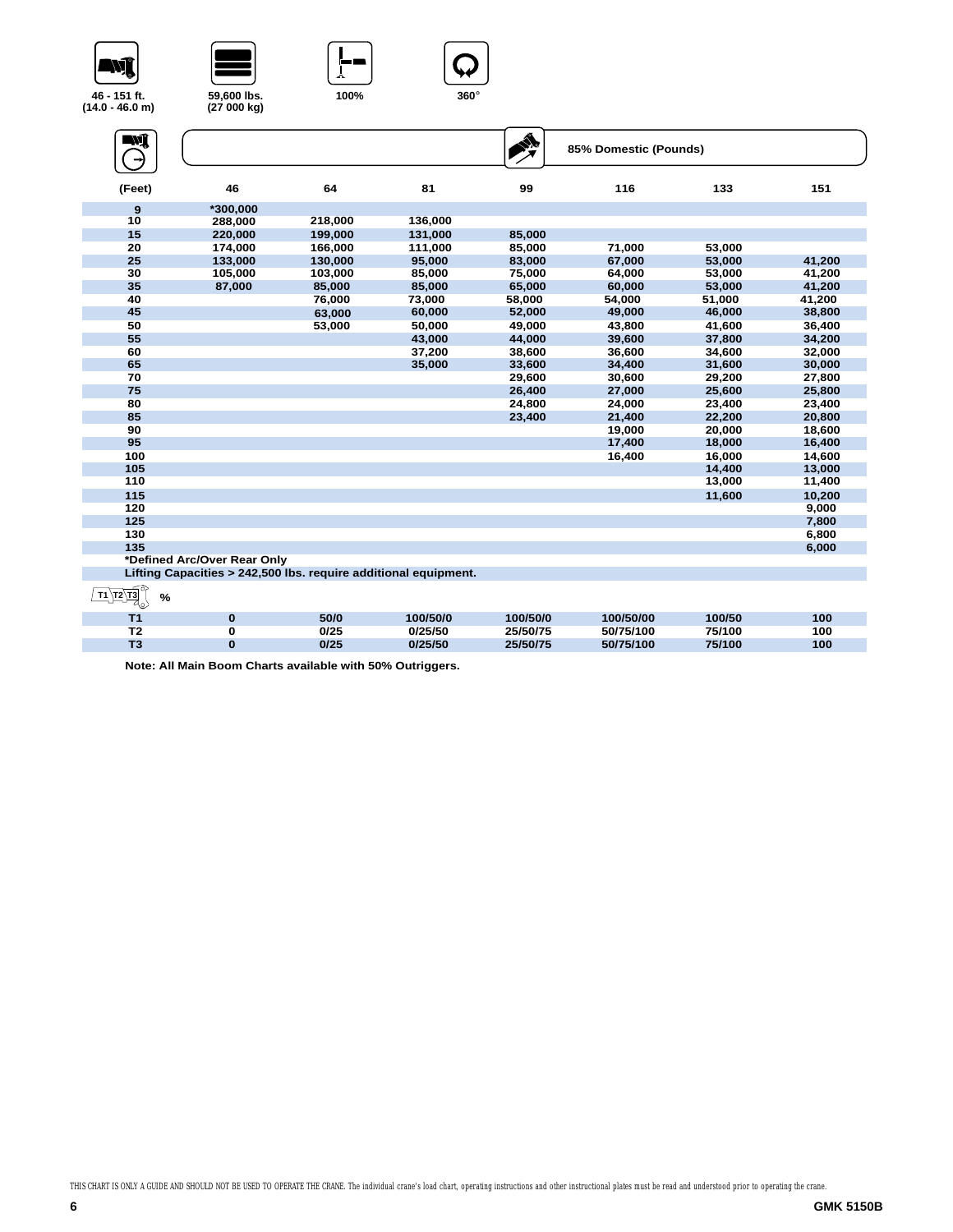







**100% 360**°

**ENT**  $\Theta$ **9**<br>**10** 

| ШÎ     |                                                                |         |         | 的      | 85% Domestic (Pounds) |        |        |
|--------|----------------------------------------------------------------|---------|---------|--------|-----------------------|--------|--------|
| (Feet) | 46                                                             | 64      | 81      | 99     | 116                   | 133    | 151    |
| 9      | *300,000                                                       |         |         |        |                       |        |        |
| 10     | 286,000                                                        | 218,000 | 136,000 |        |                       |        |        |
| 15     | 220,000                                                        | 199,000 | 131,000 | 85,000 |                       |        |        |
| 20     | 166,000                                                        | 163,000 | 111,000 | 85.000 | 71,000                | 53,000 |        |
| 25     | 126,000                                                        | 123,000 | 95,000  | 83,000 | 67,000                | 53,000 | 41,200 |
| 30     | 100,000                                                        | 97,000  | 85,000  | 75,000 | 64.000                | 53,000 | 41,200 |
| 35     | 81,000                                                         | 85,000  | 82,000  | 65,000 | 60,000                | 53,000 | 41,200 |
| 40     |                                                                | 68,000  | 65,000  | 58,000 | 54.000                | 51,000 | 41,200 |
| 45     |                                                                | 56,000  | 53,000  | 52,000 | 49,000                | 46,000 | 38,800 |
| 50     |                                                                | 47,000  | 45,000  | 46,000 | 43,800                | 41,600 | 36,400 |
| 55     |                                                                |         | 40.000  | 39.200 | 39.200                | 37.800 | 34.200 |
| 60     |                                                                |         | 36,200  | 33,800 | 34,800                | 33,400 | 32,000 |
| 65     |                                                                |         | 31,600  | 29,800 | 30,400                | 28,800 | 29,800 |
| 70     |                                                                |         |         | 28,200 | 26,400                | 26,400 | 25,800 |
| 75     |                                                                |         |         | 25,200 | 23,000                | 24,000 | 22,400 |
| 80     |                                                                |         |         | 22,400 | 20,800                | 21,200 | 19,600 |
| 85     |                                                                |         |         | 19,800 | 19,400                | 18,800 | 17,200 |
| 90     |                                                                |         |         |        | 18,200                | 16,600 | 15,000 |
| 95     |                                                                |         |         |        | 16,400                | 14,600 | 13,200 |
| 100    |                                                                |         |         |        | 14,800                | 13,000 | 11,600 |
| 105    |                                                                |         |         |        |                       | 11,600 | 10,000 |
| 110    |                                                                |         |         |        |                       | 10.200 | 8,800  |
| 115    |                                                                |         |         |        |                       | 9,000  | 7,600  |
| 120    |                                                                |         |         |        |                       |        | 6,400  |
| 125    |                                                                |         |         |        |                       |        | 5.400  |
| 130    |                                                                |         |         |        |                       |        | 4,600  |
| 135    |                                                                |         |         |        |                       |        | 3,800  |
|        | *Defined Arc/Over Rear Only                                    |         |         |        |                       |        |        |
|        | Lifting Capacities > 242,500 lbs. require additional equipment |         |         |        |                       |        |        |

**T1 T2 T3 %**

| -              |             |      |             |          |           |        |     |
|----------------|-------------|------|-------------|----------|-----------|--------|-----|
| T <sub>1</sub> | U           | 50/0 | 100/50/0    | 100/50/0 | 100/50/0  | 100/50 | 100 |
| T2             | 0           | 0/25 | 0/25/50     | 25/50/75 | 50/75/100 | 75/100 | 100 |
| T <sub>3</sub> | o           | 0/25 | 0/25/50     | 25/50/75 | 50/75/100 | 75/100 | 100 |
| −ъ.            |             | --   |             |          |           |        |     |
| 46 - 151 ft.   | 28,000 lbs. | 100% | $360^\circ$ |          |           |        |     |

**46 - 151 ft. (14.0 - 46.0 m)**

**28,000 lbs. (12 700 kg)**

| WÎ<br>$\longrightarrow$ |                                                                |         |         | 變      | 85% Domestic (Pounds) |        |        |
|-------------------------|----------------------------------------------------------------|---------|---------|--------|-----------------------|--------|--------|
| (Feet)                  | 46                                                             | 64      | 81      | 99     | 116                   | 133    | 151    |
| 9                       | *300,000                                                       |         |         |        |                       |        |        |
| 10                      | 286.000                                                        | 218,000 | 136,000 |        |                       |        |        |
| 15                      | 220,000                                                        | 199,000 | 131,000 | 85,000 |                       |        |        |
| 20                      | 153.000                                                        | 150.000 | 111,000 | 85,000 | 71,000                | 53,000 |        |
| 25                      | 116,000                                                        | 113,000 | 95,000  | 83,000 | 67,000                | 53,000 | 41,200 |
| 30                      | 88,000                                                         | 85,000  | 85,000  | 75,000 | 64,000                | 53,000 | 41,200 |
| 35                      | 67,000                                                         | 70,000  | 67,000  | 65,000 | 60,000                | 53,000 | 41,200 |
| 40                      |                                                                | 56,000  | 53,000  | 55,000 | 53,000                | 51,000 | 41,200 |
| 45                      |                                                                | 46,000  | 47,000  | 45,000 | 45,000                | 43,600 | 38,800 |
| 50                      |                                                                | 37,800  | 39,200  | 37,800 | 37,800                | 36,400 | 36,400 |
| 55                      |                                                                |         | 33,000  | 34,000 | 31,600                | 32,600 | 31,000 |
| 60                      |                                                                |         | 28,200  | 29,000 | 27,000                | 27,800 | 26,000 |
| 65                      |                                                                |         | 24,000  | 25,000 | 25,200                | 23,800 | 22,000 |
| 70                      |                                                                |         |         | 21,600 | 22,200                | 20,400 | 18,800 |
| 75                      |                                                                |         |         | 18,800 | 19,400                | 17,600 | 16,000 |
| 80                      |                                                                |         |         | 16.400 | 17,000                | 15,200 | 13,600 |
| 85                      |                                                                |         |         | 14,200 | 14,800                | 13,200 | 11,600 |
| 90                      |                                                                |         |         |        | 13,000                | 11,400 | 9,800  |
| 95                      |                                                                |         |         |        | 11,400                | 9,800  | 8,200  |
| 100                     |                                                                |         |         |        | 10,000                | 8,400  | 7,000  |
| 105                     |                                                                |         |         |        |                       | 7,200  | 5,600  |
| 110                     |                                                                |         |         |        |                       | 6,000  | 4,600  |
| 115                     |                                                                |         |         |        |                       | 5,000  | 3,600  |
| 120                     |                                                                |         |         |        |                       |        | 2,800  |
| 125                     |                                                                |         |         |        |                       |        | 2,000  |
|                         | *Defined Arc/Over Rear Only                                    |         |         |        |                       |        |        |
|                         | Lifting Capacities > 242,500 lbs. require additional equipment |         |         |        |                       |        |        |

**T1 T2 T3 %**

| ت -                 |      |          |          |           |        |     |
|---------------------|------|----------|----------|-----------|--------|-----|
|                     | 50/0 | 100/50/0 | 100/50/0 | 100/50/0  | 100/50 | 100 |
| $\mathbf{r}$<br>' 4 | 0/25 | 0/25/50  | 25/50/75 | 50/75/100 | 75/100 | 100 |
| <b>START</b><br>. . | 0/25 | 0/25/50  | 25/50/75 | 50/75/100 | 75/100 | 100 |

THIS CHART IS ONLY A GUIDE AND SHOULD NOT BE USED TO OPERATE THE CRANE. The individual crane's load chart, operating instructions and other instructional plates must be read and understood prior to operating the crane.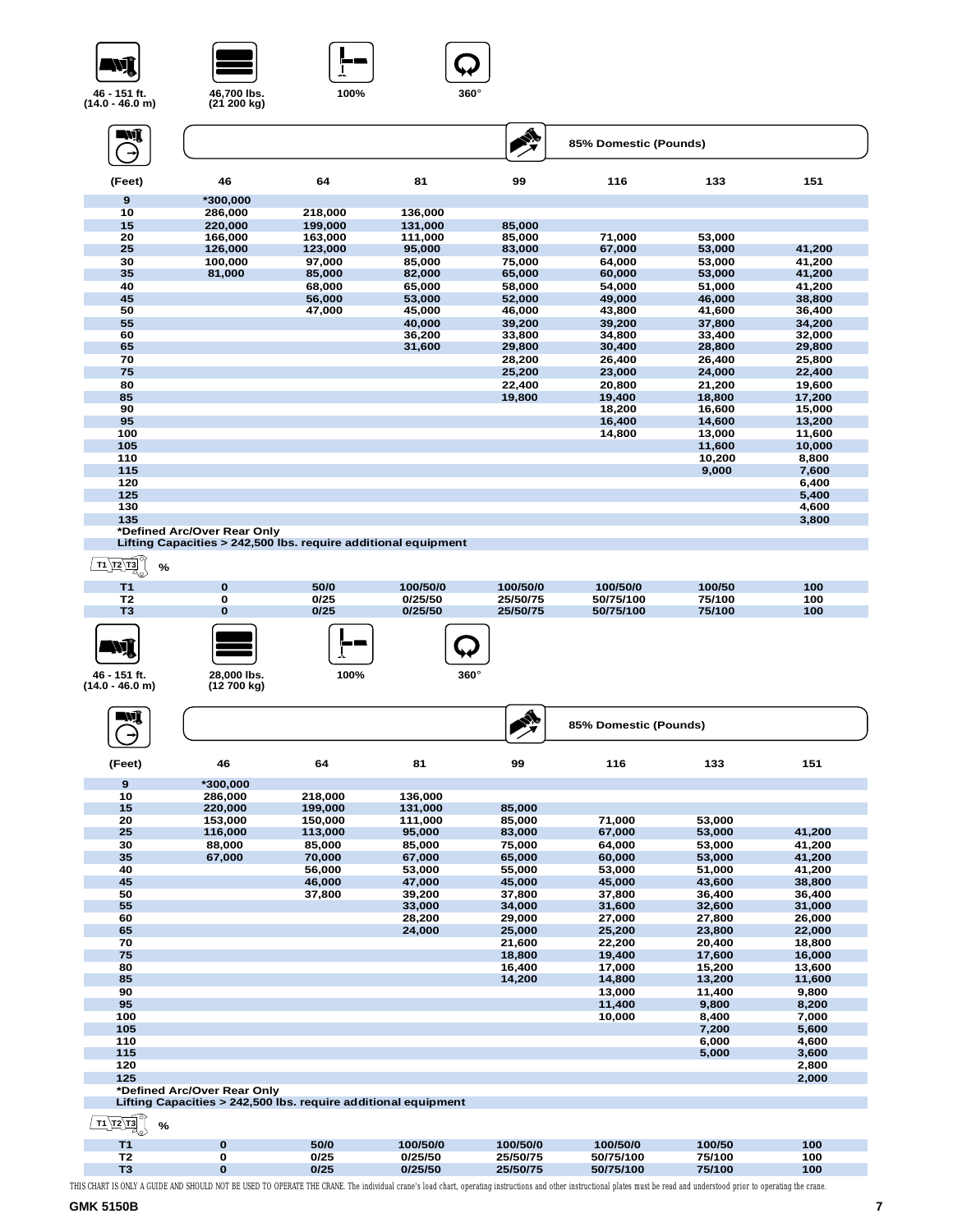



Г





**100% 360**°



| 46<br>64<br>99<br>151<br>81<br>116<br>133<br>(Feet)<br>10<br>218,000<br>136,000<br>286,000<br>15<br>85,000<br>204,000<br>199,000<br>131,000<br>20<br>111,000<br>85,000<br>71,000<br>53,000<br>140,000<br>137,000<br>25<br>41,200<br>102,000<br>97,000<br>88,000<br>83,000<br>67,000<br>53,000<br>30<br>70,000<br>70,000<br>64,000<br>62,000<br>53,000<br>41,200<br>74,000<br>35<br>52,000<br>55,000<br>54,000<br>53,000<br>52,000<br>47,000<br>41,200<br>40<br>42,400<br>44,000<br>45,000<br>41,600<br>41,000<br>37,400<br>45<br>33,600<br>35,200<br>36,200<br>35,000<br>34,000<br>30,600<br>50<br>27,000<br>28,600<br>29,600<br>30,400<br>28,400<br>25,200<br>55<br>24,600<br>25,200<br>23,200<br>21,000<br>23,600<br>60<br>19,600<br>20,400<br>21,200<br>19,200<br>17,400<br>65<br>16,200<br>17,200<br>17,800<br>16,000<br>14,200<br>70<br>14,600<br>15,200<br>13,200<br>11,600<br>75<br>12,200<br>12,800<br>11,000<br>9,400<br>80<br>11,000<br>7,600<br>10,400<br>9,200<br>85<br>8,800<br>9,200<br>7,600<br>6,000<br>90<br>4,600<br>7,800<br>6,000<br>95<br>6,600<br>4,800<br>3,200 | ENT<br>⇥ |  | ♦ | 85% Domestic (Pounds) |       |       |
|----------------------------------------------------------------------------------------------------------------------------------------------------------------------------------------------------------------------------------------------------------------------------------------------------------------------------------------------------------------------------------------------------------------------------------------------------------------------------------------------------------------------------------------------------------------------------------------------------------------------------------------------------------------------------------------------------------------------------------------------------------------------------------------------------------------------------------------------------------------------------------------------------------------------------------------------------------------------------------------------------------------------------------------------------------------------------------------|----------|--|---|-----------------------|-------|-------|
|                                                                                                                                                                                                                                                                                                                                                                                                                                                                                                                                                                                                                                                                                                                                                                                                                                                                                                                                                                                                                                                                                        |          |  |   |                       |       |       |
|                                                                                                                                                                                                                                                                                                                                                                                                                                                                                                                                                                                                                                                                                                                                                                                                                                                                                                                                                                                                                                                                                        |          |  |   |                       |       |       |
|                                                                                                                                                                                                                                                                                                                                                                                                                                                                                                                                                                                                                                                                                                                                                                                                                                                                                                                                                                                                                                                                                        |          |  |   |                       |       |       |
|                                                                                                                                                                                                                                                                                                                                                                                                                                                                                                                                                                                                                                                                                                                                                                                                                                                                                                                                                                                                                                                                                        |          |  |   |                       |       |       |
|                                                                                                                                                                                                                                                                                                                                                                                                                                                                                                                                                                                                                                                                                                                                                                                                                                                                                                                                                                                                                                                                                        |          |  |   |                       |       |       |
|                                                                                                                                                                                                                                                                                                                                                                                                                                                                                                                                                                                                                                                                                                                                                                                                                                                                                                                                                                                                                                                                                        |          |  |   |                       |       |       |
|                                                                                                                                                                                                                                                                                                                                                                                                                                                                                                                                                                                                                                                                                                                                                                                                                                                                                                                                                                                                                                                                                        |          |  |   |                       |       |       |
|                                                                                                                                                                                                                                                                                                                                                                                                                                                                                                                                                                                                                                                                                                                                                                                                                                                                                                                                                                                                                                                                                        |          |  |   |                       |       |       |
|                                                                                                                                                                                                                                                                                                                                                                                                                                                                                                                                                                                                                                                                                                                                                                                                                                                                                                                                                                                                                                                                                        |          |  |   |                       |       |       |
|                                                                                                                                                                                                                                                                                                                                                                                                                                                                                                                                                                                                                                                                                                                                                                                                                                                                                                                                                                                                                                                                                        |          |  |   |                       |       |       |
|                                                                                                                                                                                                                                                                                                                                                                                                                                                                                                                                                                                                                                                                                                                                                                                                                                                                                                                                                                                                                                                                                        |          |  |   |                       |       |       |
|                                                                                                                                                                                                                                                                                                                                                                                                                                                                                                                                                                                                                                                                                                                                                                                                                                                                                                                                                                                                                                                                                        |          |  |   |                       |       |       |
|                                                                                                                                                                                                                                                                                                                                                                                                                                                                                                                                                                                                                                                                                                                                                                                                                                                                                                                                                                                                                                                                                        |          |  |   |                       |       |       |
|                                                                                                                                                                                                                                                                                                                                                                                                                                                                                                                                                                                                                                                                                                                                                                                                                                                                                                                                                                                                                                                                                        |          |  |   |                       |       |       |
|                                                                                                                                                                                                                                                                                                                                                                                                                                                                                                                                                                                                                                                                                                                                                                                                                                                                                                                                                                                                                                                                                        |          |  |   |                       |       |       |
|                                                                                                                                                                                                                                                                                                                                                                                                                                                                                                                                                                                                                                                                                                                                                                                                                                                                                                                                                                                                                                                                                        |          |  |   |                       |       |       |
|                                                                                                                                                                                                                                                                                                                                                                                                                                                                                                                                                                                                                                                                                                                                                                                                                                                                                                                                                                                                                                                                                        |          |  |   |                       |       |       |
|                                                                                                                                                                                                                                                                                                                                                                                                                                                                                                                                                                                                                                                                                                                                                                                                                                                                                                                                                                                                                                                                                        |          |  |   |                       |       |       |
|                                                                                                                                                                                                                                                                                                                                                                                                                                                                                                                                                                                                                                                                                                                                                                                                                                                                                                                                                                                                                                                                                        |          |  |   |                       |       |       |
|                                                                                                                                                                                                                                                                                                                                                                                                                                                                                                                                                                                                                                                                                                                                                                                                                                                                                                                                                                                                                                                                                        | 100      |  |   | 5,400                 | 3,600 | 2,000 |
| 105<br>2,600                                                                                                                                                                                                                                                                                                                                                                                                                                                                                                                                                                                                                                                                                                                                                                                                                                                                                                                                                                                                                                                                           |          |  |   |                       |       |       |

**\*Defined Arc/Over Rear Only**

**Lifting Capacities > 242,500 lbs. require additional equipment**

**T1 T2 T3 %**

| ີ |      |          |          |           |        |     |
|---|------|----------|----------|-----------|--------|-----|
|   | 50/0 | 100/50/0 | 100/50/0 | 100/50/0  | 100/50 | 100 |
|   | 0/25 | 0/25/50  | 25/50/75 | 50/75/100 | 75/100 | 100 |
|   | 0/25 | 0/25/50  | 25/50/75 | 50/75/100 | 75/100 | 100 |







**46 - 151 ft. (14.0 - 46.0 m)**

**0 lbs. (0 kg)**

| WÎ                                                               |                                                                |         |         |        | 85% Domestic (Pounds) |        |        |
|------------------------------------------------------------------|----------------------------------------------------------------|---------|---------|--------|-----------------------|--------|--------|
| (Feet)                                                           | 46                                                             | 64      | 81      | 99     | 116                   | 133    | 151    |
| 10                                                               | 286,000                                                        | 218,000 | 136,000 |        |                       |        |        |
| 15                                                               | 195.000                                                        | 161.000 | 131.000 | 85,000 |                       |        |        |
| 20                                                               | 121,000                                                        | 99,000  | 85,000  | 78,000 | 71.000                | 53,000 |        |
| 25                                                               | 84,000                                                         | 78,000  | 65,000  | 62,000 | 57,000                | 53,000 | 41,200 |
| 30                                                               | 60,000                                                         | 57,000  | 54,000  | 51,000 | 47,000                | 41,400 | 36,200 |
| 35                                                               | 42,400                                                         | 44,000  | 42,400  | 40,400 | 38,200                | 33,200 | 28,600 |
| 40                                                               |                                                                | 35,000  | 34,000  | 32,600 | 31,200                | 26,800 | 23,000 |
| 45                                                               |                                                                | 27,200  | 27,800  | 27,000 | 26,000                | 22,000 | 18,400 |
| 50                                                               |                                                                | 21,400  | 23,000  | 22,400 | 21,800                | 18,000 | 14,600 |
| 55                                                               |                                                                |         | 18,600  | 18,800 | 18,200                | 14,600 | 11,600 |
| 60                                                               |                                                                |         | 15,200  | 15,600 | 15,200                | 11,800 | 9,000  |
| 65                                                               |                                                                |         | 12,200  | 13,000 | 12,800                | 9,600  | 6,800  |
| 70                                                               |                                                                |         |         | 10,600 | 10,600                | 7,600  | 5,000  |
| 75                                                               |                                                                |         |         | 8,600  | 8,800                 | 6,000  | 3,400  |
| 80                                                               |                                                                |         |         | 6,800  | 7,400                 | 4,600  | 2,200  |
| 85                                                               |                                                                |         |         | 5,400  | 6.000                 | 3.200  |        |
| 90                                                               |                                                                |         |         |        | 4,600                 | 2,200  |        |
| 95                                                               |                                                                |         |         |        | 3,600                 |        |        |
| 100                                                              |                                                                |         |         |        | 2,600                 |        |        |
| 105                                                              |                                                                |         |         |        |                       |        |        |
|                                                                  | *Defined Arc/Over Rear Only                                    |         |         |        |                       |        |        |
|                                                                  | Lifting Capacities > 242,500 lbs. require additional equipment |         |         |        |                       |        |        |
| $\overline{T1}$ $\overline{12}$ $\overline{13}$<br>$\frac{9}{6}$ |                                                                |         |         |        |                       |        |        |

| $\sim$           |      |          |          |           |        |     |
|------------------|------|----------|----------|-----------|--------|-----|
|                  | 50/0 | 100/50/0 | 100/50/0 | 100/50/0  | 100/50 | 100 |
| <b>-0</b><br>. . | 0/25 | 0/25/50  | 25/50/75 | 50/75/100 | 75/100 | 100 |
|                  | 0/25 | 0/25/50  | 25/50/75 | 50/75/100 | 75/100 | 100 |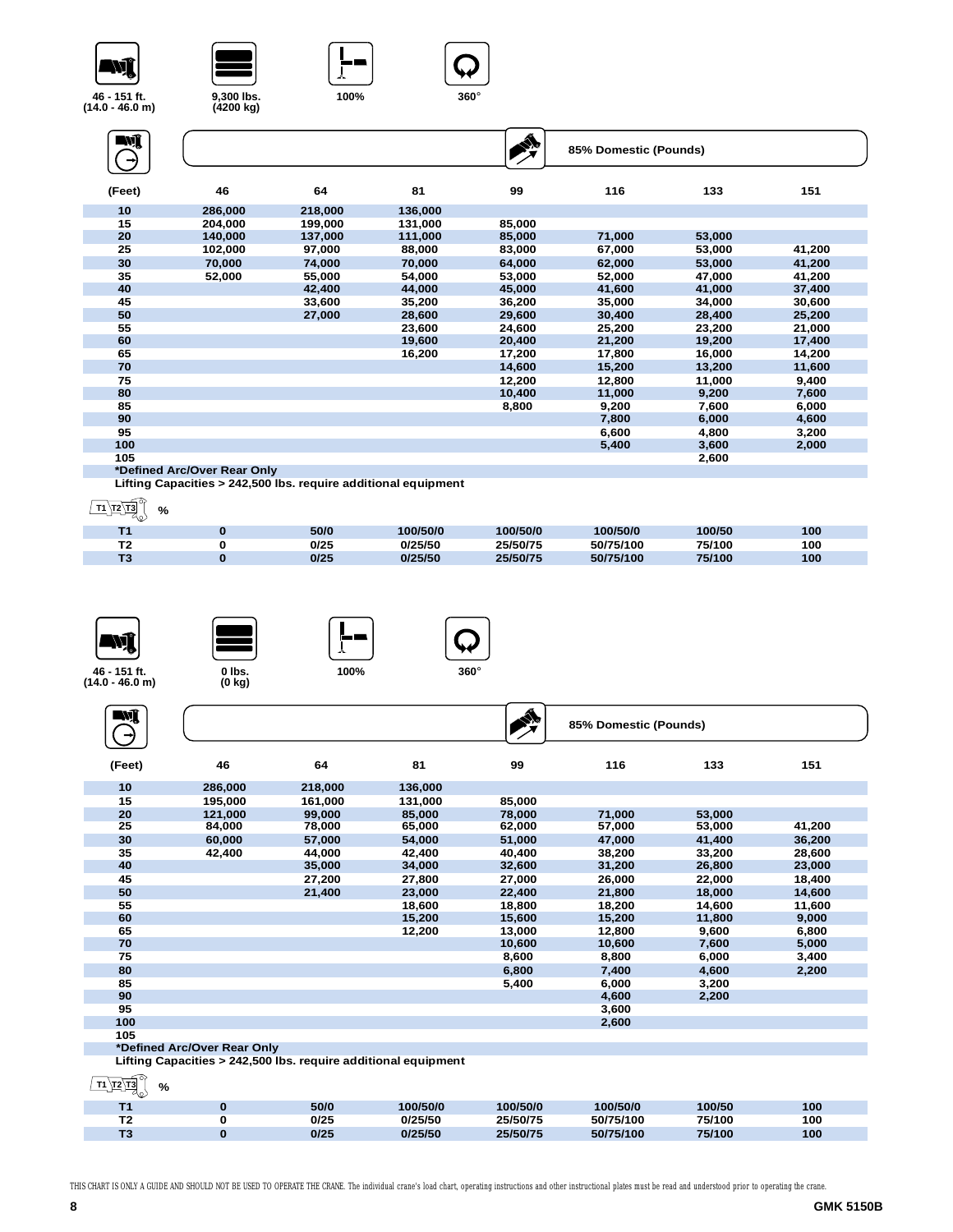









| WÎ                                                                      |        |        |                       |        |        |                        | ♠      |                       |        |                        |        |        |
|-------------------------------------------------------------------------|--------|--------|-----------------------|--------|--------|------------------------|--------|-----------------------|--------|------------------------|--------|--------|
|                                                                         |        |        |                       |        |        |                        |        | 85% Domestic (Pounds) |        |                        |        |        |
|                                                                         |        |        | 33' - 0° LATTICE EXT. |        |        | 33' - 16° LATTICE EXT. |        |                       |        | 33' - 30° LATTICE EXT. |        |        |
| (Feet)                                                                  | 99     | 116    | 133                   | 151    | 99     | 116                    | 133    | 151                   | 99     | 116                    | 133    | 151    |
| 20                                                                      | 30,800 |        |                       |        |        |                        |        |                       |        |                        |        |        |
| 25                                                                      | 29,400 | 28,600 |                       |        |        |                        |        |                       |        |                        |        |        |
| 30                                                                      | 26,800 | 27,000 | 24,000                | 20,600 | 19,200 | 19,600                 |        |                       |        |                        |        |        |
| 35                                                                      | 24,600 | 25,200 | 23,800                | 20,600 | 18,200 | 18,400                 | 18,400 |                       | 14,200 |                        |        |        |
| 40                                                                      | 22,600 | 23,400 | 23,200                | 20,600 | 17,000 | 17,600                 | 17,600 | 17,200                | 13,600 | 13,800                 | 13,800 |        |
| 45                                                                      | 21,000 | 21,800 | 22,000                | 20,600 | 16,200 | 16,600                 | 16,800 | 16,600                | 13,200 | 13,400                 | 13,400 | 13,200 |
| 50                                                                      | 19,400 | 20,600 | 20,800                | 20,000 | 15,000 | 16,000                 | 16,200 | 16,000                | 12,600 | 13,000                 | 13.000 | 13,000 |
| 55                                                                      | 18,200 | 19,400 | 19,800                | 19,400 | 14,000 | 15,200                 | 15,400 | 15,400                | 12,200 | 12,600                 | 12,800 | 12,600 |
| 60                                                                      | 17,200 | 18,200 | 18,800                | 18,600 | 13,400 | 14,400                 | 14,600 | 14,600                | 11,800 | 12,200                 | 12,400 | 12,400 |
| 65                                                                      | 16,000 | 17,200 | 17,800                | 18,000 | 12,800 | 13,600                 | 13,800 | 14,000                | 11,400 | 11,800                 | 12,000 | 12,000 |
| 70                                                                      | 15,200 | 16,200 | 17.000                | 17,200 | 12,400 | 13,000                 | 13,400 | 13,600                | 11,200 | 11,600                 | 11,800 | 11,800 |
| 75                                                                      | 14,200 | 15,400 | 16,400                | 16,600 | 12,000 | 12,600                 | 13,000 | 13,200                | 10,800 | 11,200                 | 11,600 | 11,600 |
| 80                                                                      | 13,200 | 14,400 | 15,600                | 16,000 | 11,400 | 12,000                 | 12,600 | 12,800                | 10,600 | 11,000                 | 11,200 | 11,400 |
| 85                                                                      | 12,600 | 13,600 | 14,800                | 15,200 | 11,000 | 11,800                 | 12,200 | 12,400                | 10,400 | 10,800                 | 11,000 | 11,200 |
| 90                                                                      | 12,000 | 13,200 | 14,200                | 14,600 | 10,800 | 11,400                 | 11,800 | 12,000                | 10,200 | 10,400                 | 10,800 | 11,000 |
| 95                                                                      | 11,400 | 12,600 | 13,400                | 14,000 | 10,400 | 11,000                 | 11,400 | 11,800                | 10,000 | 10,200                 | 10,600 | 10,800 |
| 100                                                                     | 11,000 | 12,000 | 12,800                | 13,400 | 10,000 | 10,800                 | 11,200 | 11,400                | 9,800  | 10,000                 | 10,400 | 10,600 |
| 105                                                                     | 10,600 | 11,600 | 12,400                | 13,000 | 10,000 | 10,400                 | 11,000 | 11,200                |        | 10,000                 | 10,200 | 10,400 |
| 110                                                                     | 10,200 | 11,200 | 12,000                | 12,600 | 9,800  | 10,200                 | 10,800 | 11,000                |        | 10,000                 | 10,000 | 10,200 |
| 115                                                                     | 9,800  | 10,800 | 11,400                | 11,600 | 9,800  | 10,000                 | 10,400 | 10,800                |        | 9,800                  | 10,000 | 10,200 |
| 120                                                                     |        | 10,400 | 10,200                | 10,400 |        | 9,800                  | 10,200 | 10,600                |        |                        | 9,800  | 10,000 |
| 125                                                                     |        | 10,000 | 9,000                 | 9,400  |        | 9,600                  | 9,400  | 9,800                 |        |                        | 9,600  | 9,800  |
| 130                                                                     |        | 9,600  | 8,000                 | 8,400  |        | 9,400                  | 8,400  | 8,800                 |        |                        | 8,600  | 9,000  |
| 135                                                                     |        |        | 7,000                 | 7,400  |        |                        | 7,400  | 7,800                 |        |                        |        | 8,000  |
| 140                                                                     |        |        | 6,200                 | 6,600  |        |                        | 6,400  | 7,000                 |        |                        |        | 7,200  |
| 145                                                                     |        |        | 5,400                 | 5,800  |        |                        | 5,600  | 6,000                 |        |                        |        |        |
| 150                                                                     |        |        | 4,600                 | 5,000  |        |                        | 4,800  | 5,200                 |        |                        |        |        |
| 155                                                                     |        |        |                       | 4,400  |        |                        |        | 4,600                 |        |                        |        |        |
| 160                                                                     |        |        |                       | 3,600  |        |                        |        | 3,800                 |        |                        |        |        |
| 165                                                                     |        |        |                       | 3,200  |        |                        |        |                       |        |                        |        |        |
| 170                                                                     |        |        |                       | 2,600  |        |                        |        |                       |        |                        |        |        |
| $\frac{1}{\text{Tr}\left[\text{Tr}\left(\frac{1}{2}\right)\right]^{2}}$ | $\%$   |        |                       |        |        |                        |        |                       |        |                        |        |        |
| T <sub>1</sub>                                                          | 100/0  | 100/0  | 100                   | 100    | 100/0  | 100/0                  | 100    | 100                   | 100/0  | 100/0                  | 100    | 100    |
| T <sub>2</sub>                                                          | 25/75  | 50/100 | 75                    | 100    | 25/75  | 50/100                 | 75     | 100                   | 25/75  | 50/100                 | 75     | 100    |
| T <sub>3</sub>                                                          | 25/75  | 50/100 | 75                    | 100    | 25/75  | 50/100                 | 75     | 100                   | 25/75  | 50/100                 | 75     | 100    |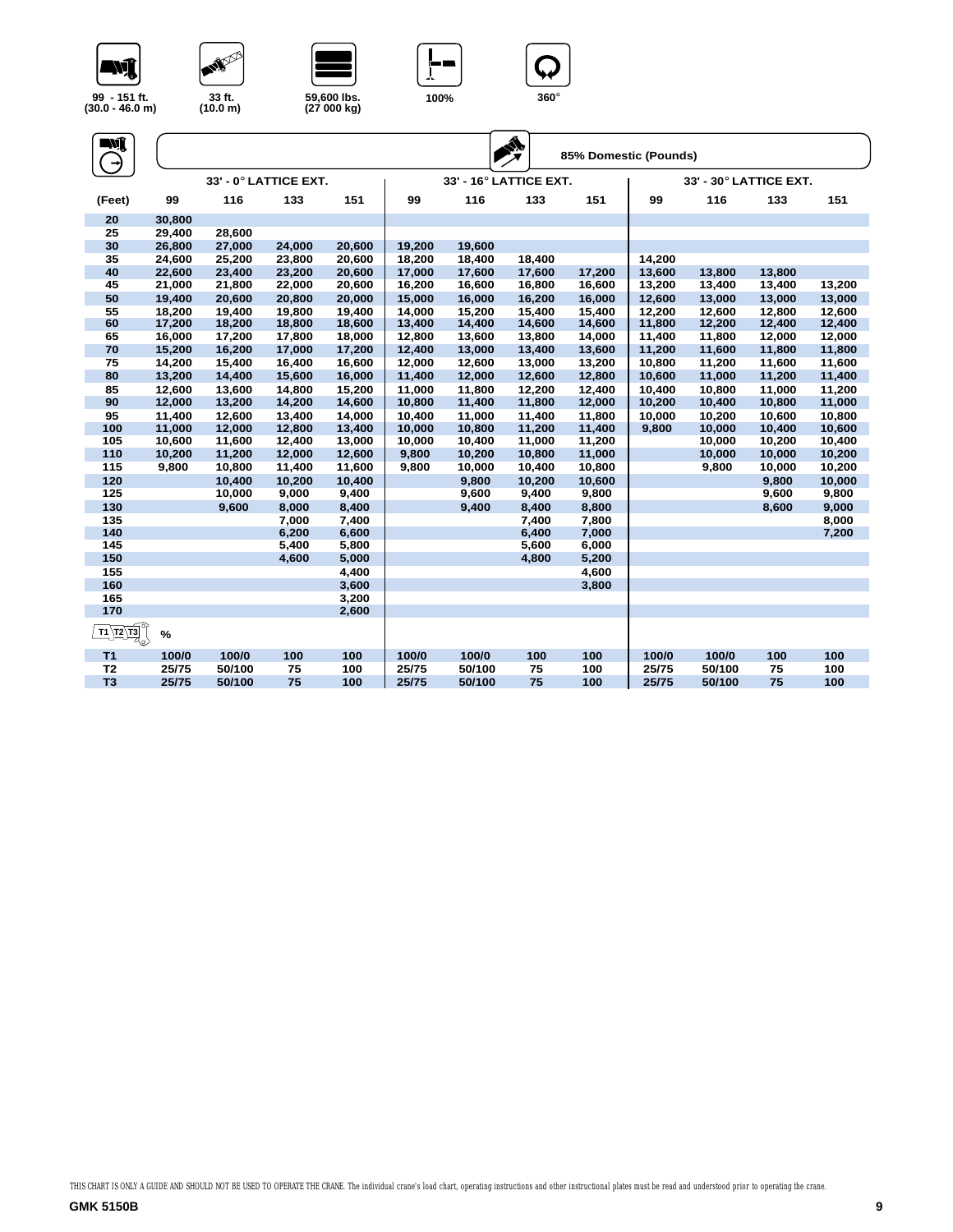









**53 ft. (16.0 m)** 

**ANY OF** 

| WÎ             |                |                       |                  |                  |                |                        | ♣              | 85% Domestic (Pounds) |                |                        |                |                |
|----------------|----------------|-----------------------|------------------|------------------|----------------|------------------------|----------------|-----------------------|----------------|------------------------|----------------|----------------|
|                |                | 53' - 0° LATTICE EXT. |                  |                  |                | 53' - 16° LATTICE EXT. |                |                       |                | 53' - 30° LATTICE EXT. |                |                |
| (Feet)         | 99             | 116                   | 133              | 151              | 99             | 116                    | 133            | 151                   | 99             | 116                    | 133            | 151            |
| 25             | 15,400         |                       |                  |                  |                |                        |                |                       |                |                        |                |                |
| 30             | 15,400         | 15,400                | 14,800           |                  |                |                        |                |                       |                |                        |                |                |
| 35             | 15,400         | 15,400                | 14,600           |                  |                |                        |                |                       |                |                        |                |                |
| 40             | 14,800         | 15,200                | 14,000           | 13,400           | 10,800         | 11,000                 |                |                       |                |                        |                |                |
| 45             | 13,400         | 14,000                | 13,600           | 13,000           | 10,200         | 10,400                 | 10,400         |                       |                |                        |                |                |
| 50             | 12,600         | 13,000                | 13,200           | 12,600           | 9,800          | 10,000                 | 10,000         | 10,000                | 8,200          | 8,400                  |                |                |
| 55<br>60       | 11,800         | 12,400<br>11,600      | 12,600<br>12,000 | 12,200           | 9,200          | 9,600<br>9,200         | 9,600<br>9,200 | 9,600<br>9,400        | 7,800          | 8,000<br>7,800         | 8,000<br>7,800 | 7,800          |
| 65             | 11,000         |                       |                  | 11,800           | 8,800          |                        |                |                       | 7,600          |                        |                |                |
|                | 10,400         | 11,000                | 11,400           | 11,400           | 8,400          | 8,800                  | 9,000          | 9,000                 | 7,400          | 7,600                  | 7,600          | 7,600          |
| 70<br>75       | 9,800          | 10,400                | 10,800           | 11,000           | 8,000          | 8,400                  | 8,600          | 8,800                 | 7,200          | 7,400                  | 7,400          | 7,400          |
| 80             | 9,400<br>8,800 | 10,000<br>9,400       | 10,400<br>9,800  | 10,600<br>10,000 | 7,800<br>7,400 | 8,200<br>7,800         | 8,400<br>8,000 | 8,400<br>8,200        | 6,800<br>6,600 | 7,200<br>7,000         | 7,200<br>7,000 | 7,200<br>7,200 |
| 85             | 8,400          | 9,000                 | 9,400            | 9,800            | 7,200          | 7,600                  | 7,800          | 8,000                 | 6,400          | 6,800                  | 6,800          | 7,000          |
| 90             | 8,000          | 8,600                 | 9,200            | 9,400            | 7,000          | 7,400                  | 7,600          | 7,800                 | 6,400          | 6,600                  | 6,800          | 6,800          |
| 95             | 7,600          | 8,200                 | 8,800            | 9,000            | 6,800          | 7,000                  | 7,400          | 7,400                 | 6,200          | 6,400                  | 6,600          | 6,600          |
| 100            | 7,400          | 8,000                 | 8,400            | 8,800            | 6,400          | 6,800                  | 7,200          | 7,200                 | 6,000          | 6,200                  | 6,400          | 6,600          |
| 105            | 7,000          | 7,600                 | 8,200            | 8,400            | 6,400          | 6,600                  | 7,000          | 7,200                 | 6,000          | 6,200                  | 6,400          | 6,400          |
| 110            | 6,800          | 7,400                 | 7,800            | 8,200            | 6,200          | 6,600                  | 6,800          | 7,000                 | 5,800          | 6,000                  | 6,200          | 6,400          |
| 115            | 6,600          | 7,200                 | 7,600            | 8,000            | 6,000          | 6,400                  | 6,600          | 6,800                 | 5,800          | 6,000                  | 6.000          | 6,200          |
| 120            | 6,400          | 7,000                 | 7,400            | 7,600            | 5,800          | 6,200                  | 6,400          | 6,600                 | 5,800          | 5,800                  | 6,000          | 6,000          |
| 125            | 6,000          | 6,600                 | 7,000            | 7,400            | 5,800          | 6,000                  | 6,200          | 6,400                 |                | 5,800                  | 5,800          | 6,000          |
| 130            | 5,800          | 6,400                 | 6,800            | 7,200            | 5,600          | 5.800                  | 6.200          | 6,400                 |                | 5,600                  | 5,800          | 5,800          |
| 135            | 5,600          | 6,200                 | 6,600            | 7,000            | 5,600          | 5,800                  | 6,000          | 6,200                 |                | 5,600                  | 5,800          | 5,800          |
| 140            |                | 6,000                 | 6,400            | 6,800            |                | 5,800                  | 6,000          | 6,000                 |                |                        | 5,800          | 5,800          |
| 145            |                | 5,800                 | 6,200            | 6,600            |                | 5,600                  | 5,800          | 6,000                 |                |                        | 5,600          | 5,800          |
| 150            |                | 5,800                 | 6,000            | 6,200            |                | 5,600                  | 5,800          | 5,800                 |                |                        | 5,600          | 5,600          |
| 155            |                |                       | 5,400            | 5,400            |                |                        | 5,600          | 5,800                 |                |                        |                | 5,600          |
| 160            |                |                       | 4,600            | 4,800            |                |                        | 5,000          | 5,400                 |                |                        |                | 5,600          |
| 165            |                |                       | 4,000            | 4,200            |                |                        | 4,400          | 4,600                 |                |                        |                |                |
| 170            |                |                       | 3,600            | 3,600            |                |                        | 3,800          | 4,000                 |                |                        |                |                |
| 175            |                |                       |                  | 3,200            |                |                        |                | 3,400                 |                |                        |                |                |
| 180            |                |                       |                  | 2,600            |                |                        |                | 3,000                 |                |                        |                |                |
| 185            |                |                       |                  | 2,200            |                |                        |                |                       |                |                        |                |                |
| $T1$ $T2$ $T3$ | %              |                       |                  |                  |                |                        |                |                       |                |                        |                |                |
| T <sub>1</sub> | 100/0          | 100/0                 | 100              | 100              | 100/0          | 100/0                  | 100            | 100                   | 100/0          | 100/0                  | 100            | 100            |

**T2 25/75 50/100 75 100 25/75 50/100 100 100 25/75 50/100 75 100 T3 25/75 50/100 75 100 25/75 50/100 100 100 25/75 50/100 75 100**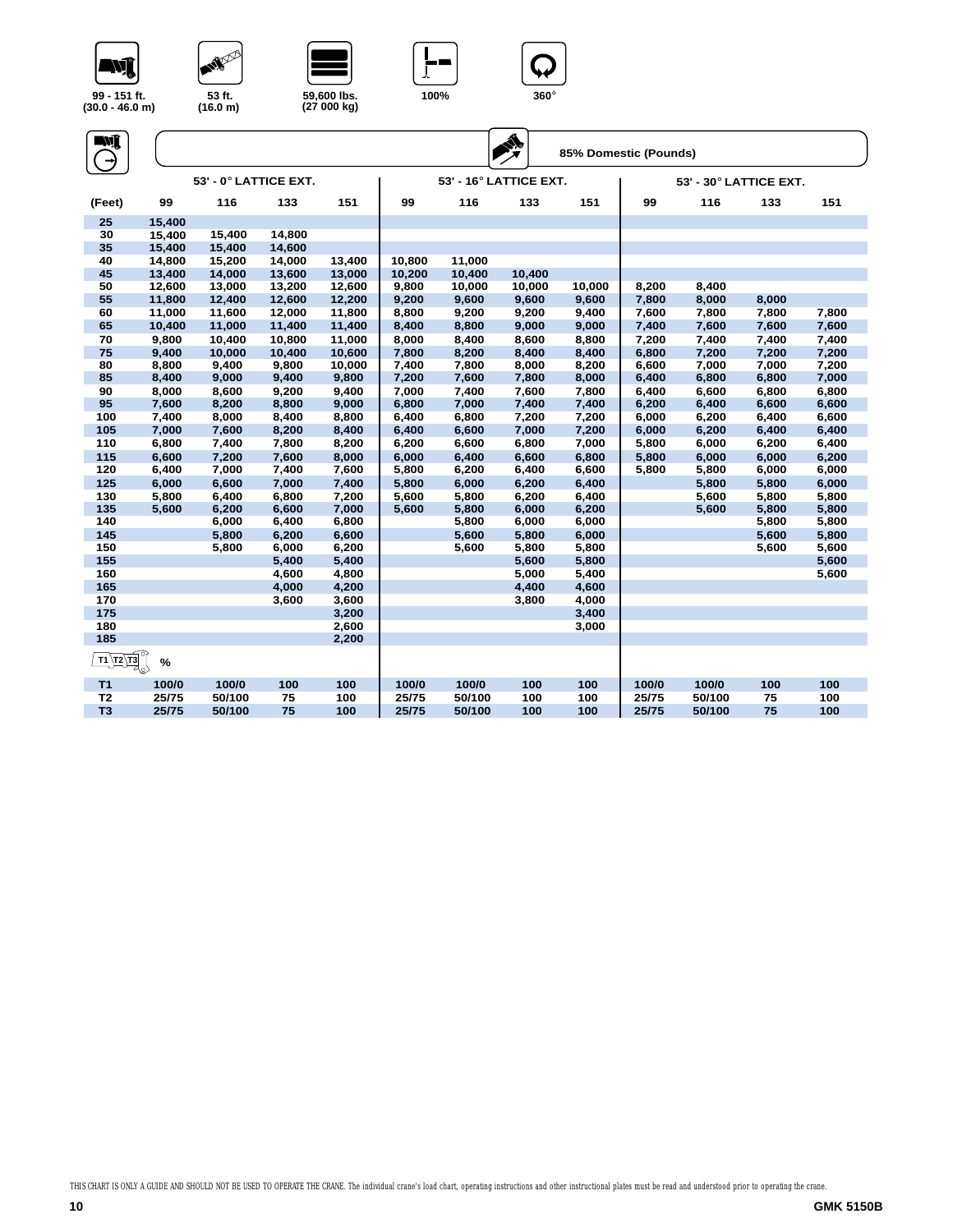









**(24.0 m)** 

**(27 000 kg)**

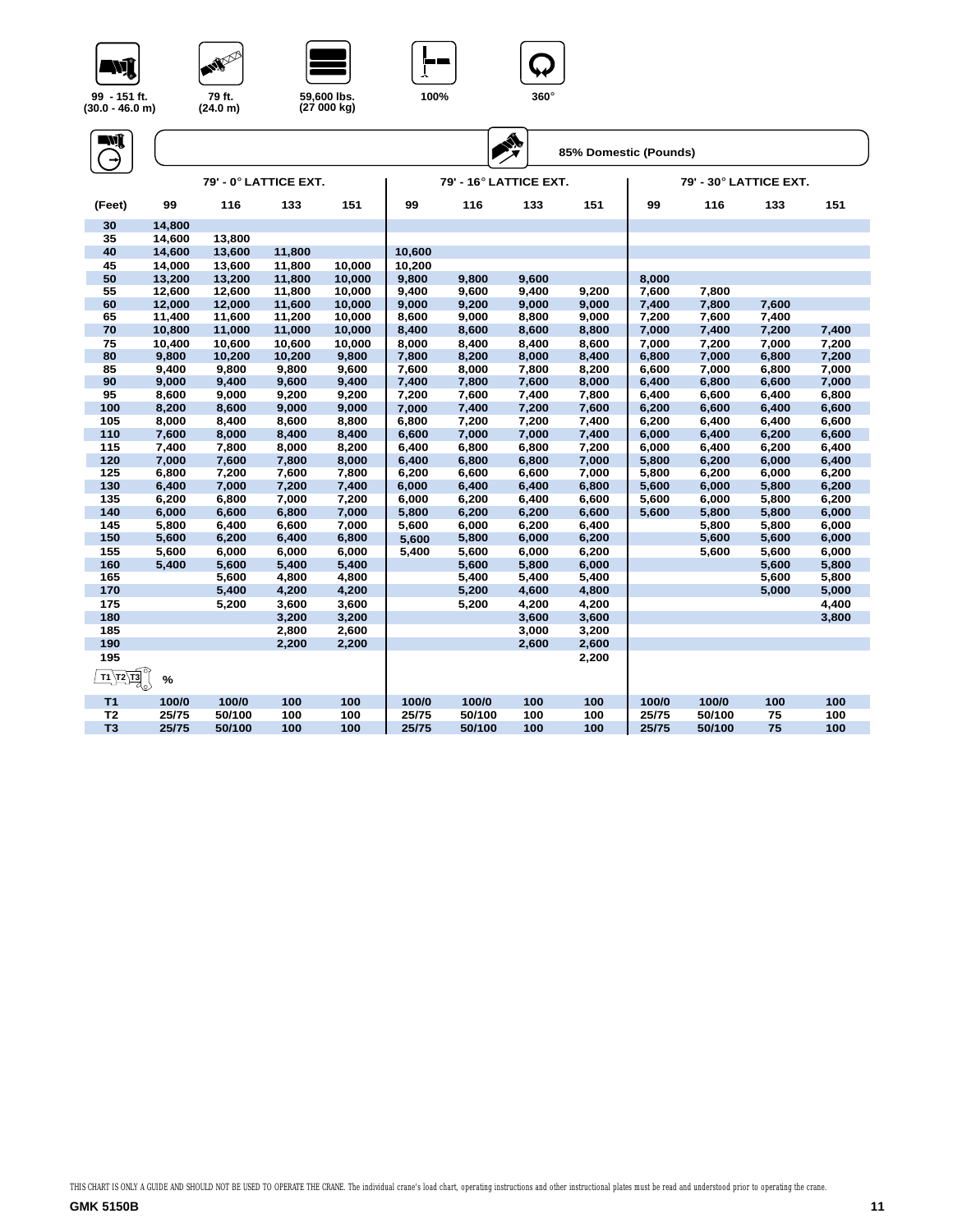







**105 ft. (32.0 m)** 

AVI BOO

**59,600 lbs. (27 000 kg)**

| WÎ<br>$\rightarrow$ |        |                        |       |       |       |                         | $\mathbf{y}$<br>85% Domestic (Pounds) |       |       |                         |       |       |  |
|---------------------|--------|------------------------|-------|-------|-------|-------------------------|---------------------------------------|-------|-------|-------------------------|-------|-------|--|
|                     |        | 105' - 0° LATTICE EXT. |       |       |       | 105' - 16° LATTICE EXT. |                                       |       |       | 105' - 30° LATTICE EXT. |       |       |  |
| (Feet)              | 99     | 116                    | 133   | 151   | 99    | 116                     | 133                                   | 151   | 99    | 116                     | 133   | 151   |  |
| 35                  | 10,800 |                        |       |       |       |                         |                                       |       |       |                         |       |       |  |
| 40                  | 10,400 | 10,200                 |       |       |       |                         |                                       |       |       |                         |       |       |  |
| 45                  | 10,000 | 9,800                  | 8,600 |       |       |                         |                                       |       |       |                         |       |       |  |
| 50                  | 9,800  | 9,400                  | 8,600 | 7,000 | 9,400 | 8,800                   |                                       |       |       |                         |       |       |  |
| 55                  | 9,400  | 9,200                  | 8,600 | 7,000 | 9,000 | 8,600                   | 8,000                                 |       |       |                         |       |       |  |
| 60                  | 9,000  | 8,800                  | 8,200 | 7,000 | 8,600 | 8,200                   | 7,800                                 | 7,000 | 7,400 |                         |       |       |  |
| 65                  | 8,600  | 8,400                  | 8,000 | 7,000 | 8,200 | 7,800                   | 7,400                                 | 7,000 | 7,400 |                         |       |       |  |
| 70                  | 8,200  | 8,200                  | 7,800 | 7,000 | 7,800 | 7,600                   | 7,200                                 | 6,800 | 7,200 | 7,200                   | 7,000 |       |  |
| 75                  | 7,800  | 7,800                  | 7,400 | 7,000 | 7,400 | 7,200                   | 7,000                                 | 6,600 | 6,800 | 7,000                   | 6,800 | 6,400 |  |
| 80                  | 7,400  | 7,400                  | 7,200 | 6,800 | 7,000 | 7,000                   | 6,800                                 | 6,400 | 6,600 | 6,800                   | 6,600 | 6,200 |  |
| 85                  | 7.200  | 7.200                  | 7.000 | 6,600 | 6,800 | 6,800                   | 6.600                                 | 6.200 | 6.400 | 6.400                   | 6.400 | 6,000 |  |
| 90                  | 6,800  | 6,800                  | 6,800 | 6,400 | 6,400 | 6,400                   | 6,400                                 | 6,000 | 6,200 | 6,200                   | 6,200 | 5,800 |  |
| 95                  | 6,400  | 6,600                  | 6,600 | 6,200 | 6,200 | 6,200                   | 6,200                                 | 5,800 | 5,800 | 6,000                   | 6,000 | 5,600 |  |
| 100                 | 6,200  | 6,400                  | 6,200 | 6,000 | 5,800 | 6,000                   | 6,000                                 | 5,800 | 5,600 | 5,800                   | 5,800 | 5,600 |  |
| 105                 | 6,000  | 6,200                  | 6,200 | 6,000 | 5,600 | 5,800                   | 5,800                                 | 5,600 | 5,400 | 5,600                   | 5,600 | 5,400 |  |
| 110                 | 5,600  | 6,000                  | 6,000 | 5,800 | 5,400 | 5,600                   | 5,600                                 | 5,400 | 5,200 | 5,400                   | 5,400 | 5,200 |  |
| 115                 | 5,400  | 5,800                  | 5,800 | 5,600 | 5,200 | 5,400                   | 5,400                                 | 5,400 | 5,000 | 5,200                   | 5,200 | 5,200 |  |
| 120                 | 5,200  | 5,400                  | 5,600 | 5,400 | 5,000 | 5,200                   | 5,200                                 | 5,200 | 4,800 | 5,000                   | 5,200 | 5,000 |  |
| 125                 | 5,000  | 5,200                  | 5,400 | 5,200 | 4,800 | 5,000                   | 5,000                                 | 5,000 | 4,600 | 4,800                   | 5,000 | 5,000 |  |
| 130                 | 4,600  | 5,000                  | 5,200 | 5,200 | 4,600 | 4,800                   | 5,000                                 | 4.800 | 4,400 | 4,600                   | 4,800 | 4,800 |  |
| 135                 | 4,400  | 4,800                  | 5,000 | 5,000 | 4,400 | 4,600                   | 4,800                                 | 4,800 | 4,400 | 4,600                   | 4,600 | 4,600 |  |
| 140                 | 4,400  | 4,600                  | 4,800 | 4,800 | 4,200 | 4,400                   | 4,600                                 | 4,600 | 4,200 | 4,400                   | 4,600 | 4,600 |  |
| 145                 | 4,200  | 4,400                  | 4,800 | 4,800 | 4,200 | 4,400                   | 4,600                                 | 4,600 | 4,000 | 4,200                   | 4,400 | 4,400 |  |
| 150                 | 4,000  | 4,400                  | 4,600 | 4,600 | 4,000 | 4,200                   | 4,400                                 | 4,400 | 3,800 | 4,200                   | 4,400 | 4,400 |  |
| 155                 | 3,800  | 4,200                  | 4,400 | 4,400 | 3,800 | 4,000                   | 4,200                                 | 4,400 | 3,800 | 4,000                   | 4,200 | 4,200 |  |
| 160                 | 3,600  | 4,000                  | 4,200 | 4,400 | 3,600 | 3,800                   | 4,000                                 | 4,200 | 3,600 | 3,800                   | 4,000 | 4,200 |  |
| 165                 | 3,600  | 3,800                  | 4,000 | 4,200 | 3,600 | 3,800                   | 4,000                                 | 4,200 | 3,400 | 3,800                   | 4,000 | 4,000 |  |
| 170                 | 3,400  | 3,800                  | 4,000 | 4,200 | 3,400 | 3,600                   | 3,800                                 | 4,000 | 3,400 | 3,600                   | 3,800 | 4,000 |  |
| 175                 | 3,400  | 3,600                  | 3,800 | 4,000 | 3,400 | 3,600                   | 3,800                                 | 4,000 |       | 3,600                   | 3,800 | 3,800 |  |
| 180                 | 3,200  | 3,600                  | 3,600 | 3,600 | 3,200 | 3,400                   | 3,600                                 | 3,800 |       | 3,400                   | 3,600 | 3,800 |  |
| 185                 |        | 3,400                  | 3,200 | 3,000 |       | 3,400                   | 3,600                                 | 3,600 |       |                         | 3,600 | 3,600 |  |
| 190                 |        | 3,200                  | 2,800 | 2,600 |       | 3,200                   | 3,200                                 | 3,000 |       |                         | 3,400 | 3,400 |  |
| 195                 |        | 3,200                  | 2,200 | 2,200 |       | 3,200                   | 2,600                                 | 2,600 |       |                         | 2,800 | 2,800 |  |
| 200                 |        | 3,000                  | 1,800 |       |       |                         | 2,200                                 | 2,200 |       |                         |       | 2,400 |  |
| 205                 |        |                        |       |       |       |                         |                                       |       |       |                         |       | 2,000 |  |
| <u>T1 T2 T3</u>     | $\%$   |                        |       |       |       |                         |                                       |       |       |                         |       |       |  |
| T <sub>1</sub>      | 100/0  | 100/0                  | 100   | 100   | 100/0 | 100/0                   | 100                                   | 100   | 100/0 | 100/0                   | 100   | 100   |  |
| T <sub>2</sub>      | 25/75  | 50/100                 | 100   | 100   | 25/75 | 50/100                  | 100                                   | 100   | 25/75 | 50/100                  | 100   | 100   |  |

**T3 25/75 50/100 100 100 25/75 50/100 100 100 25/75 50/100 100 100**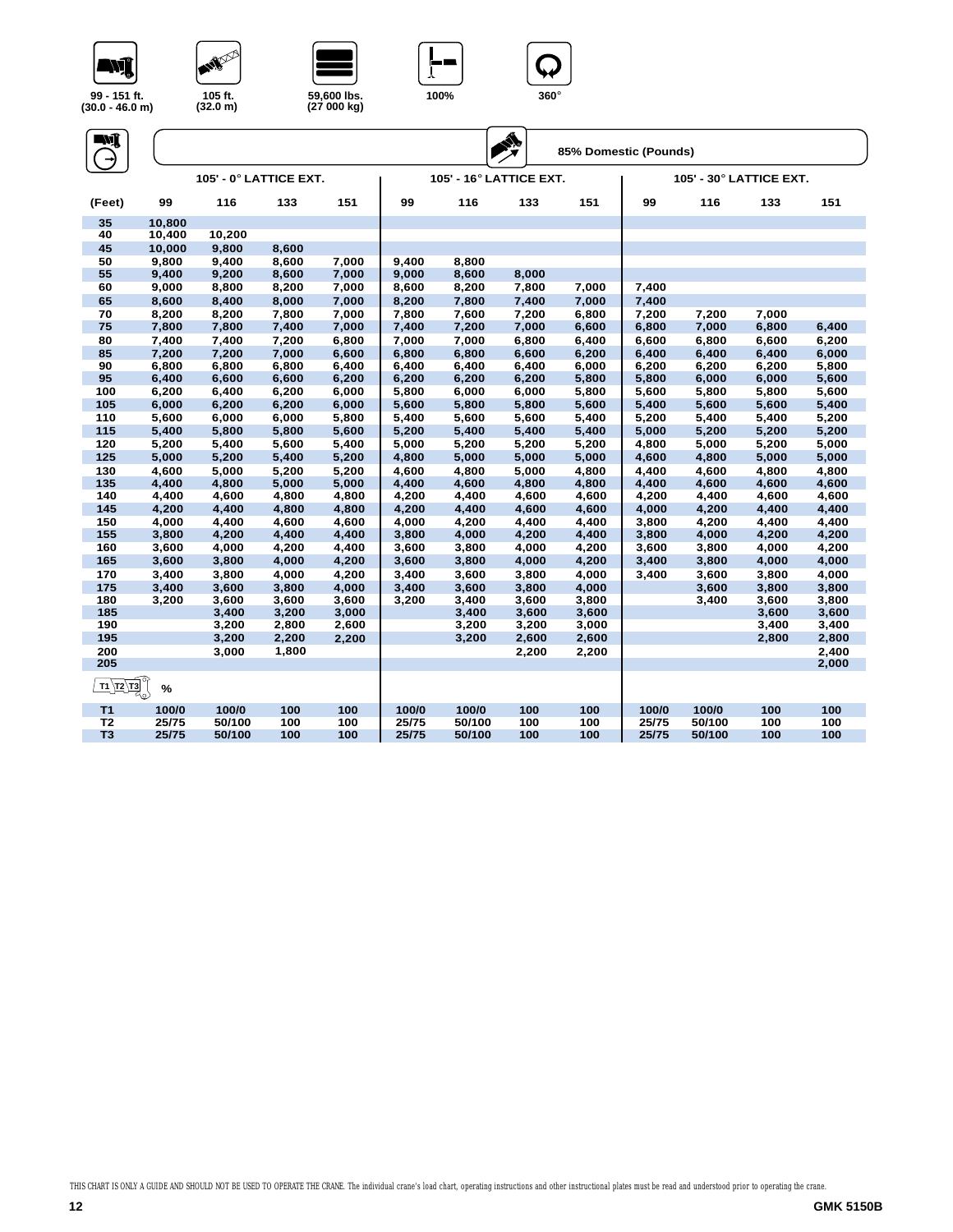



**131 ft. (40.0 m)** 

W





**99 - 151 ft. (30.0 - 46.0 m)**

| NÎ             |             |                        |       |       |       |                         | $\sum_{i=1}^{n}$ |       | 85% Domestic (Pounds) |                         |       |       |
|----------------|-------------|------------------------|-------|-------|-------|-------------------------|------------------|-------|-----------------------|-------------------------|-------|-------|
|                |             | 131' - 0° LATTICE EXT. |       |       |       | 131' - 16° LATTICE EXT. |                  |       |                       | 131' - 30° LATTICE EXT. |       |       |
| (Feet)         | 99          | 116                    | 133   | 151   | 99    | 116                     | 133              | 151   | 99                    | 116                     | 133   | 151   |
| 40             | 6,400       | 6,600                  |       |       |       |                         |                  |       |                       |                         |       |       |
| 45             | 6,400       | 6,400                  | 5,800 |       |       |                         |                  |       |                       |                         |       |       |
| 50             | 6,400       | 6,200                  | 5,800 | 4,800 | 6,600 |                         |                  |       |                       |                         |       |       |
| 55             | 6,200       | 6,000                  | 5.600 | 4,800 | 6,200 | 5,800                   |                  |       |                       |                         |       |       |
| 60             | 6,000       | 5,800                  | 5,400 | 4,800 | 6,000 | 5,800                   | 4,800            |       |                       |                         |       |       |
| 65             | 5,800       | 5,800                  | 5,200 | 4,800 | 5,800 | 5,600                   | 4,800            |       |                       |                         |       |       |
| 70             | 5,600       | 5,600                  | 5,200 | 4,600 | 5,600 | 5,400                   | 4,800            | 4,600 | 5,600                 | 5,400                   |       |       |
| 75             | 5,400       | 5,400                  | 5,000 | 4,600 | 5,400 | 5,200                   | 4,800            | 4,400 | 5,200                 | 5,000                   | 4,800 |       |
| 80             | 5,200       | 5,200                  | 4,800 | 4,400 | 5,000 | 5,000                   | 4,600            | 4,200 | 5,000                 | 4,800                   | 4,600 | 4,200 |
| 85             | 5,000       | 5,000                  | 4,600 | 4,200 | 4,800 | 4,800                   | 4,400            | 4,200 | 4,800                 | 4,600                   | 4,400 | 4,000 |
| 90             | 4,800       | 4,800                  | 4,600 | 4,200 | 4,600 | 4,600                   | 4,400            | 4,000 | 4,600                 | 4,400                   | 4,200 | 4,000 |
| 95             | 4,400       | 4,400                  | 4,400 | 4,000 | 4,400 | 4,400                   | 4,200            | 3,800 | 4,400                 | 4,400                   | 4,200 | 3,800 |
| 100            | 4,200       | 4,200                  | 4,200 | 3,800 | 4,200 | 4,200                   | 4,000            | 3,800 | 4,200                 | 4,200                   | 4,000 | 3,800 |
| 105            | 4,000       | 4,200                  | 4,000 | 3,800 | 4,000 | 4,000                   | 3,800            | 3,600 | 4,000                 | 4,000                   | 3,800 | 3,600 |
| 110            | 4,000       | 4,000                  | 4,000 | 3,600 | 3,800 | 3,800                   | 3,800            | 3,600 | 3,800                 | 3,800                   | 3,800 | 3,600 |
| 115            | 3,800       | 3,800                  | 3,800 | 3,600 | 3,600 | 3,800                   | 3,600            | 3,400 | 3,600                 | 3,600                   | 3,600 | 3,400 |
| 120            | 3,600       | 3,600                  | 3,600 | 3,400 | 3,400 | 3,600                   | 3,400            | 3,400 | 3,400                 | 3,600                   | 3,400 | 3,200 |
| 125            | 3,400       | 3,400                  | 3,400 | 3,400 | 3,400 | 3,400                   | 3,400            | 3,200 | 3,400                 | 3,400                   | 3,400 | 3,200 |
| 130            | 3,200       | 3,200                  | 3,200 | 3,200 | 3,200 | 3,200                   | 3,200            | 3,200 | 3,200                 | 3,200                   | 3,200 | 3,000 |
| 135            | 3,000       | 3,200                  | 3,200 | 3,000 | 3,000 | 3,200                   | 3,200            | 3,000 | 3,000                 | 3,200                   | 3,200 | 3,000 |
| 140            | 3,000       | 3,000                  | 3,000 | 3,000 | 2,800 | 3,000                   | 3,000            | 3,000 | 3,000                 | 3,000                   | 3,000 | 3,000 |
| 145            | 2,800       | 3,000                  | 3,000 | 2,800 | 2,800 | 2,800                   | 3,000            | 2,800 | 2,800                 | 2,800                   | 3,000 | 2,800 |
| 150            | 2,600       | 2,800                  | 2,800 | 2,800 | 2,600 | 2,800                   | 2,800            | 2,800 | 2,600                 | 2,800                   | 2,800 | 2,800 |
| 155            | 2,400       | 2,600                  | 2,800 | 2,800 | 2,400 | 2,600                   | 2,600            | 2,600 | 2,600                 | 2,600                   | 2,800 | 2,600 |
| 160            | 2,400       | 2,400                  | 2,600 | 2,600 | 2,400 | 2,600                   | 2,600            | 2,600 | 2,400                 | 2,600                   | 2,600 | 2,600 |
| 165            | 2,200       | 2,400                  | 2,400 | 2,600 | 2,200 | 2,400                   | 2,400            | 2,400 | 2,200                 | 2,400                   | 2,600 | 2,400 |
| 170            | 2.000       | 2,200                  | 2,400 | 2,400 | 2,200 | 2,200                   | 2,400            | 2,400 | 2,200                 | 2,400                   | 2.400 | 2,400 |
| 175            |             | 2,200                  | 2,200 | 2,400 |       | 2,200                   | 2,200            | 2,400 | 2,000                 | 2,200                   | 2,400 | 2,400 |
| 180            |             | 2,000                  | 2,200 | 2,200 |       | 2,000                   | 2,200            | 2,200 |                       | 2,200                   | 2,200 | 2,200 |
| 185            |             |                        |       | 2,200 |       |                         |                  | 2,200 |                       |                         | 2,200 | 2,200 |
| 190            |             |                        |       |       |       |                         |                  |       |                       |                         |       | 2,200 |
| $T1 \T2 \T3$   | $\%$<br>۰o) |                        |       |       |       |                         |                  |       |                       |                         |       |       |
| T <sub>1</sub> | 100/0       | 100/0                  | 100   | 100   | 100/0 | 100/0                   | 100              | 100   | 100/0                 | 100/0                   | 100   | 100   |
| T <sub>2</sub> | 25/75       | 50/100                 | 75    | 100   | 25/75 | 50/100                  | 75               | 100   | 25/75                 | 50/100                  | 75    | 100   |
| T <sub>3</sub> | 25/75       | 50/100                 | 75    | 100   | 25/75 | 50/100                  | 75               | 100   | 25/75                 | 50/100                  | 75    | 100   |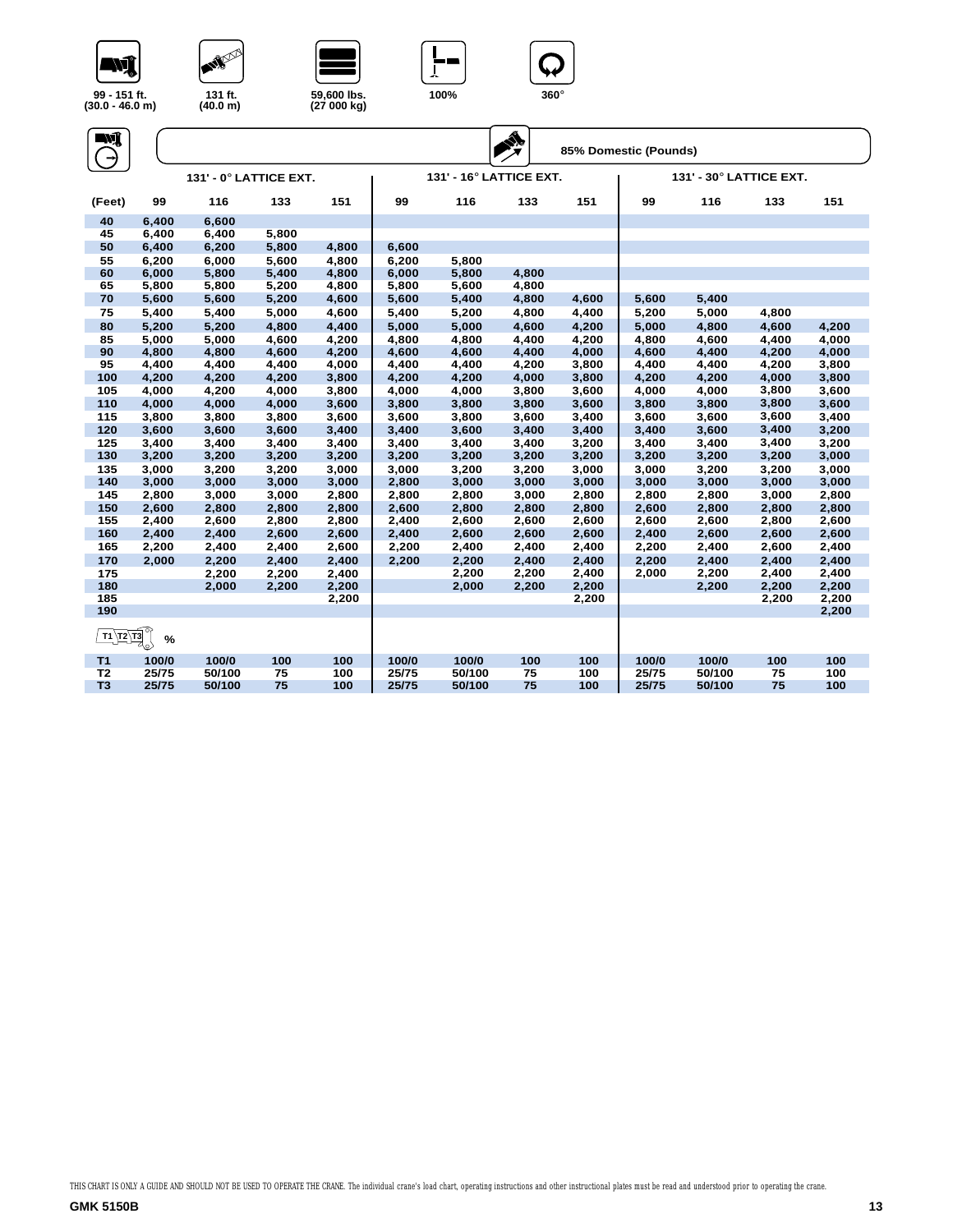



A S





| (30.0 - 46.0 m) |  |  |
|-----------------|--|--|
| Л,              |  |  |

| WÎ<br>$\rightarrow$ |        |        |                       |        |        |                        | <b>SI</b> | 85% Domestic (Pounds) |        |                        |        |        |
|---------------------|--------|--------|-----------------------|--------|--------|------------------------|-----------|-----------------------|--------|------------------------|--------|--------|
|                     |        |        | 33' - 0° LATTICE EXT. |        |        | 33' - 16° LATTICE EXT. |           |                       |        | 33' - 30° LATTICE EXT. |        |        |
| (Feet)              | 99     | 116    | 133                   | 151    | 99     | 116                    | 133       | 151                   | 99     | 116                    | 133    | 151    |
| 20                  | 30,800 |        |                       |        |        |                        |           |                       |        |                        |        |        |
| 25                  | 29,400 | 28,600 |                       |        |        |                        |           |                       |        |                        |        |        |
| 30                  | 26,800 | 27,000 | 24,000                | 20,600 | 19,200 | 19,600                 |           |                       |        |                        |        |        |
| 35                  | 24,600 | 25,200 | 23,800                | 20,600 | 18,200 | 18,400                 | 18,400    |                       | 14,200 |                        |        |        |
| 40                  | 22,600 | 23,400 | 23,200                | 20,600 | 17,000 | 17,600                 | 17,600    | 17,200                | 13,600 | 13,800                 | 13,800 |        |
| 45                  | 21,000 | 21,800 | 22,000                | 20,600 | 16,200 | 16,600                 | 16,800    | 16,600                | 13,200 | 13,400                 | 13,400 | 13,200 |
| 50                  | 19,400 | 20,600 | 20,800                | 20,000 | 15,000 | 16,000                 | 16,200    | 16.000                | 12,600 | 13,000                 | 13,000 | 13,000 |
| 55                  | 18,200 | 19,400 | 19,800                | 19,400 | 14,000 | 15,200                 | 15,400    | 15,400                | 12,200 | 12,600                 | 12,800 | 12,600 |
| 60                  | 17,200 | 18,200 | 18,800                | 18,600 | 13,400 | 14,400                 | 14,600    | 14,600                | 11,800 | 12,200                 | 12,400 | 12,400 |
| 65                  | 16,000 | 17,200 | 17,800                | 18,000 | 12,800 | 13,600                 | 13,800    | 14,000                | 11,400 | 11,800                 | 12,000 | 12,000 |
| 70                  | 15,200 | 16,200 | 17,000                | 17,200 | 12,400 | 13,000                 | 13,400    | 13,600                | 11,200 | 11,600                 | 11,800 | 11,800 |
| 75                  | 14,200 | 15,400 | 16,400                | 16,600 | 12,000 | 12,600                 | 13,000    | 13,200                | 10,800 | 11,200                 | 11,600 | 11,600 |
| 80                  | 13,200 | 14,400 | 15,600                | 16,000 | 11,400 | 12,000                 | 12,600    | 12,800                | 10,600 | 11,000                 | 11,200 | 11,400 |
| 85                  | 12,600 | 13,600 | 14,800                | 15,200 | 11,000 | 11,800                 | 12,200    | 12,400                | 10,400 | 10,800                 | 11,000 | 11,200 |
| 90                  | 12,000 | 13,200 | 14,200                | 14,600 | 10,800 | 11,400                 | 11,800    | 12.000                | 10,200 | 10,400                 | 10,800 | 11,000 |
| 95                  | 11,400 | 12,600 | 13,400                | 14,000 | 10,400 | 11,000                 | 11,400    | 11,800                | 10,000 | 10,200                 | 10,600 | 10,800 |
| 100                 | 11,000 | 12,000 | 12,800                | 13,200 | 10,000 | 10,800                 | 11,200    | 11,400                | 9,800  | 10,000                 | 10,400 | 10,600 |
| 105                 | 10,600 | 11,400 | 11,200                | 11,600 | 10,000 | 10,400                 | 11,000    | 11,200                |        | 10,000                 | 10,200 | 10,400 |
| 110                 | 10,200 | 11,200 | 10,000                | 10,200 | 9,800  | 10,200                 | 10,600    | 11.000                |        | 10,000                 | 10,000 | 10,200 |
| 115                 | 9,800  | 10,800 | 8,800                 | 9,000  | 9,800  | 10,000                 | 9,200     | 9,800                 |        | 9,800                  | 9,600  | 10,200 |
| 120                 |        | 10,400 | 7,600                 | 8,000  |        | 9,800                  | 8,200     | 8,600                 |        |                        | 8,400  | 9,000  |
| 125                 |        | 10,000 | 6,600                 | 7,000  |        | 9,600                  | 7,000     | 7.600                 |        |                        | 7,400  | 7,800  |
| 130                 |        | 9,400  | 5,800                 | 6,000  |        | 9,400                  | 6,200     | 6,600                 |        |                        | 6,200  | 6,800  |
| 135                 |        |        | 4,800                 | 5,200  |        |                        | 5,200     | 5,600                 |        |                        |        | 5,800  |
| 140                 |        |        | 4,200                 | 4,400  |        |                        | 4,400     | 4,800                 |        |                        |        | 5,000  |
| 145                 |        |        | 3,400                 | 3,800  |        |                        | 3,600     | 4,000                 |        |                        |        |        |
| 150                 |        |        | 2,800                 | 3,000  |        |                        | 2,800     | 3,400                 |        |                        |        |        |
| 155                 |        |        |                       | 2,400  |        |                        |           | 2,600                 |        |                        |        |        |
| 160                 |        |        |                       | 1,800  |        |                        |           | 2,000                 |        |                        |        |        |
| $T1 \T2 \T3$        | %      |        |                       |        |        |                        |           |                       |        |                        |        |        |
| T <sub>1</sub>      | 100/0  | 100/0  | 100                   | 100    | 100/0  | 100/0                  | 100       | 100                   | 100/0  | 100/0                  | 100    | 100    |
| T <sub>2</sub>      | 25/75  | 50/100 | 75                    | 100    | 25/75  | 50/100                 | 75        | 100                   | 25/75  | 50/100                 | 75     | 100    |
| T <sub>3</sub>      | 25/75  | 50/100 | 75                    | 100    | 25/75  | 50/100                 | 75        | 100                   | 25/75  | 50/100                 | 75     | 100    |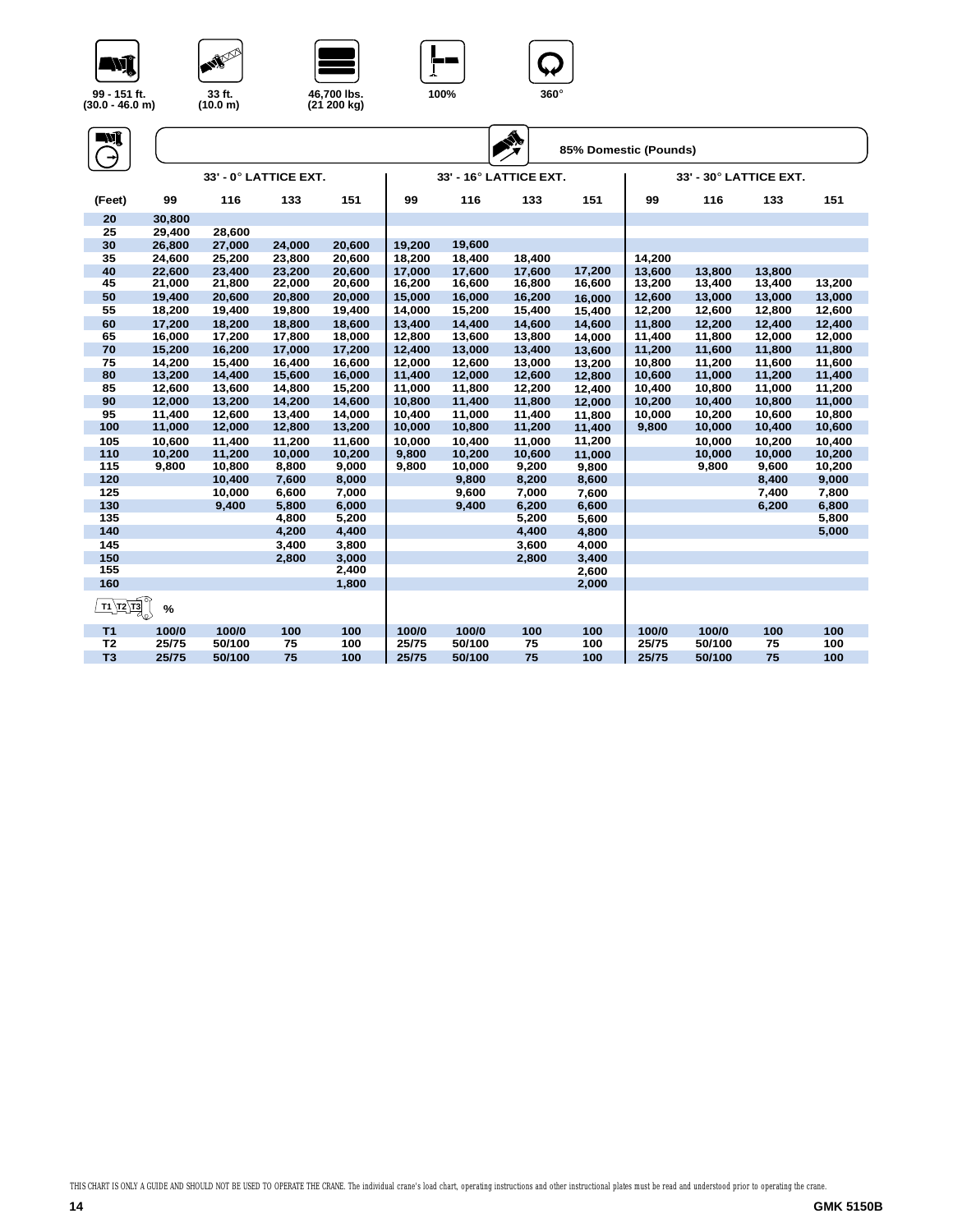









**46,700 lbs. (21 200 kg) 53 ft. 100% <sup>360</sup>**° **(16.0 m)** 

**ANTES** 

| WÎ              |        |        |                       |        |        |                        | A      | 85% Domestic (Pounds) |       |                        |       |       |
|-----------------|--------|--------|-----------------------|--------|--------|------------------------|--------|-----------------------|-------|------------------------|-------|-------|
|                 |        |        | 53' - 0° LATTICE EXT. |        |        | 53' - 16° LATTICE EXT. |        |                       |       | 53' - 30° LATTICE EXT. |       |       |
| (Feet)          | 99     | 116    | 133                   | 151    | 99     | 116                    | 133    | 151                   | 99    | 116                    | 133   | 151   |
| 25              | 15,400 |        |                       |        |        |                        |        |                       |       |                        |       |       |
| 30              | 15,400 | 15,400 | 14,800                |        |        |                        |        |                       |       |                        |       |       |
| 35              | 15,400 | 15,400 | 14,600                |        |        |                        |        |                       |       |                        |       |       |
| 40              | 14,800 | 15,200 | 14,000                | 13,400 | 10,800 | 11,000                 |        |                       |       |                        |       |       |
| 45              | 13,400 | 14,000 | 13,600                | 13,000 | 10,200 | 10,400                 | 10,400 |                       |       |                        |       |       |
| 50              | 12,600 | 13,000 | 13,200                | 12,600 | 9,800  | 10,000                 | 10,000 | 10,000                | 8,200 | 8,400                  |       |       |
| 55              | 11,800 | 12,400 | 12,600                | 12,200 | 9,200  | 9,600                  | 9,600  | 9,600                 | 7,800 | 8,000                  | 8,000 |       |
| 60              | 11,000 | 11,600 | 12,000                | 11,800 | 8,800  | 9,200                  | 9,200  | 9,400                 | 7,600 | 7,800                  | 7,800 | 7,800 |
| 65              | 10,400 | 11,000 | 11,400                | 11,400 | 8,400  | 8,800                  | 9,000  | 9,000                 | 7,400 | 7,600                  | 7,600 | 7,600 |
| 70              | 9,800  | 10,400 | 10,800                | 11,000 | 8,000  | 8,400                  | 8,600  | 8,800                 | 7,200 | 7,400                  | 7,400 | 7,400 |
| 75              | 9,400  | 10,000 | 10,400                | 10,600 | 7,800  | 8,200                  | 8,400  | 8,400                 | 6,800 | 7,200                  | 7,200 | 7,200 |
| 80              | 8,800  | 9,400  | 9,800                 | 10,000 | 7,400  | 7,800                  | 8,000  | 8,200                 | 6,600 | 7,000                  | 7,000 | 7,200 |
| 85              | 8,400  | 9,000  | 9,400                 | 9,800  | 7,200  | 7,600                  | 7,800  | 8,000                 | 6,400 | 6,800                  | 6,800 | 7,000 |
| 90              | 8,000  | 8,600  | 9,200                 | 9,400  | 7,000  | 7,400                  | 7,600  | 7,800                 | 6,400 | 6,600                  | 6,800 | 6,800 |
| 95              | 7,600  | 8,200  | 8,800                 | 9,000  | 6,800  | 7,000                  | 7,400  | 7,400                 | 6,200 | 6,400                  | 6,600 | 6,600 |
| 100             | 7,400  | 8,000  | 8,400                 | 8,800  | 6,400  | 6,800                  | 7,200  | 7,200                 | 6,000 | 6,200                  | 6,400 | 6,600 |
| 105             | 7,000  | 7,600  | 8,200                 | 8,400  | 6,400  | 6,600                  | 7,000  | 7,200                 | 6,000 | 6,200                  | 6,400 | 6,400 |
| 110             | 6,800  | 7,400  | 7,800                 | 8,200  | 6,200  | 6,600                  | 6,800  | 7,000                 | 5,800 | 6,000                  | 6,200 | 6,400 |
| 115             | 6,600  | 7,200  | 7,600                 | 8,000  | 6,000  | 6,400                  | 6,600  | 6,800                 | 5,800 | 6,000                  | 6,000 | 6,200 |
| 120             | 6,400  | 7,000  | 7,400                 | 7,600  | 5,800  | 6,200                  | 6,400  | 6,600                 | 5,800 | 5,800                  | 6,000 | 6,000 |
| 125             | 6,000  | 6,600  | 7,000                 | 7,400  | 5,800  | 6,000                  | 6,200  | 6,400                 |       | 5,800                  | 5,800 | 6,000 |
| 130             | 5,800  | 6,400  | 6,800                 | 7,200  | 5,600  | 5,800                  | 6,200  | 6,400                 |       | 5,600                  | 5,800 | 5,800 |
| 135             | 5,600  | 6,200  | 6,200                 | 6,400  | 5,600  | 5,800                  | 6,000  | 6,200                 |       | 5,600                  | 5,800 | 5,800 |
| 140             |        | 6,000  | 5,400                 | 5,600  |        | 5,600                  | 6,000  | 6,000                 |       |                        | 5,800 | 5,800 |
| 145             |        | 5,800  | 4,800                 | 4,800  |        | 5,600                  | 5,400  | 5,600                 |       |                        | 5,600 | 5,800 |
| 150             |        | 5,800  | 4,000                 | 4,200  |        | 5,600                  | 4,600  | 4,800                 |       |                        | 4,800 | 5,200 |
| 155             |        |        | 3,400                 | 3,600  |        |                        | 4,000  | 4,200                 |       |                        |       | 4,600 |
| 160             |        |        | 2,800                 | 3,000  |        |                        | 3,200  | 3,600                 |       |                        |       | 3,800 |
| 165             |        |        | 2,400                 | 2,400  |        |                        | 2,600  | 3,000                 |       |                        |       |       |
| 170             |        |        |                       | 2,000  |        |                        | 2,000  | 2,400                 |       |                        |       |       |
| <u>11 12 13</u> | $\%$   |        |                       |        |        |                        |        |                       |       |                        |       |       |
| T <sub>1</sub>  | 100/0  | 100/0  | 100                   | 100    | 100/0  | 100/0                  | 100    | 100                   | 100/0 | 100/0                  | 100   | 100   |
| T <sub>2</sub>  | 25/75  | 50/100 | 75                    | 100    | 25/75  | 50/100                 | 75     | 100                   | 25/75 | 50/100                 | 75    | 100   |
| T <sub>3</sub>  | 25/75  | 50/100 | 75                    | 100    | 25/75  | 50/100                 | 75     | 100                   | 25/75 | 50/100                 | 75    | 100   |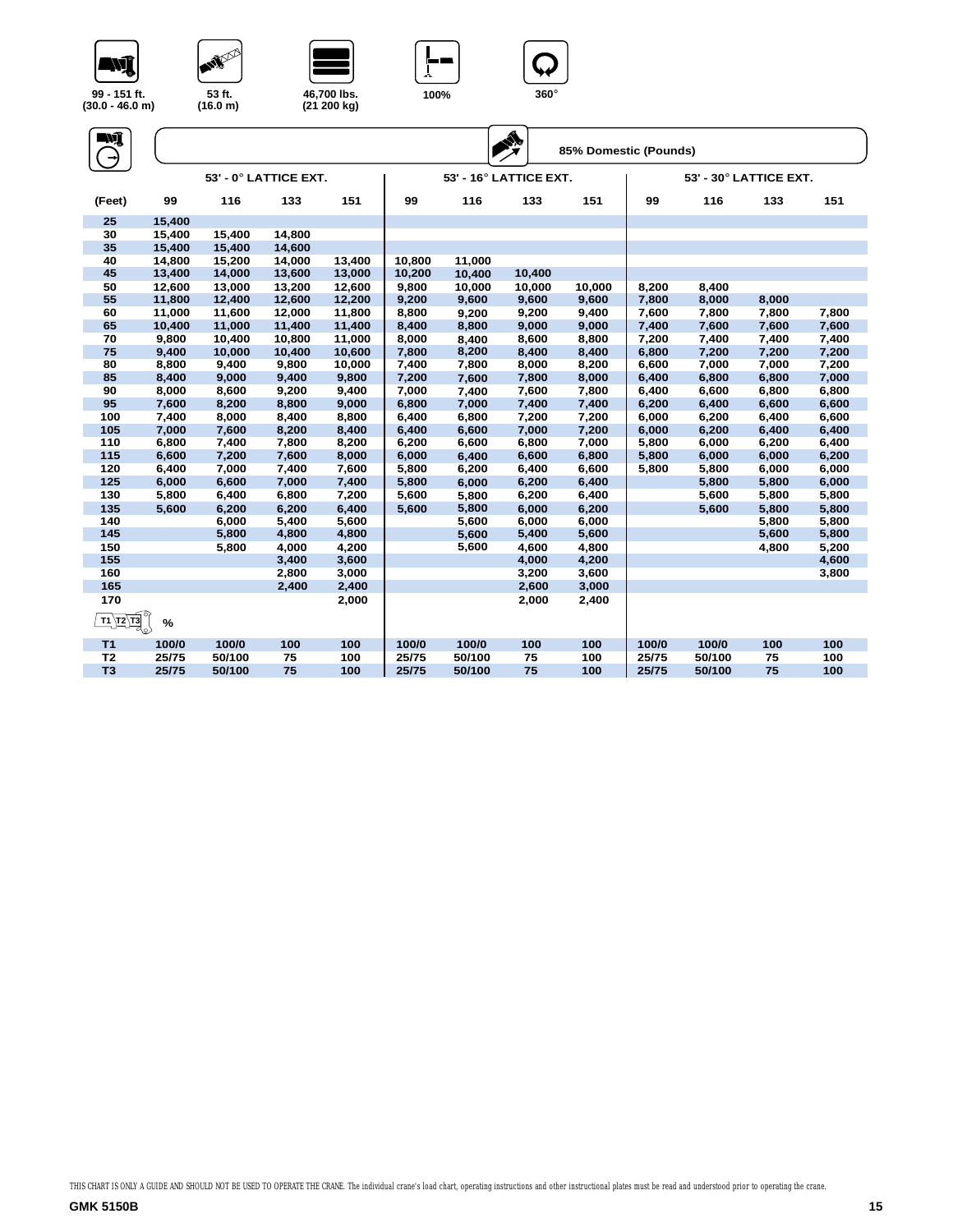



**ANY OF** 





| Eni<br>$\rightarrow$ |               |        |                       |        |        |        | $\sum_{i=1}^{N}$       | 85% Domestic (Pounds) |       |                        |       |       |
|----------------------|---------------|--------|-----------------------|--------|--------|--------|------------------------|-----------------------|-------|------------------------|-------|-------|
|                      |               |        | 79' - 0° LATTICE EXT. |        |        |        | 79' - 16° LATTICE EXT. |                       |       | 79' - 30° LATTICE EXT. |       |       |
| (Feet)               | 99            | 116    | 133                   | 151    | 99     | 116    | 133                    | 151                   | 99    | 116                    | 133   | 151   |
| 30                   | 15,400        |        |                       |        |        |        |                        |                       |       |                        |       |       |
| 35                   | 15,000        | 13,800 |                       |        |        |        |                        |                       |       |                        |       |       |
| 40                   | 14,600        | 13,600 | 11,800                |        | 10,600 |        |                        |                       |       |                        |       |       |
| 45                   | 14,000        | 13,600 | 11,800                | 10,000 | 10,200 |        |                        |                       |       |                        |       |       |
| 50                   | 13,200        | 13,200 | 11,800                | 10,000 | 9,800  | 9,800  | 9,600                  |                       | 8,000 |                        |       |       |
| 55                   | 12,600        | 12,600 | 11,800                | 10,000 | 9,400  | 9,600  | 9,400                  | 9,200                 | 7,600 | 7,800                  |       |       |
| 60                   | 12,000        | 12,000 | 11,600                | 10,000 | 9,000  | 9,200  | 9,000                  | 9,000                 | 7,400 | 7,800                  | 7,600 |       |
| 65                   | 11,400        | 11,600 | 11,200                | 10,000 | 8,600  | 9,000  | 8,800                  | 9,000                 | 7,200 | 7,600                  | 7,400 |       |
| 70                   | 10.800        | 11.000 | 11.000                | 10.000 | 8,400  | 8,600  | 8,600                  | 8,800                 | 7.000 | 7,400                  | 7,200 | 7,400 |
| 75                   | 10,400        | 10,600 | 10,600                | 10,000 | 8,000  | 8,400  | 8,400                  | 8,600                 | 7,000 | 7,200                  | 7,000 | 7,200 |
| 80                   | 9,800         | 10,200 | 10,200                | 9,800  | 7,800  | 8,200  | 8,000                  | 8,400                 | 6,800 | 7,000                  | 6,800 | 7,200 |
| 85                   | 9,400         | 9,800  | 9,800                 | 9,600  | 7,600  | 8,000  | 7,800                  | 8,200                 | 6,600 | 7,000                  | 6,800 | 7,000 |
| 90                   | 9,000         | 9,400  | 9,600                 | 9,400  | 7,400  | 7,800  | 7,600                  | 8,000                 | 6,400 | 6,800                  | 6,600 | 7,000 |
| 95                   | 8,600         | 9.000  | 9,200                 | 9,200  | 7,200  | 7,600  | 7,400                  | 7,800                 | 6,400 | 6,600                  | 6,400 | 6,800 |
| 100                  | 8,200         | 8,600  | 9,000                 | 9,000  | 7,000  | 7,400  | 7,200                  | 7,600                 | 6,200 | 6,600                  | 6,400 | 6,600 |
| 105                  | 8,000         | 8,400  | 8,600                 | 8,800  | 6,800  | 7,200  | 7,200                  | 7,400                 | 6,200 | 6,400                  | 6,400 | 6,600 |
| 110                  | 7,600         | 8,000  | 8,400                 | 8,400  | 6,600  | 7,000  | 7,000                  | 7,400                 | 6,000 | 6,400                  | 6,200 | 6,600 |
| 115                  | 7,400         | 7,800  | 8,000                 | 8,200  | 6,400  | 6,800  | 6,800                  | 7,200                 | 6,000 | 6,400                  | 6,200 | 6,400 |
| 120                  | 7,000         | 7,600  | 7,800                 | 8,000  | 6,400  | 6,800  | 6,800                  | 7,000                 | 5,800 | 6,200                  | 6,000 | 6,400 |
| 125                  | 6,800         | 7.200  | 7,600                 | 7,800  | 6,200  | 6,600  | 6,600                  | 7,000                 | 5,800 | 6,200                  | 6.000 | 6,200 |
| 130                  | 6,400         | 7,000  | 7,200                 | 7,400  | 6,000  | 6,400  | 6,400                  | 6,800                 | 5,600 | 6,000                  | 5,800 | 6,200 |
| 135                  | 6,200         | 6,800  | 7,000                 | 7,000  | 6,000  | 6,200  | 6,400                  | 6,600                 | 5,600 | 6,000                  | 5,800 | 6,200 |
| 140                  | 6,000         | 6,400  | 6,200                 | 6,200  | 5,800  | 6,200  | 6,200                  | 6,600                 | 5,600 | 5,800                  | 5,800 | 6,000 |
| 145                  | 5.800         | 6.200  | 5.400                 | 5,400  | 5,600  | 6,000  | 6,200                  | 6,200                 |       | 5,800                  | 5.800 | 6,000 |
| 150                  | 5,600         | 6,000  | 4,800                 | 4,800  | 5,600  | 5,800  | 5,400                  | 5,600                 |       | 5,600                  | 5,600 | 6,000 |
| 155                  | 5,400         | 5,800  | 4,200                 | 4,200  | 5,400  | 5,600  | 4,800                  | 4,800                 |       | 5,600                  | 5,200 | 5,400 |
| 160                  | 5,200         | 5,600  | 3,600                 | 3,600  |        | 5,600  | 4,200                  | 4,200                 |       |                        | 4,400 | 4,600 |
| 165                  |               | 5,600  | 3,000                 | 3,000  |        | 5,400  | 3,600                  | 3,600                 |       |                        | 3,800 | 4,000 |
| 170                  |               | 5,400  | 2,600                 | 2,600  |        | 5,200  | 3,000                  | 3,000                 |       |                        | 3,200 | 3,400 |
| 175                  |               | 5,000  | 2,000                 | 2,000  |        | 5,200  | 2,400                  | 2,600                 |       |                        |       | 2,800 |
| 180                  |               |        |                       |        |        |        | 2,000                  | 2,000                 |       |                        |       | 2,200 |
| <u>T1 T2 T3</u>      | $\frac{9}{6}$ |        |                       |        |        |        |                        |                       |       |                        |       |       |
| T <sub>1</sub>       | 100/0         | 100/0  | 100                   | 100    | 100/0  | 100/0  | 100                    | 100                   | 100/0 | 100/0                  | 100   | 100   |
| T <sub>2</sub>       | 25/75         | 50/100 | 75                    | 100    | 25/75  | 50/100 | 75                     | 100                   | 25/75 | 50/100                 | 75    | 100   |
| T <sub>3</sub>       | 25/75         | 50/100 | 75                    | 100    | 25/75  | 50/100 | 75                     | 100                   | 25/75 | 50/100                 | 75    | 100   |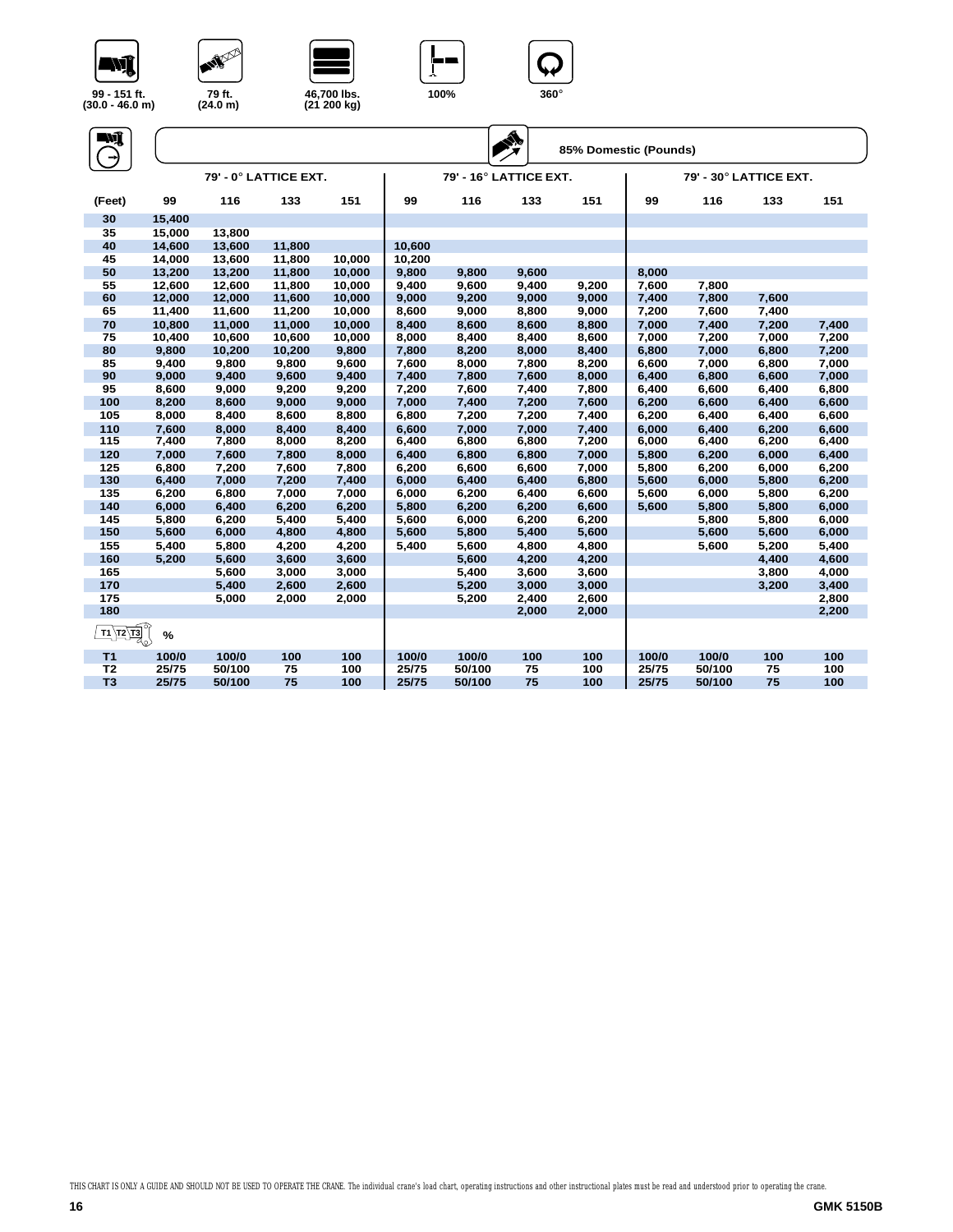



**ANTES** 





| NÎ              |        |                        |       |       |       |        | $\sum_{x}$              | 85% Domestic (Pounds) |       |                         |       |       |
|-----------------|--------|------------------------|-------|-------|-------|--------|-------------------------|-----------------------|-------|-------------------------|-------|-------|
|                 |        | 105' - 0° LATTICE EXT. |       |       |       |        | 105' - 16° LATTICE EXT. |                       |       | 105' - 30° LATTICE EXT. |       |       |
| (Feet)          | 99     | 116                    | 133   | 151   | 99    | 116    | 133                     | 151                   | 99    | 116                     | 133   | 151   |
| 35              | 10,800 |                        |       |       |       |        |                         |                       |       |                         |       |       |
| 40              | 10,400 | 10,200                 |       |       |       |        |                         |                       |       |                         |       |       |
| 45              | 10,000 | 9,800                  | 8,600 |       |       |        |                         |                       |       |                         |       |       |
| 50              | 9,800  | 9,400                  | 8,600 | 7,000 | 9,400 | 8,800  |                         |                       |       |                         |       |       |
| 55              | 9,400  | 9,200                  | 8,600 | 7,000 | 9,000 | 8,600  | 8,000                   |                       |       |                         |       |       |
| 60              | 9,000  | 8,800                  | 8,200 | 7,000 | 8,600 | 8,200  | 7,800                   | 7,000                 | 7,400 |                         |       |       |
| 65              | 8,600  | 8,400                  | 8,000 | 7,000 | 8,200 | 7,800  | 7,400                   | 7,000                 | 7,400 |                         |       |       |
| 70              | 8,200  | 8,200                  | 7,800 | 7,000 | 7,800 | 7,600  | 7,200                   | 6,800                 | 7,200 | 7,200                   | 7,000 |       |
| 75              | 7,800  | 7,800                  | 7,400 | 7,000 | 7,400 | 7,200  | 7,000                   | 6,600                 | 6,800 | 7,000                   | 6,800 | 6,400 |
| 80              | 7,400  | 7,400                  | 7,200 | 6,800 | 7,000 | 7,000  | 6,800                   | 6,400                 | 6,600 | 6,800                   | 6,600 | 6,200 |
| 85              | 7,200  | 7,200                  | 7,000 | 6,600 | 6,800 | 6,800  | 6,600                   | 6,200                 | 6,400 | 6,400                   | 6,400 | 6,000 |
| 90              | 6,800  | 6,800                  | 6,800 | 6,400 | 6,400 | 6,400  | 6,400                   | 6,000                 | 6,200 | 6,200                   | 6,200 | 5,800 |
| 95              | 6,400  | 6,600                  | 6,600 | 6,200 | 6,200 | 6,200  | 6,200                   | 5,800                 | 5,800 | 6,000                   | 6,000 | 5,600 |
| 100             | 6,200  | 6,400                  | 6,200 | 6,000 | 5,800 | 6,000  | 6,000                   | 5,800                 | 5,600 | 5,800                   | 5,800 | 5,600 |
| 105             | 6,000  | 6,200                  | 6,200 | 6,000 | 5,600 | 5,800  | 5,800                   | 5,600                 | 5,400 | 5,600                   | 5,600 | 5,400 |
| 110             | 5,600  | 6,000                  | 6,000 | 5,800 | 5,400 | 5,600  | 5,600                   | 5,400                 | 5,200 | 5,400                   | 5,400 | 5,200 |
| 115             | 5,400  | 5,800                  | 5,800 | 5,600 | 5,200 | 5,400  | 5,400                   | 5,400                 | 5,000 | 5,200                   | 5,200 | 5,200 |
| 120             | 5,200  | 5,400                  | 5,600 | 5,400 | 5,000 | 5,200  | 5,200                   | 5,200                 | 4,800 | 5,000                   | 5,200 | 5,000 |
| 125             | 5,000  | 5,200                  | 5,400 | 5,200 | 4,800 | 5,000  | 5,000                   | 5,000                 | 4,600 | 4,800                   | 5,000 | 5,000 |
| 130             | 4,600  | 5,000                  | 5,200 | 5,200 | 4,600 | 4,800  | 5,000                   | 4,800                 | 4,400 | 4,600                   | 4,800 | 4,800 |
| 135             | 4,400  | 4,800                  | 5,000 | 5,000 | 4,400 | 4,600  | 4,800                   | 4,800                 | 4,400 | 4,600                   | 4,600 | 4,600 |
| 140             | 4,400  | 4,600                  | 4,800 | 4,800 | 4,200 | 4,400  | 4,600                   | 4,600                 | 4,200 | 4,400                   | 4,600 | 4,600 |
| 145             | 4,200  | 4,400                  | 4,800 | 4,800 | 4,200 | 4,400  | 4,600                   | 4,600                 | 4,000 | 4,200                   | 4,400 | 4,400 |
| 150             | 4,000  | 4,400                  | 4,600 | 4,600 | 4,000 | 4,200  | 4,400                   | 4,400                 | 3,800 | 4,200                   | 4,400 | 4,400 |
| 155             | 3,800  | 4,200                  | 4,400 | 4,400 | 3,800 | 4,000  | 4,200                   | 4,400                 | 3,800 | 4,000                   | 4,200 | 4,200 |
| 160             | 3,600  | 4,000                  | 4,000 | 4,000 | 3,600 | 3,800  | 4,000                   | 4,200                 | 3,600 | 3,800                   | 4,000 | 4,200 |
| 165             | 3,600  | 3,800                  | 3,600 | 3,400 | 3,600 | 3,800  | 4,000                   | 4,000                 | 3,400 | 3,800                   | 4,000 | 4,000 |
| 170             | 3,400  | 3,600                  | 3,000 | 2,800 | 3,400 | 3,600  | 3,600                   | 3,600                 | 3,400 | 3,600                   | 3,800 | 4,000 |
| 175             | 3,200  | 3,600                  | 2,600 | 2,400 | 3,200 | 3,600  | 3,000                   | 3,000                 |       | 3,600                   | 3,400 | 3,400 |
| 180             | 3,200  | 3,400                  | 2,000 | 2,000 | 3,200 | 3,400  | 2,600                   | 2,400                 |       | 3,400                   | 2,800 | 2,800 |
| 185             |        | 3,400                  |       |       |       | 3,400  | 2,000                   | 2,000                 |       |                         | 2,400 | 2,400 |
| 190             |        | 3,200                  |       |       |       | 3,200  |                         |                       |       |                         |       |       |
| 195             |        | 3,200                  |       |       |       | 3,200  |                         |                       |       |                         |       |       |
| 200             |        | 3,000                  |       |       |       |        |                         |                       |       |                         |       |       |
| <u>11 12 13</u> | $\%$   |                        |       |       |       |        |                         |                       |       |                         |       |       |
| T <sub>1</sub>  | 100/0  | 100/0                  | 100   | 100   | 100/0 | 100/0  | 100                     | 100                   | 100/0 | 100/0                   | 100   | 100   |
| T <sub>2</sub>  | 25/75  | 50/100                 | 75    | 100   | 25/75 | 50/100 | 75                      | 100                   | 25/75 | 50/100                  | 75    | 100   |
| T <sub>3</sub>  | 25/75  | 50/100                 | 75    | 100   | 25/75 | 50/100 | 75                      | 100                   | 25/75 | 50/100                  | 75    | 100   |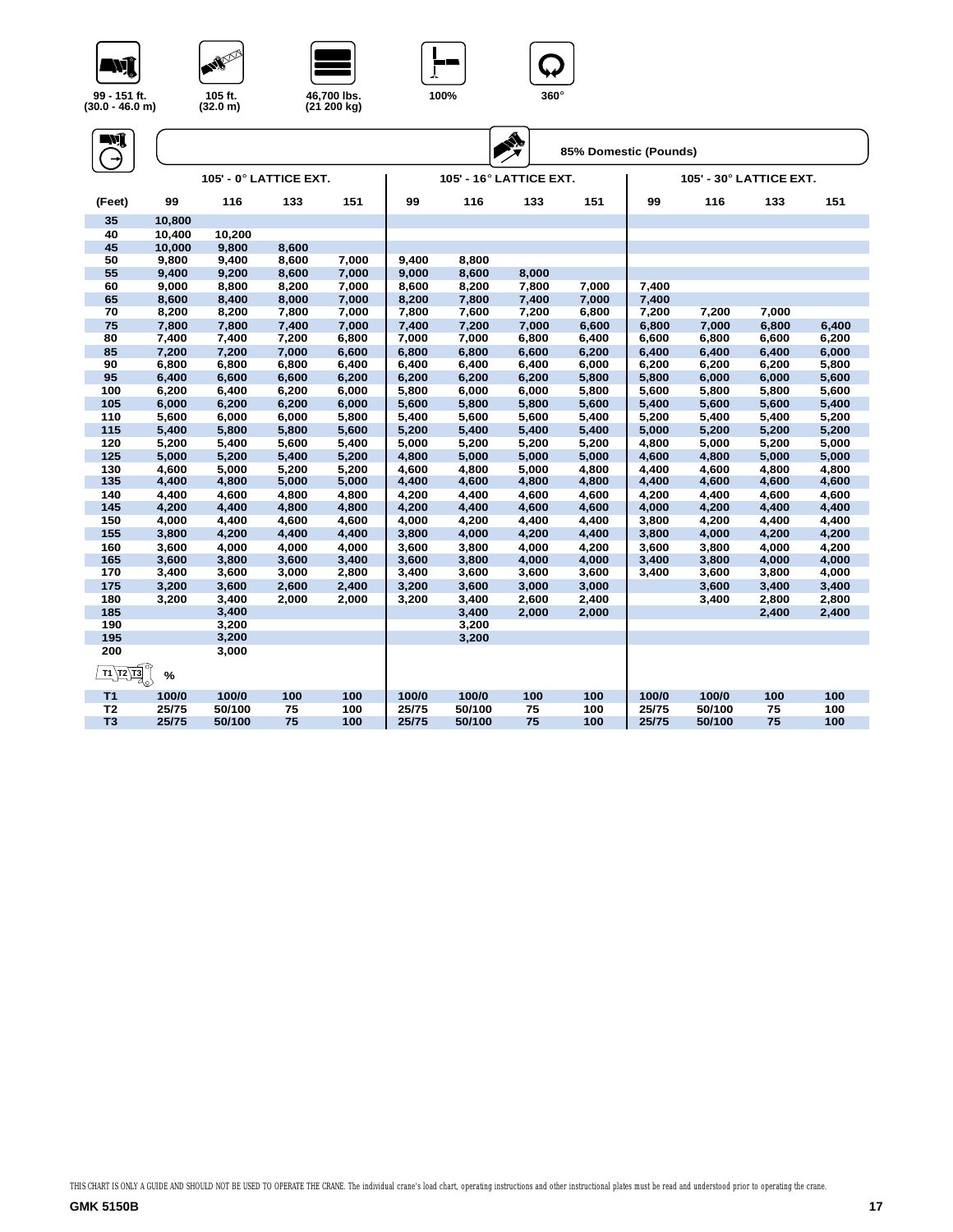

**131 ft. (40.0 m)** 

ឃ







| (30.0 - 46.0 m |  |
|----------------|--|
| ۸D             |  |

| ENÎ<br>$\rightarrow$                                                    |       |                        |       |       |       |        | A                       |       | 85% Domestic (Pounds) |                         |       |       |
|-------------------------------------------------------------------------|-------|------------------------|-------|-------|-------|--------|-------------------------|-------|-----------------------|-------------------------|-------|-------|
|                                                                         |       | 131' - 0° LATTICE EXT. |       |       |       |        | 131' - 16° LATTICE EXT. |       |                       | 131' - 30° LATTICE EXT. |       |       |
| (Feet)                                                                  | 99    | 116                    | 133   | 151   | 99    | 116    | 133                     | 151   | 99                    | 116                     | 133   | 151   |
| 40                                                                      | 6,400 | 6,600                  |       |       |       |        |                         |       |                       |                         |       |       |
| 45                                                                      | 6,400 | 6,400                  | 5,800 |       |       |        |                         |       |                       |                         |       |       |
| 50                                                                      | 6,400 | 6,200                  | 5,800 | 4,800 | 6,600 |        |                         |       |                       |                         |       |       |
| 55                                                                      | 6,200 | 6,000                  | 5,600 | 4,800 | 6,200 | 5,800  |                         |       |                       |                         |       |       |
| 60                                                                      | 6,000 | 5,800                  | 5,400 | 4,800 | 6,000 | 5,800  | 4,800                   |       |                       |                         |       |       |
| 65                                                                      | 5,800 | 5,800                  | 5,200 | 4,800 | 5,800 | 5,600  | 4,800                   |       |                       |                         |       |       |
| 70                                                                      | 5,600 | 5,600                  | 5,200 | 4,600 | 5,600 | 5,400  | 4,800                   | 4,600 | 5,600                 | 5,400                   |       |       |
| 75                                                                      | 5,400 | 5,400                  | 5,000 | 4,600 | 5,400 | 5,200  | 4,800                   | 4,400 | 5,200                 | 5,000                   | 4,800 |       |
| 80                                                                      | 5,200 | 5,200                  | 4,800 | 4,400 | 5.000 | 5,000  | 4,600                   | 4,200 | 5,000                 | 4,800                   | 4,600 | 4,200 |
| 85                                                                      | 5.000 | 5,000                  | 4.600 | 4,200 | 4.800 | 4,800  | 4.400                   | 4.200 | 4.800                 | 4.600                   | 4,400 | 4,000 |
| 90                                                                      | 4,800 | 4,800                  | 4,600 | 4,200 | 4,600 | 4,600  | 4,400                   | 4,000 | 4,600                 | 4,400                   | 4,200 | 4,000 |
| 95                                                                      | 4,400 | 4,400                  | 4,400 | 4,000 | 4,400 | 4,400  | 4,200                   | 3,800 | 4,400                 | 4,400                   | 4,200 | 3,800 |
| 100                                                                     | 4,200 | 4,200                  | 4,200 | 3,800 | 4,200 | 4,200  | 4,000                   | 3,800 | 4,200                 | 4,200                   | 4,000 | 3,800 |
| 105                                                                     | 4,000 | 4,200                  | 4,000 | 3,800 | 4,000 | 4,000  | 3,800                   | 3,600 | 4,000                 | 4,000                   | 3,800 | 3,600 |
| 110                                                                     | 4,000 | 4,000                  | 4,000 | 3,600 | 3,800 | 3,800  | 3,800                   | 3,600 | 3,800                 | 3,800                   | 3,800 | 3,600 |
| 115                                                                     | 3,800 | 3,800                  | 3,800 | 3,600 | 3,600 | 3,800  | 3,600                   | 3,400 | 3,600                 | 3,600                   | 3,600 | 3,400 |
| 120                                                                     | 3,600 | 3,600                  | 3,600 | 3,400 | 3.400 | 3.600  | 3.400                   | 3,400 | 3,400                 | 3,600                   | 3,400 | 3,200 |
| 125                                                                     | 3,400 | 3,400                  | 3,400 | 3,400 | 3,400 | 3,400  | 3,400                   | 3,200 | 3,400                 | 3,400                   | 3,400 | 3,200 |
| 130                                                                     | 3,200 | 3,200                  | 3,200 | 3,200 | 3,200 | 3,200  | 3,200                   | 3,200 | 3,200                 | 3,200                   | 3,200 | 3,000 |
| 135                                                                     | 3,000 | 3,200                  | 3,200 | 3,000 | 3,000 | 3,200  | 3,200                   | 3,000 | 3,000                 | 3,200                   | 3,200 | 3,000 |
| 140                                                                     | 3,000 | 3,000                  | 3,000 | 3,000 | 2,800 | 3,000  | 3,000                   | 3,000 | 3,000                 | 3,000                   | 3,000 | 3,000 |
| 145                                                                     | 2,800 | 3,000                  | 3,000 | 2,800 | 2,800 | 2,800  | 3,000                   | 2,800 | 2,800                 | 2,800                   | 3,000 | 2,800 |
| 150                                                                     | 2,600 | 2,800                  | 2,800 | 2,800 | 2,600 | 2,800  | 2,800                   | 2,800 | 2,600                 | 2,800                   | 2,800 | 2,800 |
| 155                                                                     | 2,400 | 2,600                  | 2,800 | 2,800 | 2,400 | 2,600  | 2,600                   | 2,600 | 2,600                 | 2,600                   | 2,800 | 2,600 |
| 160                                                                     | 2,400 | 2,400                  | 2,600 | 2,600 | 2,400 | 2,600  | 2,600                   | 2,600 | 2,400                 | 2,600                   | 2,600 | 2,600 |
| 165                                                                     | 2,200 | 2,400                  | 2,400 | 2,600 | 2,200 | 2,400  | 2,400                   | 2,400 | 2,200                 | 2,400                   | 2,600 | 2,400 |
| 170                                                                     | 2.000 | 2.200                  | 2.400 | 2.400 | 2,200 | 2,200  | 2,400                   | 2,400 | 2,200                 | 2,400                   | 2,400 | 2,400 |
| 175                                                                     |       | 2,200                  | 2,200 | 2,400 |       | 2,200  | 2,200                   | 2,400 | 2,000                 | 2,200                   | 2,400 | 2,400 |
| 180                                                                     |       | 2,000                  | 2,200 | 2,000 |       | 2,000  | 2,200                   | 2,200 |                       | 2,200                   | 2.200 | 2,200 |
| 185                                                                     |       |                        |       |       |       |        |                         | 2,200 |                       |                         | 2,200 | 2,200 |
| 190                                                                     |       |                        |       |       |       |        |                         |       |                       |                         |       | 2,200 |
| $\underline{\text{I1}}$ $\underline{\text{I2}}$ $\underline{\text{I3}}$ | $\%$  |                        |       |       |       |        |                         |       |                       |                         |       |       |
| <b>T1</b>                                                               | 100/0 | 100/0                  | 100   | 100   | 100/0 | 100/0  | 100                     | 100   | 100/0                 | 100/0                   | 100   | 100   |
| T <sub>2</sub>                                                          | 25/75 | 50/100                 | 75    | 100   | 25/75 | 50/100 | 75                      | 100   | 25/75                 | 50/100                  | 75    | 100   |
| T <sub>3</sub>                                                          | 25/75 | 50/100                 | 75    | 100   | 25/75 | 50/100 | 75                      | 100   | 25/75                 | 50/100                  | 75    | 100   |
|                                                                         |       |                        |       |       |       |        |                         |       |                       |                         |       |       |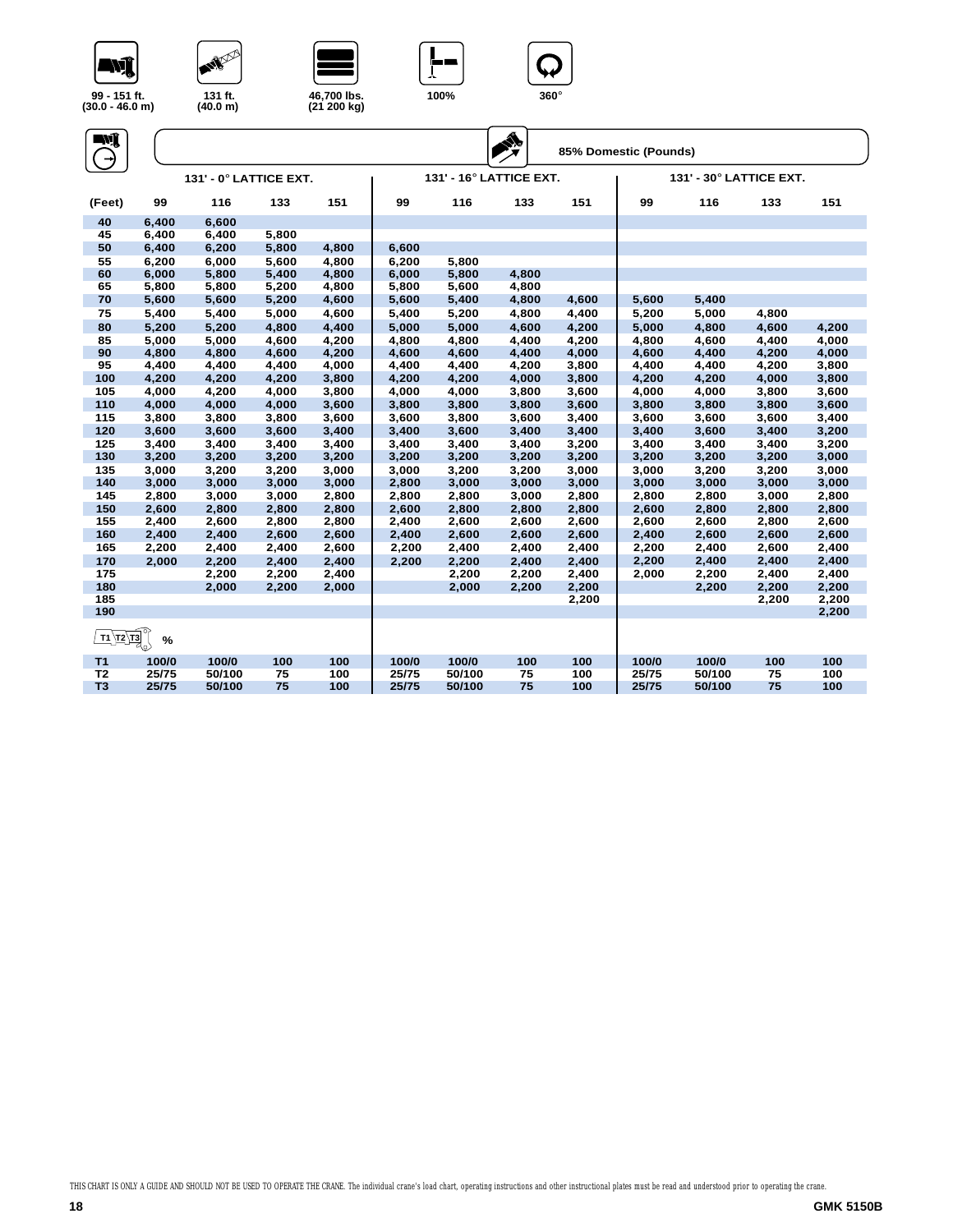

**T1 T2 T3 %**

**120**

**125**

 $18,400$ 

**8,400**

**7,600**

**6,600**

**5,800**



**AND ROW** 





**4,800 5,200 8,600 8,800 5,400 5,800 9,000 5,800 6,200**

**3,800 4,200 7,800 4,400 4,800 4,600 5,200**

**3,000 3,400 6,800 3,400 4,000 3,800 4,200**

**130 2,200 2,600 6,000 2,600 3,200 2,800 3,400 135 2,000 2,000 2,400 2,600**

**T1 100/0 100/0 100 100 100/0 100/0 100 100 100/0 100/0 100 100 T2 25/75 50/100 75 100 25/75 50/100 75 100 25/75 50/100 75 100 T3 25/75 50/100 75 100 25/75 50/100 75 100 25/75 50/100 75 100**

| 99 - 151 ft.<br>$(30.0 - 46.0)$ m) |        | 33 ft.<br>(10.0 m) |                       | 28,000 lbs.<br>(12 700 kg) |        | 100%   | $360^\circ$            |                       |        |        |                        |        |
|------------------------------------|--------|--------------------|-----------------------|----------------------------|--------|--------|------------------------|-----------------------|--------|--------|------------------------|--------|
| ЕŊÎ<br>$\rightarrow$               |        |                    |                       |                            |        |        |                        | 85% Domestic (Pounds) |        |        |                        |        |
|                                    |        |                    | 33' - 0° LATTICE EXT. |                            |        |        | 33' - 16° LATTICE EXT. |                       |        |        | 33' - 30° LATTICE EXT. |        |
| (Feet)                             | 99     | 116                | 133                   | 151                        | 99     | 116    | 133                    | 151                   | 99     | 116    | 133                    | 151    |
| 20                                 | 30,800 |                    |                       |                            |        |        |                        |                       |        |        |                        |        |
| 25                                 | 29,400 | 28,600             |                       |                            |        |        |                        |                       |        |        |                        |        |
| 30                                 | 26,800 | 27,000             | 24,000                | 20,600                     | 19,200 | 19,600 |                        |                       |        |        |                        |        |
| 35                                 | 24,600 | 25,200             | 23,800                | 20,600                     | 18,200 | 18,400 | 18,400                 |                       | 14,200 |        |                        |        |
| 40                                 | 22,600 | 23,400             | 23,200                | 20,600                     | 17,000 | 17,600 | 17,600                 | 17,200                | 13,600 | 13,800 | 13,800                 |        |
| 45                                 | 21,000 | 21,800             | 22,000                | 20,600                     | 16,200 | 16.600 | 16,800                 | 16,600                | 13,200 | 13,400 | 13,400                 | 13,200 |
| 50                                 | 19,400 | 20,600             | 20,800                | 20,000                     | 15,000 | 16,000 | 16,200                 | 16,000                | 12,600 | 13,000 | 13,000                 | 13,000 |
| 55                                 | 18,200 | 19,400             | 19,800                | 19,400                     | 14,000 | 15,200 | 15,400                 | 15,400                | 12,200 | 12,600 | 12,800                 | 12,600 |
| 60                                 | 17,200 | 18,200             | 18,800                | 18,600                     | 13,400 | 14,400 | 14,600                 | 14,600                | 11,800 | 12,200 | 12,400                 | 12,400 |
| 65                                 | 16,000 | 17,200             | 17,800                | 18,000                     | 12,800 | 13,600 | 13,800                 | 14,000                | 11,400 | 11,800 | 12,000                 | 12,000 |
| 70                                 | 15,200 | 16,200             | 17,000                | 17,200                     | 12,400 | 13,000 | 13,400                 | 13,600                | 11,200 | 11,600 | 11,800                 | 11,800 |
| 75                                 | 14,200 | 15,400             | 16,400                | 16,600                     | 12,000 | 12,600 | 13,000                 | 13,200                | 10,800 | 11,200 | 11,600                 | 11,600 |
| 80                                 | 13,200 | 14,400             | 15,000                | 15,400                     | 11,400 | 12,000 | 12,600                 | 12,800                | 10,600 | 11,000 | 11,200                 | 11,400 |
| 85                                 | 12,400 | 13,400             | 13,000                | 13,400                     | 11,000 | 11,800 | 12,200                 | 12,400                | 10,400 | 10,800 | 11,000                 | 11,200 |
| 90                                 | 11,800 | 12,800             | 11,200                | 11,600                     | 10,800 | 11,400 | 11,800                 | 12,000                | 10,200 | 10,400 | 10,800                 | 11,000 |
| 95                                 | 11,400 | 12,400             | 9,600                 | 10,000                     | 10,400 | 10,800 | 10,400                 | 10,800                | 9,800  | 10,200 | 10,600                 | 10,800 |
| 100                                | 10,800 | 11,800             | 8,200                 | 8,600                      | 10,000 | 10,600 | 9,000                  | 9,400                 | 9,800  | 10,000 | 9,400                  | 10,000 |
| 105                                | 10,600 | 10,600             | 6,800                 | 7,200                      | 10,000 | 10,400 | 7,600                  | 8,000                 |        | 10,000 | 8,000                  | 8,600  |
| 110                                | 9.400  | 9.400              | 5,800                 | 6,200                      | 9.800  | 10.000 | 6.400                  | 6,800                 |        | 9.800  | 6,800                  | 7,400  |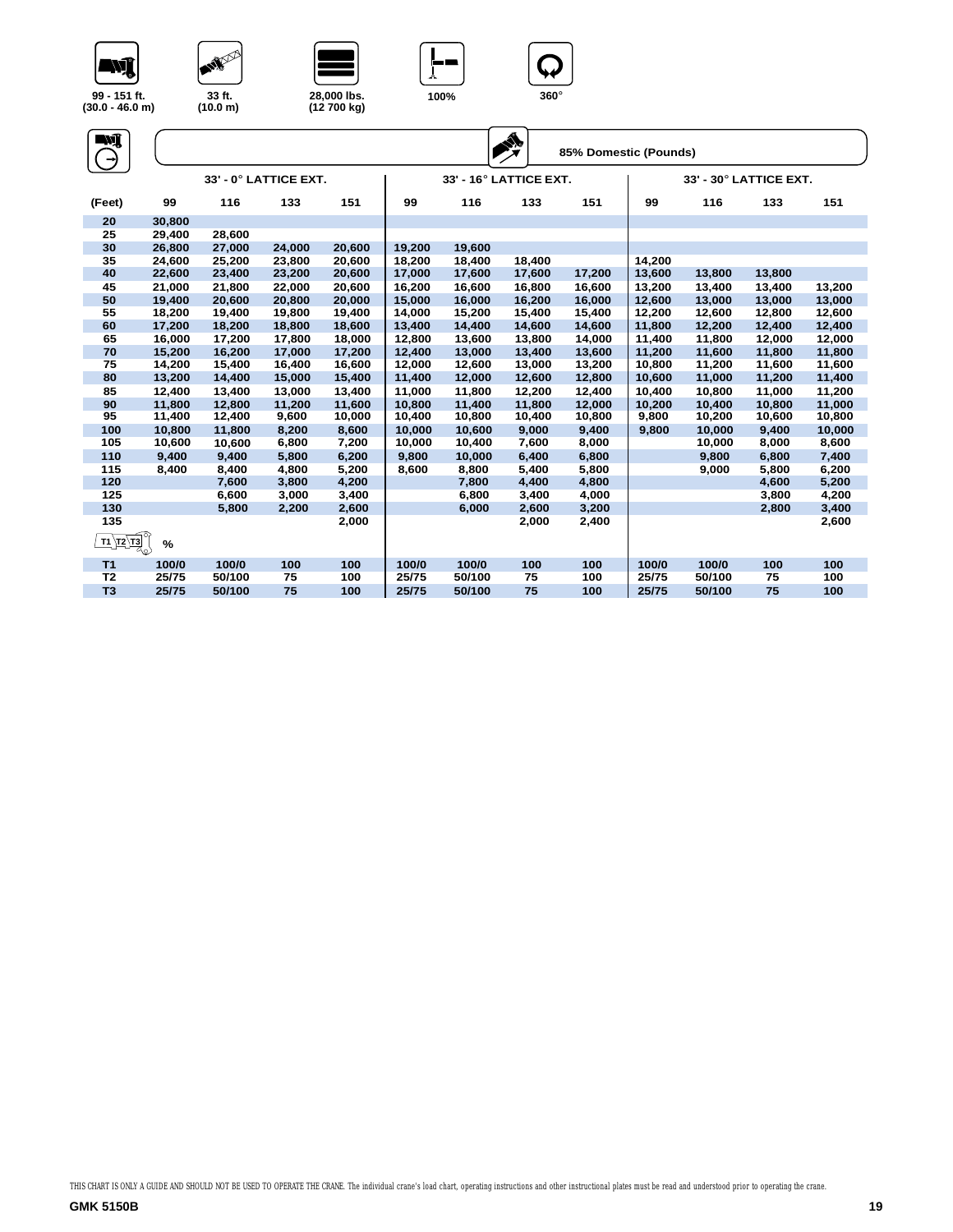



**NEW** 





| WÎ              |        |        |                       |        |        |                        | ♠ |        |                       |       |                        |       |       |
|-----------------|--------|--------|-----------------------|--------|--------|------------------------|---|--------|-----------------------|-------|------------------------|-------|-------|
|                 |        |        |                       |        |        |                        |   |        | 85% Domestic (Pounds) |       |                        |       |       |
|                 |        |        | 53' - 0° LATTICE EXT. |        |        | 53' - 16° LATTICE EXT. |   |        |                       |       | 53' - 30° LATTICE EXT. |       |       |
| (Feet)          | 99     | 116    | 133                   | 151    | 99     | 116                    |   | 133    | 151                   | 99    | 116                    | 133   | 151   |
| 20              |        |        |                       |        |        |                        |   |        |                       |       |                        |       |       |
| 25              | 15,400 |        |                       |        |        |                        |   |        |                       |       |                        |       |       |
| 30              | 15,400 | 15,400 | 14,800                |        |        |                        |   |        |                       |       |                        |       |       |
| 35              | 15,400 | 15,400 | 14,600                |        |        |                        |   |        |                       |       |                        |       |       |
| 40              | 14,800 | 15,200 | 14,000                | 13,400 | 10,800 | 11,000                 |   |        |                       |       |                        |       |       |
| 45              | 13,400 | 14,000 | 13,600                | 13,000 | 10,200 | 10,400                 |   | 10,400 |                       |       |                        |       |       |
| 50              | 12,600 | 13,000 | 13,200                | 12,600 | 9,800  | 10,000                 |   | 10,000 | 10,000                | 8,200 | 8,400                  |       |       |
| 55              | 11,800 | 12,400 | 12,600                | 12,200 | 9,200  | 9,600                  |   | 9,600  | 9,600                 | 7,800 | 8,000                  | 8,000 |       |
| 60              | 11,000 | 11,600 | 12,000                | 11,800 | 8,800  | 9,200                  |   | 9,200  | 9,400                 | 7,600 | 7,800                  | 7,800 | 7,800 |
| 65              | 10,400 | 11,000 | 11,400                | 11,400 | 8,400  | 8,800                  |   | 9,000  | 9,000                 | 7,400 | 7,600                  | 7,600 | 7,600 |
| 70              | 9,800  | 10,400 | 10,800                | 11,000 | 8,000  | 8,400                  |   | 8,600  | 8,800                 | 7,200 | 7,400                  | 7,400 | 7,400 |
| 75              | 9,400  | 10,000 | 10,400                | 10,600 | 7,800  | 8,200                  |   | 8,400  | 8,400                 | 6,800 | 7,200                  | 7,200 | 7,200 |
| 80              | 8,800  | 9,400  | 9,800                 | 10,000 | 7,400  | 7,800                  |   | 8,000  | 8,200                 | 6,600 | 7,000                  | 7,000 | 7,200 |
| 85              | 8,400  | 9,000  | 9,400                 | 9,800  | 7,200  | 7,600                  |   | 7,800  | 8,000                 | 6,400 | 6,800                  | 6,800 | 7,000 |
| 90              | 8,000  | 8,600  | 9,200                 | 9,400  | 7,000  | 7,400                  |   | 7,600  | 7,800                 | 6,400 | 6,600                  | 6,800 | 6,800 |
| 95              | 7,600  | 8,200  | 8,800                 | 9,000  | 6,800  | 7,000                  |   | 7,400  | 7,400                 | 6,200 | 6,400                  | 6,600 | 6,600 |
| 100             | 7,400  | 8,000  | 8,400                 | 8,800  | 6,400  | 6,800                  |   | 7,200  | 7,200                 | 6,000 | 6,200                  | 6,400 | 6,600 |
| 105             | 7,000  | 7,600  | 8,200                 | 8,400  | 6,400  | 6,600                  |   | 7,000  | 7,200                 | 6,000 | 6,200                  | 6,400 | 6,400 |
| 110             | 6,800  | 7,400  | 7,200                 | 7,400  | 6,200  | 6,600                  |   | 6,800  | 7,000                 | 5,800 | 6,000                  | 6,200 | 6,400 |
| 115             | 6,600  | 7,000  | 6,200                 | 6,400  | 6,000  | 6,400                  |   | 6,600  | 6,800                 | 5,800 | 6,000                  | 6,000 | 6,200 |
| 120             | 6,200  | 6,800  | 5,200                 | 5,400  | 5,800  | 6,200                  |   | 6,200  | 6,600                 | 5,800 | 5,800                  | 6,000 | 6,000 |
| 125             | 6,000  | 6,600  | 4,400                 | 4,600  | 5,800  | 6,000                  |   | 5,400  | 5,600                 |       | 5,800                  | 5,800 | 6,000 |
| 130             | 5,800  | 6,400  | 3,600                 | 3,800  | 5,600  | 5,800                  |   | 4,600  | 4,800                 |       | 5,600                  | 5,000 | 5,400 |
| 135             | 5,600  | 6,200  | 3,000                 | 3,200  | 5,600  | 5,800                  |   | 3,800  | 4,000                 |       | 5,600                  | 4,200 | 4,600 |
| 140             |        | 5,600  | 2,400                 | 2,400  |        | 5,600                  |   | 3,000  | 3,200                 |       |                        | 3,400 | 3,800 |
| 145             |        | 5,000  |                       |        |        | 5,400                  |   | 2,400  | 2,600                 |       |                        | 2,600 | 3,000 |
| 150             |        | 4,400  |                       |        |        | 4,600                  |   |        | 2,000                 |       |                        | 2,000 | 2,400 |
| 155             |        |        |                       |        |        |                        |   |        |                       |       |                        |       |       |
| <u>11 12 13</u> | %      |        |                       |        |        |                        |   |        |                       |       |                        |       |       |
| T <sub>1</sub>  | 100/0  | 100/0  | 100                   | 100    | 100/0  | 100/0                  |   | 100    | 100                   | 100/0 | 100/0                  | 100   | 100   |
| T <sub>2</sub>  | 25/75  | 50/100 | 75                    | 100    | 25/75  | 50/100                 |   | 75     | 100                   | 25/75 | 50/100                 | 75    | 100   |
| T <sub>3</sub>  | 25/75  | 50/100 | 75                    | 100    | 25/75  | 50/100                 |   | 75     | 100                   | 25/75 | 50/100                 | 75    | 100   |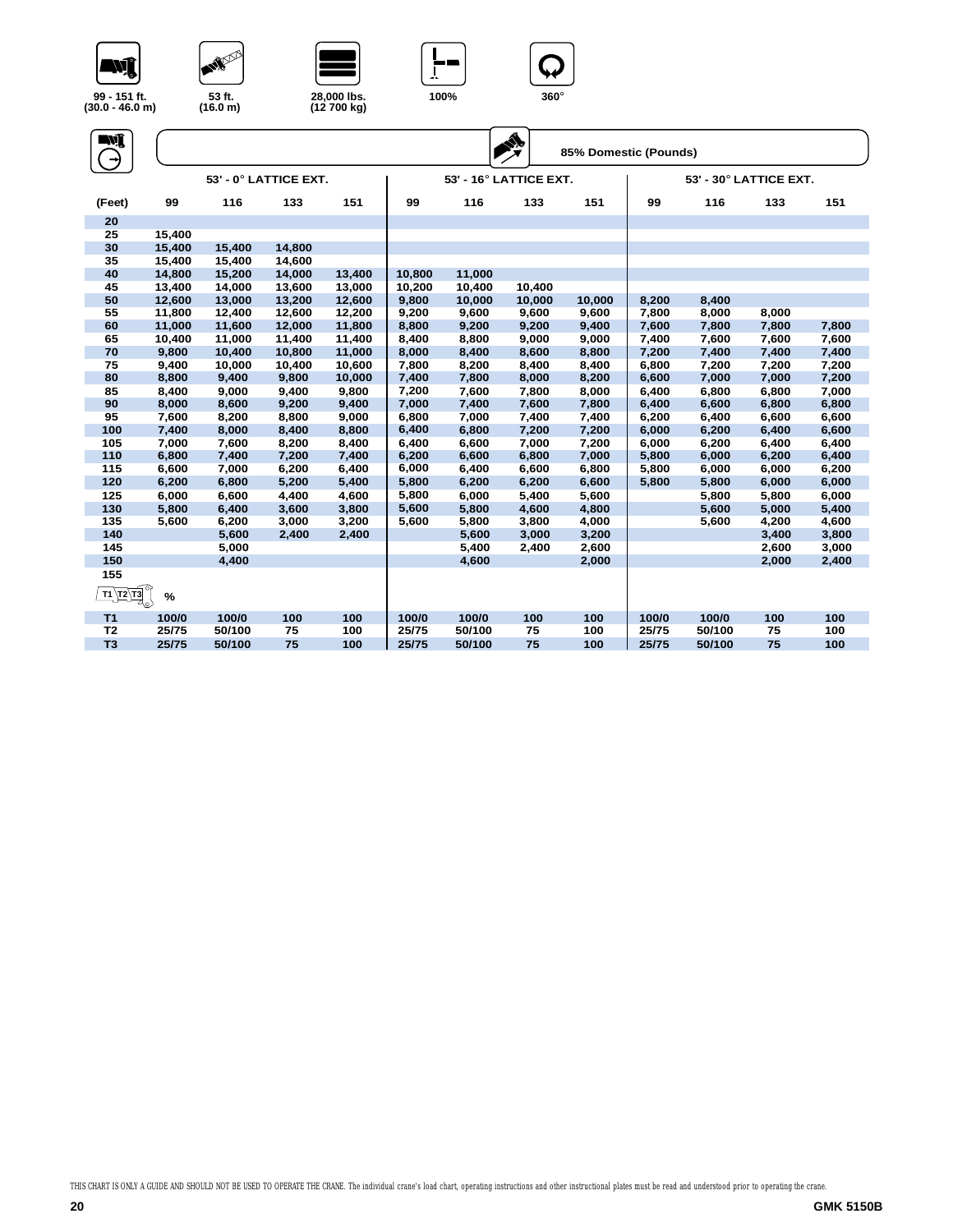



WA





| -wî              |        |        |                       |        |        |        | $\sum_{x}$             | 85% Domestic (Pounds) |       |                        |       |       |
|------------------|--------|--------|-----------------------|--------|--------|--------|------------------------|-----------------------|-------|------------------------|-------|-------|
|                  |        |        | 79' - 0° LATTICE EXT. |        |        |        | 79' - 16° LATTICE EXT. |                       |       | 79' - 30° LATTICE EXT. |       |       |
| (Feet)           | 99     | 116    | 133                   | 151    | 99     | 116    | 133                    | 151                   | 99    | 116                    | 133   | 151   |
| 30               | 15,400 |        |                       |        |        |        |                        |                       |       |                        |       |       |
| 35               | 15,000 | 13,800 |                       |        |        |        |                        |                       |       |                        |       |       |
| 40               | 14,600 | 13,600 | 11.800                |        | 10,600 |        |                        |                       |       |                        |       |       |
| 45               | 14,000 | 13,600 | 11,800                | 10,000 | 10,200 |        |                        |                       |       |                        |       |       |
| 50               | 13,200 | 13,200 | 11,800                | 10,000 | 9,800  | 9,800  | 9,600                  |                       | 8,000 |                        |       |       |
| 55               | 12,600 | 12.600 | 11.800                | 10.000 | 9,400  | 9,600  | 9,400                  | 9,200                 | 7,600 | 7.800                  |       |       |
| 60               | 12,000 | 12,000 | 11,600                | 10,000 | 9,000  | 9,200  | 9,000                  | 9,000                 | 7,400 | 7,800                  | 7,600 |       |
| 65               | 11,400 | 11,600 | 11,200                | 10,000 | 8,600  | 9,000  | 8,800                  | 9,000                 | 7,200 | 7.600                  | 7,400 |       |
| 70               | 10,800 | 11,000 | 11,000                | 10,000 | 8,400  | 8,600  | 8,600                  | 8,800                 | 7,000 | 7,400                  | 7,200 | 7,400 |
| 75               | 10,400 | 10,600 | 10,600                | 10,000 | 8,000  | 8,400  | 8,400                  | 8,600                 | 7,000 | 7,200                  | 7,000 | 7,200 |
| 80               | 9,800  | 10,200 | 10.200                | 9.800  | 7,800  | 8,200  | 8,000                  | 8,400                 | 6,800 | 7.000                  | 6.800 | 7,200 |
| 85               | 9,400  | 9,800  | 9,800                 | 9,600  | 7,600  | 8,000  | 7,800                  | 8,200                 | 6,600 | 7,000                  | 6,800 | 7,000 |
| 90               | 9,000  | 9,400  | 9,600                 | 9,400  | 7,400  | 7,800  | 7,600                  | 8,000                 | 6,400 | 6,800                  | 6,600 | 7,000 |
| 95               | 8,600  | 9,000  | 9,200                 | 9,200  | 7,200  | 7,600  | 7,400                  | 7,800                 | 6,400 | 6,600                  | 6,400 | 6,800 |
| 100              | 8,200  | 8,600  | 9,000                 | 9,000  | 7,000  | 7,400  | 7,200                  | 7,600                 | 6,200 | 6,600                  | 6,400 | 6,600 |
| 105              | 8,000  | 8,400  | 8,600                 | 8,800  | 6,800  | 7,200  | 7,200                  | 7,400                 | 6,200 | 6,400                  | 6,400 | 6,600 |
| 110              | 7,600  | 8,000  | 8,000                 | 8,000  | 6,600  | 7,000  | 7,000                  | 7,400                 | 6,000 | 6,400                  | 6,200 | 6,600 |
| 115              | 7,200  | 7,600  | 7,000                 | 7,000  | 6,400  | 6,800  | 6,800                  | 7,200                 | 6,000 | 6,400                  | 6,200 | 6,400 |
| 120              | 7,000  | 7,400  | 6,000                 | 6,000  | 6,400  | 6,800  | 6,800                  | 7,000                 | 5,800 | 6,200                  | 6,000 | 6,400 |
| 125              | 6,600  | 7,000  | 5,200                 | 5,200  | 6,200  | 6,600  | 6,200                  | 6,200                 | 5,800 | 6,200                  | 6,000 | 6,200 |
| 130              | 6,400  | 6,800  | 4,400                 | 4,400  | 6,000  | 6,400  | 5,400                  | 5,400                 | 5,600 | 6,000                  | 5,800 | 6,200 |
| 135              | 6,200  | 6,600  | 3,800                 | 3.800  | 5,800  | 6,200  | 4,600                  | 4.600                 | 5,600 | 6,000                  | 5,200 | 5,200 |
| 140              | 6,000  | 6,200  | 3,000                 | 3,000  | 5,800  | 6,200  | 3,800                  | 4,000                 | 5,600 | 5,800                  | 4,400 | 4,600 |
| 145              | 5,800  | 5,400  | 2,400                 | 2,400  | 5,600  | 6,000  | 3,200                  | 3,200                 |       | 5,800                  | 3,600 | 3,800 |
| 150              | 5,200  | 4,800  | 1,800                 |        | 5,600  | 5,400  | 2,600                  | 2,600                 |       | 5,600                  | 3,000 | 3,200 |
| 155              | 4,600  | 4,400  |                       |        | 5,000  | 4,800  | 2,000                  | 2,000                 |       | 5,000                  | 2,400 | 2,400 |
| 160              | 4,200  | 3,800  |                       |        |        | 4,200  |                        |                       |       |                        |       | 2,000 |
| 165              |        | 3,400  |                       |        |        | 3,600  |                        |                       |       |                        |       |       |
| 170              |        | 3,000  |                       |        |        | 3,200  |                        |                       |       |                        |       |       |
| 175              |        | 2,600  |                       |        |        | 2,800  |                        |                       |       |                        |       |       |
| <u> 11 12 13</u> | $\%$   |        |                       |        |        |        |                        |                       |       |                        |       |       |
| T1               | 100/0  | 100/0  | 100                   | 100    | 100/0  | 100/0  | 100                    | 100                   | 100/0 | 100/0                  | 100   | 100   |
| T <sub>2</sub>   | 25/75  | 50/100 | 75                    | 100    | 25/75  | 50/100 | 75                     | 100                   | 25/75 | 50/100                 | 75    | 100   |
| T <sub>3</sub>   | 25/75  | 50/100 | 75                    | 100    | 25/75  | 50/100 | 75                     | 100                   | 25/75 | 50/100                 | 75    | 100   |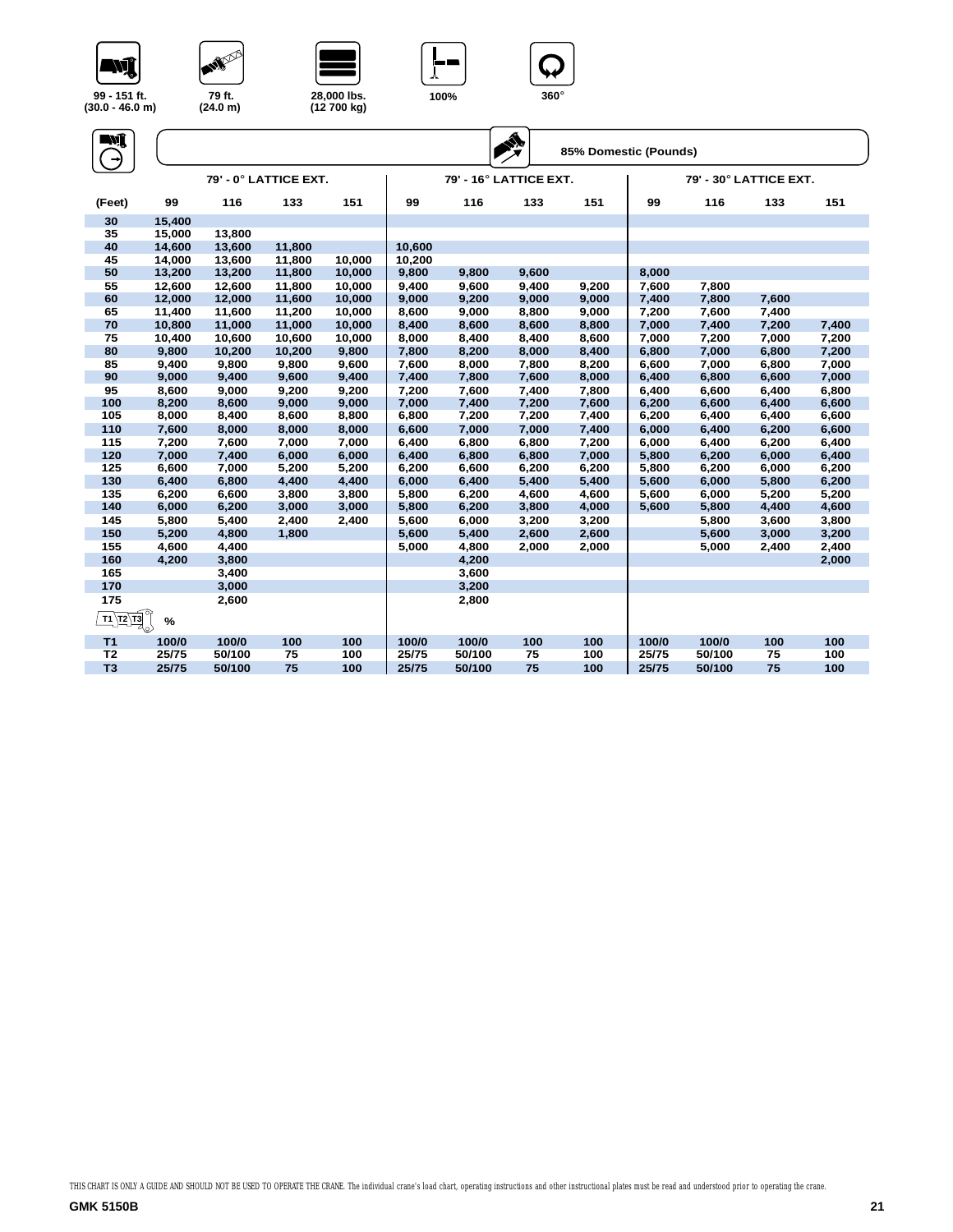



**AVIENT** 





| WÎ                            |                | 105' - 0° LATTICE EXT. |                |                |                |                | $\sum_{i=1}^{n}$<br>105' - 16° LATTICE EXT. | 85% Domestic (Pounds) |                | 105' - 30° LATTICE EXT. |                |                |
|-------------------------------|----------------|------------------------|----------------|----------------|----------------|----------------|---------------------------------------------|-----------------------|----------------|-------------------------|----------------|----------------|
| (Feet)                        | 99             | 116                    | 133            | 151            | 99             | 116            | 133                                         | 151                   | 99             | 116                     | 133            | 151            |
|                               |                |                        |                |                |                |                |                                             |                       |                |                         |                |                |
| 35                            | 10,800         |                        |                |                |                |                |                                             |                       |                |                         |                |                |
| 40                            | 10,400         | 10,200                 |                |                |                |                |                                             |                       |                |                         |                |                |
| 45                            | 10,000         | 9,800                  | 8,600          |                |                |                |                                             |                       |                |                         |                |                |
| 50                            | 9,800          | 9,400                  | 8,600          | 7,000          | 9,400          | 8,800          |                                             |                       |                |                         |                |                |
| 55                            | 9,400          | 9,200                  | 8,600          | 7,000          | 9,000          | 8,600          | 8,000                                       |                       |                |                         |                |                |
| 60                            | 9,000          | 8,800                  | 8,200          | 7,000          | 8,600          | 8,200          | 7,800                                       | 7,000                 | 7,400          |                         |                |                |
| 65<br>70                      | 8,600          | 8,400                  | 8,000          | 7,000          | 8,200          | 7,800          | 7,400                                       | 7,000                 | 7,400          |                         |                |                |
|                               | 8,200          | 8,200                  | 7,800          | 7,000          | 7,800          | 7,600          | 7,200                                       | 6,800                 | 7,200          | 7,200                   | 7,000          |                |
| 75                            | 7,800          | 7,800                  | 7,400          | 7,000          | 7,400          | 7,200          | 7,000                                       | 6,600                 | 6,800          | 7,000                   | 6,800          | 6,400          |
| 80                            | 7,400          | 7,400                  | 7,200          | 6,800          | 7,000          | 7,000          | 6,800                                       | 6,400                 | 6,600          | 6,800                   | 6,600          | 6,200          |
| 85                            | 7,200          | 7,200                  | 7,000          | 6,600          | 6,800          | 6,800          | 6,600                                       | 6,200                 | 6,400          | 6,400                   | 6,400          | 6,000<br>5,800 |
| 90<br>95                      | 6,800<br>6,400 | 6,800<br>6,600         | 6,800<br>6,600 | 6,400<br>6,200 | 6,400<br>6,200 | 6,400<br>6,200 | 6,400<br>6,200                              | 6,000<br>5,800        | 6,200<br>5,800 | 6,200<br>6,000          | 6,200<br>6,000 | 5,600          |
|                               |                |                        |                |                |                |                |                                             |                       |                |                         |                |                |
| 100<br>105                    | 6,200<br>6,000 | 6,400<br>6,200         | 6,200<br>6,200 | 6,000<br>6,000 | 5,800<br>5,600 | 6,000<br>5,800 | 6,000<br>5,800                              | 5,800<br>5,600        | 5,600<br>5,400 | 5,800<br>5,600          | 5,800<br>5,600 | 5,600<br>5,400 |
| 110                           | 5,600          | 6,000                  | 6,000          | 5,800          | 5,400          | 5,600          | 5,600                                       | 5,400                 | 5,200          | 5,400                   | 5,400          | 5,200          |
| 115                           | 5,400          | 5,800                  | 5,800          | 5,600          | 5,200          | 5,400          | 5,400                                       | 5,400                 | 5,000          | 5,200                   | 5,200          | 5,200          |
|                               |                |                        |                |                |                |                |                                             |                       |                |                         |                |                |
| 120<br>125                    | 5,200<br>5,000 | 5,400<br>5,200         | 5,600<br>5,400 | 5,400<br>5,200 | 5,000<br>4,800 | 5,200<br>5,000 | 5,200<br>5,000                              | 5,200<br>5,000        | 4,800<br>4,600 | 5,000<br>4,800          | 5,200<br>5,000 | 5,000<br>5,000 |
| 130                           | 4,600          | 5,000                  | 5,000          | 4,800          | 4,600          | 4,800          | 5,000                                       | 4,800                 | 4,400          | 4,600                   | 4,800          | 4,800          |
| 135                           | 4,400          | 4,800                  | 4,200          | 4,200          | 4,400          | 4,600          | 4,800                                       | 4,800                 | 4,400          | 4,600                   | 4,600          | 4,600          |
| 140                           | 4,200          | 4,600                  | 3,600          | 3,400          | 4,200          | 4,400          | 4,400                                       | 4,400                 | 4,200          | 4,400                   | 4,600          | 4,600          |
| 145                           | 4,200          | 4,400                  | 3,000          | 2,800          | 4,000          | 4,200          | 3,800                                       | 3,600                 | 4,000          | 4,200                   | 4,400          | 4,200          |
| 150                           | 4,000          | 4,200                  | 2,400          | 2,200          | 3,800          | 4,200          | 3,200                                       | 3,000                 | 3,800          | 4,000                   | 3,600          | 3,600          |
| 155                           | 3,800          | 4,000                  |                |                | 3,800          | 4,000          | 2,600                                       | 2,400                 | 3,800          | 4,000                   | 3,000          | 3,000          |
| 160                           | 3,600          | 4,000                  |                |                | 3,600          | 3,800          | 2,000                                       | 2,000                 | 3,600          | 3,800                   | 2,400          | 2,400          |
| 165                           | 3,400          | 3,600                  |                |                | 3,400          | 3,800          |                                             |                       | 3,400          | 3,800                   | 1.800          |                |
| 170                           | 3,400          | 3,200                  |                |                | 3,400          | 3,600          |                                             |                       | 3,400          | 3,600                   |                |                |
| 175                           | 3,200          | 2,800                  |                |                | 3,200          | 3,200          |                                             |                       |                | 3,400                   |                |                |
| 180                           | 2,800          | 2,400                  |                |                | 3,000          | 2,800          |                                             |                       |                | 2,800                   |                |                |
| 185                           |                | 2,000                  |                |                |                | 2,200          |                                             |                       |                |                         |                |                |
|                               |                |                        |                |                |                |                |                                             |                       |                |                         |                |                |
| 190<br><u> 11  12  13</u>   J | %              |                        |                |                |                | 2,000          |                                             |                       |                |                         |                |                |
| T <sub>1</sub>                | 100/0          | 100/0                  | 100            | 100            | 100/0          | 100/0          | 100                                         | 100                   | 100/0          | 100/0                   | 100            | 100            |
| T <sub>2</sub>                | 25/75          | 50/100                 | 75             | 100            | 25/75          | 50/100         | 75                                          | 100                   | 25/75          | 50/100                  | 75             | 100            |
| T <sub>3</sub>                | 25/75          | 50/100                 | 75             | 100            | 25/75          | 50/100         | 75                                          | 100                   | 25/75          | 50/100                  | 75             | 100            |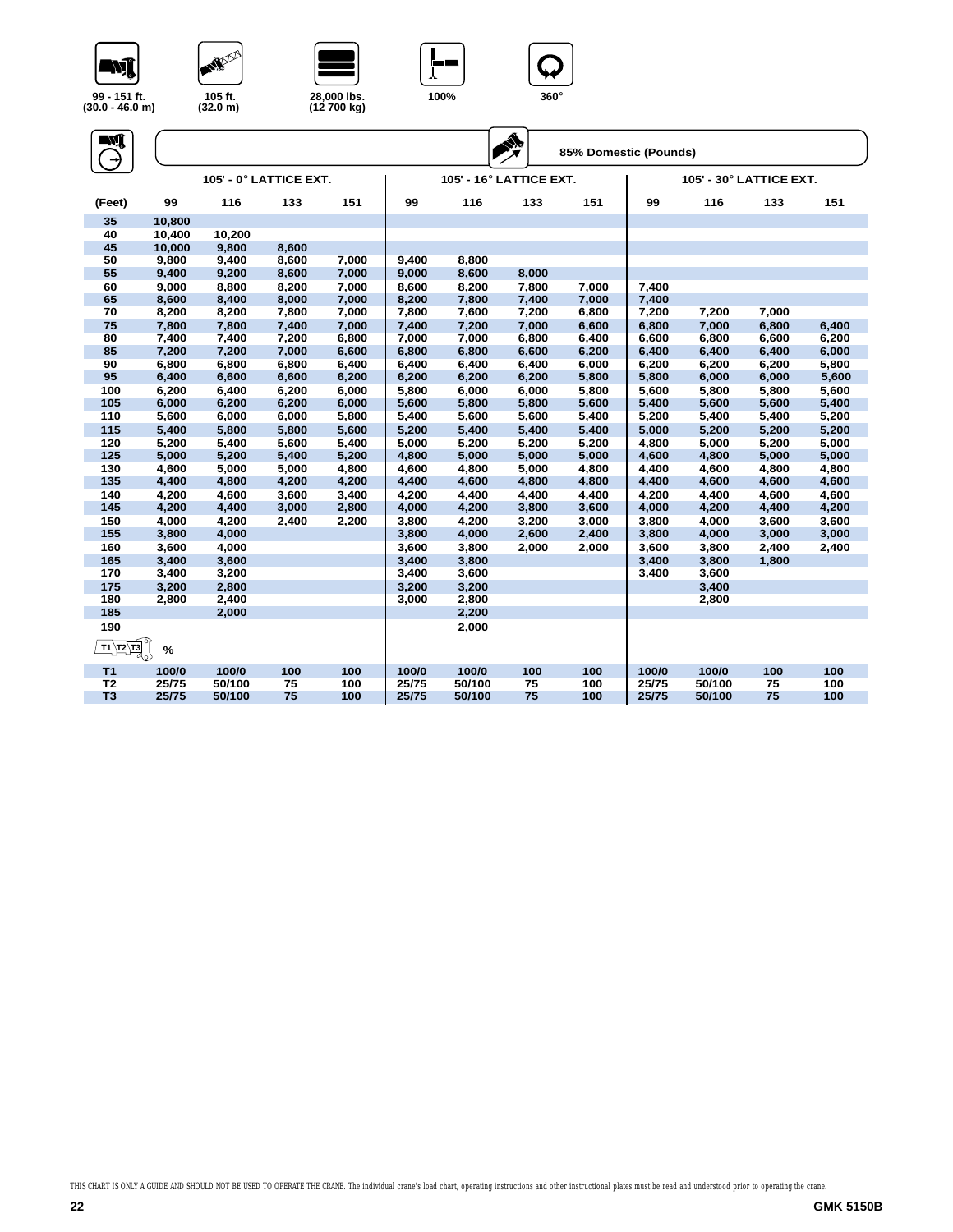







**131 ft. (40.0 m)** 

| Evî<br>$\rightarrow$    |       |                        |       |       |       |                         | $\mathbf{A}^{\mathbf{A}}_{\mathbf{X}}$ |       | 85% Domestic (Pounds) |                         |       |       |
|-------------------------|-------|------------------------|-------|-------|-------|-------------------------|----------------------------------------|-------|-----------------------|-------------------------|-------|-------|
|                         |       | 131' - 0° LATTICE EXT. |       |       |       | 131' - 16° LATTICE EXT. |                                        |       |                       | 131' - 30° LATTICE EXT. |       |       |
| (Feet)                  | 99    | 116                    | 133   | 151   | 99    | 116                     | 133                                    | 151   | 99                    | 116                     | 133   | 151   |
| 40                      | 6,400 | 6,600                  |       |       |       |                         |                                        |       |                       |                         |       |       |
| 45                      | 6,400 | 6,400                  | 5,800 |       |       |                         |                                        |       |                       |                         |       |       |
| 50                      | 6,400 | 6,200                  | 5,800 | 4,800 | 6,600 |                         |                                        |       |                       |                         |       |       |
| 55                      | 6,200 | 6,000                  | 5,600 | 4,800 | 6,200 | 5,800                   |                                        |       |                       |                         |       |       |
| 60                      | 6,000 | 5,800                  | 5,400 | 4,800 | 6,000 | 5,800                   | 4,800                                  |       |                       |                         |       |       |
| 65                      | 5,800 | 5,800                  | 5,200 | 4,800 | 5,800 | 5,600                   | 4,800                                  |       |                       |                         |       |       |
| 70                      | 5,600 | 5,600                  | 5,200 | 4,600 | 5,600 | 5,400                   | 4,800                                  | 4,600 | 5,600                 | 5,400                   |       |       |
| 75                      | 5,400 | 5,400                  | 5,000 | 4,600 | 5,400 | 5,200                   | 4,800                                  | 4,400 | 5,200                 | 5,000                   | 4,800 |       |
| 80                      | 5,200 | 5,200                  | 4,800 | 4,400 | 5,000 | 5,000                   | 4,600                                  | 4,200 | 5,000                 | 4,800                   | 4,600 | 4,200 |
| 85                      | 5,000 | 5,000                  | 4,600 | 4,200 | 4,800 | 4,800                   | 4,400                                  | 4,200 | 4,800                 | 4,600                   | 4,400 | 4,000 |
| 90                      | 4,800 | 4,800                  | 4,600 | 4,200 | 4,600 | 4,600                   | 4,400                                  | 4,000 | 4,600                 | 4,400                   | 4,200 | 4,000 |
| 95                      | 4,400 | 4,400                  | 4,400 | 4,000 | 4,400 | 4,400                   | 4,200                                  | 3,800 | 4,400                 | 4,400                   | 4,200 | 3,800 |
| 100                     | 4,200 | 4,200                  | 4,200 | 3,800 | 4,200 | 4,200                   | 4,000                                  | 3,800 | 4,200                 | 4,200                   | 4,000 | 3,800 |
| 105                     | 4,000 | 4,200                  | 4,000 | 3,800 | 4,000 | 4,000                   | 3,800                                  | 3,600 | 4,000                 | 4,000                   | 3,800 | 3,600 |
| 110                     | 4,000 | 4,000                  | 4,000 | 3,600 | 3,800 | 3,800                   | 3,800                                  | 3,600 | 3,800                 | 3,800                   | 3,800 | 3,600 |
| 115                     | 3,800 | 3,800                  | 3,800 | 3,600 | 3,600 | 3,800                   | 3,600                                  | 3,400 | 3,600                 | 3,600                   | 3,600 | 3,400 |
| 120                     | 3,600 | 3,600                  | 3,600 | 3,400 | 3,400 | 3,600                   | 3,400                                  | 3,400 | 3,400                 | 3,600                   | 3,400 | 3,200 |
| 125                     | 3,400 | 3,400                  | 3,400 | 3,400 | 3,400 | 3,400                   | 3,400                                  | 3,200 | 3,400                 | 3,400                   | 3,400 | 3,200 |
| 130                     | 3,200 | 3,200                  | 3,200 | 3,200 | 3,200 | 3,200                   | 3,200                                  | 3,200 | 3,200                 | 3,200                   | 3,200 | 3,000 |
| 135                     | 3,000 | 3,200                  | 3,200 | 3,000 | 3,000 | 3,200                   | 3,200                                  | 3,000 | 3,000                 | 3,200                   | 3,200 | 3,000 |
| 140                     | 3,000 | 3,000                  | 3,000 | 3,000 | 2,800 | 3,000                   | 3,000                                  | 3,000 | 3,000                 | 3,000                   | 3,000 | 3,000 |
| 145                     | 2,800 | 3,000                  | 3,000 | 2,800 | 2,800 | 2,800                   | 3,000                                  | 2,800 | 2,800                 | 2,800                   | 3,000 | 2,800 |
| 150                     | 2,600 | 2,800                  | 2,600 | 2,400 | 2,600 | 2,800                   | 2,800                                  | 2,800 | 2,600                 | 2,800                   | 2,800 | 2,800 |
| 155                     | 2,400 | 2,600                  | 2,200 |       | 2,400 | 2,600                   | 2,600                                  | 2,600 | 2,600                 | 2,600                   | 2,800 | 2,600 |
| 160                     | 2,400 | 2,400                  |       |       | 2,400 | 2,600                   | 2,400                                  | 2,200 | 2,400                 | 2,600                   | 2,600 | 2,600 |
| 165                     | 2,200 | 2,400                  |       |       | 2,200 | 2,400                   |                                        |       | 2,200                 | 2,400                   | 2,200 | 2,200 |
| 170                     | 2.000 | 2,200                  |       |       | 2,200 | 2,200                   |                                        |       | 2,200                 | 2,200                   |       |       |
| 175                     |       | 2,200                  |       |       |       | 2,200                   |                                        |       | 2,000                 | 2,200                   |       |       |
| 180                     |       | 2,000                  |       |       |       | 2,000                   |                                        |       |                       | 2,200                   |       |       |
| $T1$ <sup>T2</sup> $T3$ | %     |                        |       |       |       |                         |                                        |       |                       |                         |       |       |
| <b>T1</b>               | 100/0 | 100/0                  | 100   | 100   | 100/0 | 100/0                   | 100                                    | 100   | 100/0                 | 100/0                   | 100   | 100   |
| T <sub>2</sub>          | 25/75 | 50/100                 | 75    | 100   | 25/75 | 50/100                  | 75                                     | 100   | 25/75                 | 50/100                  | 75    | 100   |
| T <sub>3</sub>          | 25/75 | 50/100                 | 75    | 100   | 25/75 | 50/100                  | 75                                     | 100   | 25/75                 | 50/100                  | 75    | 100   |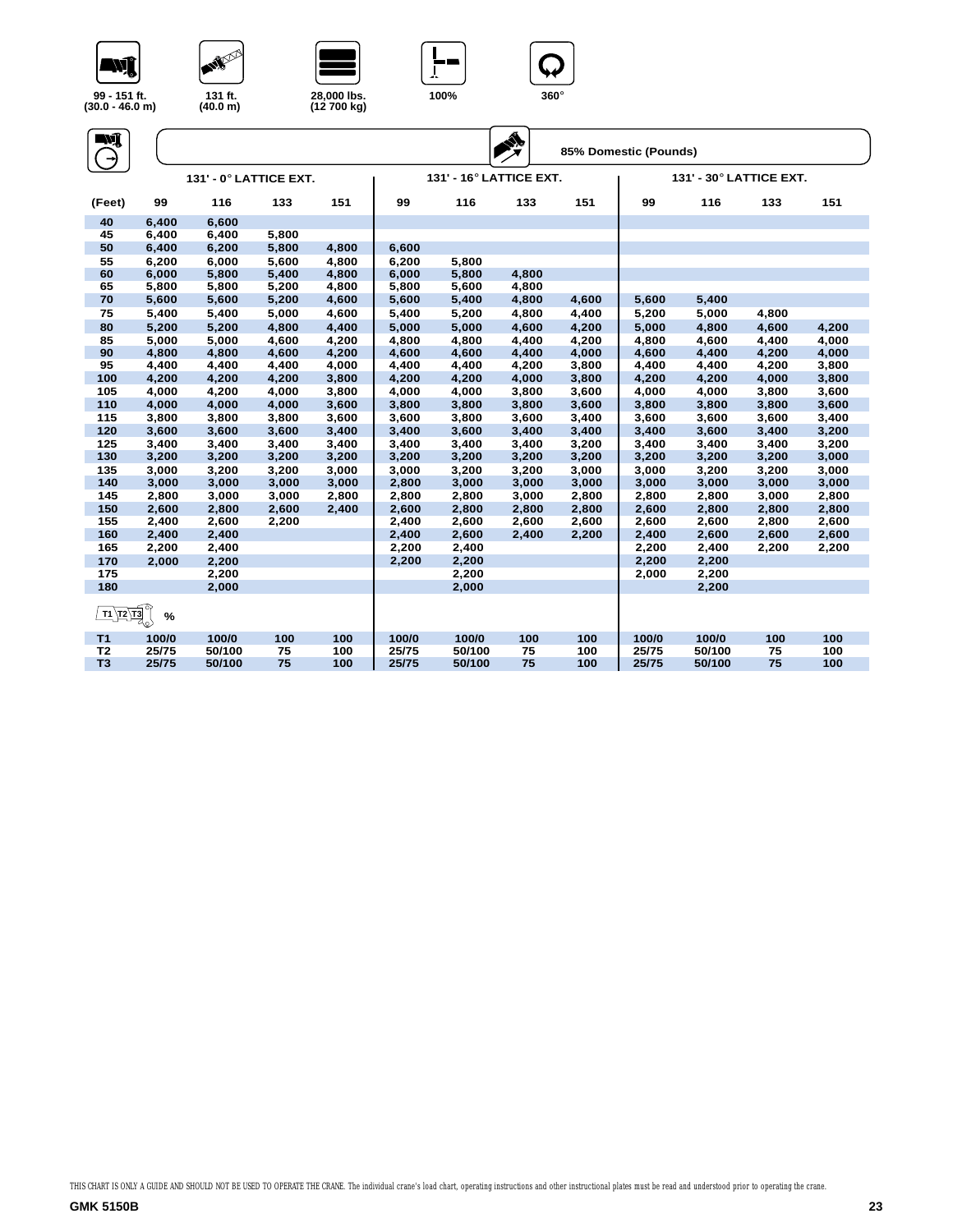







**99 - 151 ft.** 

| $(30.0 - 46.0)$ m)                                                             | 99 - 151 ft.     | 33 ft.<br>(10.0 m) |                       | 9,300 lbs.<br>(4200 kg) |                  | 100%             | $360^\circ$            |                       |                  |                        |                  |                  |
|--------------------------------------------------------------------------------|------------------|--------------------|-----------------------|-------------------------|------------------|------------------|------------------------|-----------------------|------------------|------------------------|------------------|------------------|
| 77J.                                                                           |                  |                    |                       |                         |                  |                  | $\sum_{i=1}^{n}$       | 85% Domestic (Pounds) |                  |                        |                  |                  |
|                                                                                |                  |                    | 33' - 0° LATTICE EXT. |                         |                  |                  | 33' - 16° LATTICE EXT. |                       |                  | 33' - 30° LATTICE EXT. |                  |                  |
| (Feet)                                                                         | 99               | 116                | 133                   | 151                     | 99               | 116              | 133                    | 151                   | 99               | 116                    | 133              | 151              |
| 20                                                                             | 30,800           |                    |                       |                         |                  |                  |                        |                       |                  |                        |                  |                  |
| 25                                                                             | 29,400           | 28,600             |                       |                         |                  |                  |                        |                       |                  |                        |                  |                  |
| 30<br>35                                                                       | 26,800<br>24,600 | 27,000<br>25,200   | 24,000<br>23,800      | 20,600<br>20,600        | 19,200<br>18,200 | 19,600<br>18,400 | 18,400                 |                       | 14,200           |                        |                  |                  |
| 40                                                                             | 22,600           | 23,400             | 23,200                | 20,600                  | 17,000           | 17,600           | 17,600                 | 17,200                | 13,600           | 13,800                 | 13,800           |                  |
| 45                                                                             | 21,000           | 21,800             | 22,000                | 20,600                  | 16,200           | 16,600           | 16,800                 | 16,600                | 13,200           | 13,400                 | 13,400           | 13,200           |
| 50                                                                             | 19,400           | 20,600             | 20,800                | 20,000                  | 15,000           | 16,000           | 16,200                 | 16,000                | 12,600           | 13,000                 | 13,000           | 13,000           |
| 55                                                                             | 18,200           | 19,400             | 19,800                | 19,400                  | 14,000           | 15,200           | 15,400                 | 15,400                | 12,200           | 12,600                 | 12,800           | 12,600           |
| 60<br>65                                                                       | 17,200<br>15,800 | 18,200<br>16,800   | 18,800<br>15,800      | 18,600<br>15,800        | 13,400<br>12,800 | 14,400<br>13,600 | 14,600<br>13,800       | 14,600<br>14,000      | 11,800<br>11,400 | 12,200<br>11,800       | 12,400<br>12,000 | 12,400<br>12,000 |
| 70                                                                             | 14,800           | 15,800             | 13,200                | 13,400                  | 12,400           | 13,000           | 13,400                 | 13,600                | 11,200           | 11,600                 | 11,800           | 11,800           |
| 75                                                                             | 14,000           | 15,000             | 11,000                | 11,200                  | 11,800           | 12,400           | 12,200                 | 12,600                | 10,800           | 11,200                 | 11,600           | 11,600           |
| 80                                                                             | 13,000           | 13,000             | 9,000                 | 9,400                   | 11,400           | 12,000           | 10,200                 | 10,600                | 10,400           | 10,800                 | 11,000           | 11,400           |
| 85                                                                             | 11,200           | 11,200             | 7,400                 | 7,800                   | 11,000           | 11,600           | 8,400                  | 8,800                 | 10,200           | 10,600                 | 9,200            | 9,600            |
| 90<br>95                                                                       | 9,800<br>8,400   | 9,800<br>8,400     | 6,000<br>4,600        | 6,200<br>5,000          | 10,400<br>9,000  | 10,400<br>9,000  | 6,800<br>5,600         | 7,200<br>6,000        | 10,000<br>9,200  | 10,400<br>9,400        | 7,600<br>6,000   | 8,000<br>6,600   |
| 100                                                                            | 7,200            | 7,200              | 3,400                 | 3,800                   | 7,600            | 7,800            | 4,200                  | 4,800                 | 8,000            | 8,200                  | 4,800            | 5,400            |
| 105                                                                            | 6,200            | 6,200              | 2,400                 | 2,800                   | 6,600            | 6,800            | 3,200                  | 3,600                 |                  | 7,000                  | 3,600            | 4,200            |
| 110                                                                            | 5,200            | 5,400              |                       |                         | 5,600            | 5,800            | 2,200                  | 2,600                 |                  | 6,000                  | 2,600            | 3,000            |
| 115                                                                            | 4,400            | 4,400              |                       |                         | 4,600            | 4,800            |                        |                       |                  | 5,000                  |                  | 2,200            |
| 120                                                                            |                  | 3,600              |                       |                         |                  | 4,000            |                        |                       |                  |                        |                  |                  |
| 125<br>130                                                                     |                  | 3,000<br>2,400     |                       |                         |                  | 3,200<br>2,600   |                        |                       |                  |                        |                  |                  |
|                                                                                |                  |                    |                       |                         |                  |                  |                        |                       |                  |                        |                  |                  |
| <u>11  12  13</u>                                                              | %                |                    |                       |                         |                  |                  |                        |                       |                  |                        |                  |                  |
| T1                                                                             | 100/0            | 100/0              | 100                   | 100                     | 100/0            | 100/0            | 100                    | 100                   | 100/0            | 100/0                  | 100              | 100              |
| T <sub>2</sub>                                                                 | 25/75            | 50/100             | 75                    | 100                     | 25/75            | 50/100           | 75                     | 100                   | 25/75            | 50/100                 | 75               | 100              |
| T <sub>3</sub>                                                                 | 25/75            | 50/100             | 75                    | 100                     | 25/75            | 50/100           | 75                     | 100                   | 25/75            | 50/100                 | 75               | 100              |
| 72J.                                                                           |                  | AVI BOO            |                       |                         |                  |                  |                        |                       |                  |                        |                  |                  |
|                                                                                |                  |                    |                       |                         |                  |                  |                        |                       |                  |                        |                  |                  |
| 99 - 151 ft.<br>$(30.0 - 46.0)$ m)                                             |                  | 53 ft.<br>(16.0 m) |                       | 9,300 lbs.<br>(4200 kg) |                  | 100%             | $360^\circ$            |                       |                  |                        |                  |                  |
| Мĵ<br>⇥                                                                        |                  |                    |                       |                         |                  |                  |                        | 85% Domestic (Pounds) |                  |                        |                  |                  |
|                                                                                |                  |                    | 53' - 0° LATTICE EXT. |                         |                  |                  | 53' - 16° LATTICE EXT. |                       |                  | 53' - 30° LATTICE EXT. |                  |                  |
| (Feet)                                                                         | 99               | 116                | 133                   | 151                     | 99               | 116              | 133                    | 151                   | 99               | 116                    | 133              | 151              |
| 20                                                                             |                  |                    |                       |                         |                  |                  |                        |                       |                  |                        |                  |                  |
| 25                                                                             | 15,400           |                    |                       |                         |                  |                  |                        |                       |                  |                        |                  |                  |
| 30<br>35                                                                       | 15,400<br>15,400 | 15,400<br>15,400   | 14,800<br>14,600      |                         |                  |                  |                        |                       |                  |                        |                  |                  |
| 40                                                                             | 14,800           | 15,200             | 14,000                | 13,400                  | 10,800           | 11,000           |                        |                       |                  |                        |                  |                  |
| 45                                                                             | 13,400           | 14,000             | 13,600                | 13,000                  | 10,200           | 10,400           | 10,400                 |                       |                  |                        |                  |                  |
| 50                                                                             | 12,600           | 13,000             | 13,200                | 12,600                  | 9,800            | 10,000           | 10,000                 | 10,000                | 8,200            | 8,400                  |                  |                  |
| 55                                                                             | 11,800           | 12,400             | 12,600                | 12,200                  | 9,200            | 9,600            | 9,600                  | 9,600                 | 7,800            | 8,000                  | 8,000            |                  |
| 60                                                                             | 11,000           | 11,600             | 12,000                | 11,800                  | 8,800            | 9,200            | 9,200                  | 9,400                 | 7,600            | 7,800                  | 7,800            | 7,800            |
| 65<br>70                                                                       | 10,400<br>9,800  | 11,000<br>10,400   | 11,400<br>10,800      | 11.400<br>11,000        | 8,400<br>8,000   | 8,800<br>8,400   | 9,000<br>8,600         | 9,000<br>8,800        | 7,400<br>7,200   | 7,600<br>7,400         | 7,600<br>7,400   | 7,600<br>7,400   |
| 75                                                                             | 9,400            | 10,000             | 10,400                | 10,600                  | 7,800            | 8,200            | 8,400                  | 8,400                 | 6,800            | 7,200                  | 7,200            | 7,200            |
| 80                                                                             | 8,800            | 9,400              | 9,800                 | 10,000                  | 7,400            | 7,800            | 8,000                  | 8,200                 | 6,600            | 7,000                  | 7,000            | 7,200            |
| 85                                                                             | 8,400            | 8,800              | 8,800                 | 9,000                   | 7,200            | 7,600            | 7.800                  | 8,000                 | 6,400            | 6,800                  | 6,800            | 7,000            |
| 90                                                                             | 8,000            | 8,600              | 7,400                 | 7,600                   | 7,000            | 7,400            | 7,600                  | 7,800                 | 6,400            | 6,600                  | 6,800            | 6,800            |
| 95<br>100                                                                      | 7,600<br>7,200   | 8,200<br>7,800     | 6,200<br>5,000        | 6,400<br>5,200          | 6,800<br>6,400   | 7,000<br>6,800   | 7,400<br>6,400         | 7,400<br>6,600        | 6,200<br>6,000   | 6,400<br>6,200         | 6,600<br>6,400   | 6,600<br>6,600   |
| 105                                                                            | 7,000            | 7,400              | 4,000                 | 4,200                   | 6,200            | 6,600            | 5,200                  | 5,600                 | 6,000            | 6,200                  | 6,200            | 6,400            |
| 110                                                                            | 6,600            | 6,600              | 3,000                 | 3,200                   | 6,200            | 6,400            | 4,200                  | 4,400                 | 5,800            | 6,000                  | 5,200            | 5,400            |
| 115                                                                            | 5,800            | 5,600              | 2,200                 | 2,400                   | 6,000            | 6,400            | 3,400                  | 3,600                 | 5,800            | 6,000                  | 4,200            | 4,400            |
| 120                                                                            | 5,000            | 4,800              |                       |                         | 5,600            | 5,600            | 2,400                  | 2,600                 | 5,800            | 5,800                  | 3,200            | 3,400            |
| 125<br>130                                                                     | 4,400<br>3,600   | 4,200<br>3,600     |                       |                         | 4,800<br>4,000   | 4,800<br>4,000   |                        | 2,000                 |                  | 5,200<br>4,400         | 2,400            | 2,600            |
| 135                                                                            | 3,000            | 3,000              |                       |                         | 3,400            | 3,400            |                        |                       |                  | 3,600                  |                  |                  |
| 140                                                                            |                  | 2,400              |                       |                         |                  | 2,800            |                        |                       |                  |                        |                  |                  |
| 145<br>$\underline{\text{11}}$ $\underline{\text{12}}$ $\underline{\text{13}}$ |                  |                    |                       |                         |                  | 2,200            |                        |                       |                  |                        |                  |                  |

THIS CHART IS ONLY A GUIDE AND SHOULD NOT BE USED TO OPERATE THE CRANE. The individual crane's load chart, operating instructions and other instructional plates must be read and understood prior to operating the crane.

**T1 100/0 100/0 100 100 100/0 100/0 100 100 100/0 100/0 100 100 T2 25/75 50/100 75 100 25/75 50/100 75 100 25/75 50/100 75 100 T3 25/75 50/100 75 100 25/75 50/100 75 100 25/75 50/100 75 100**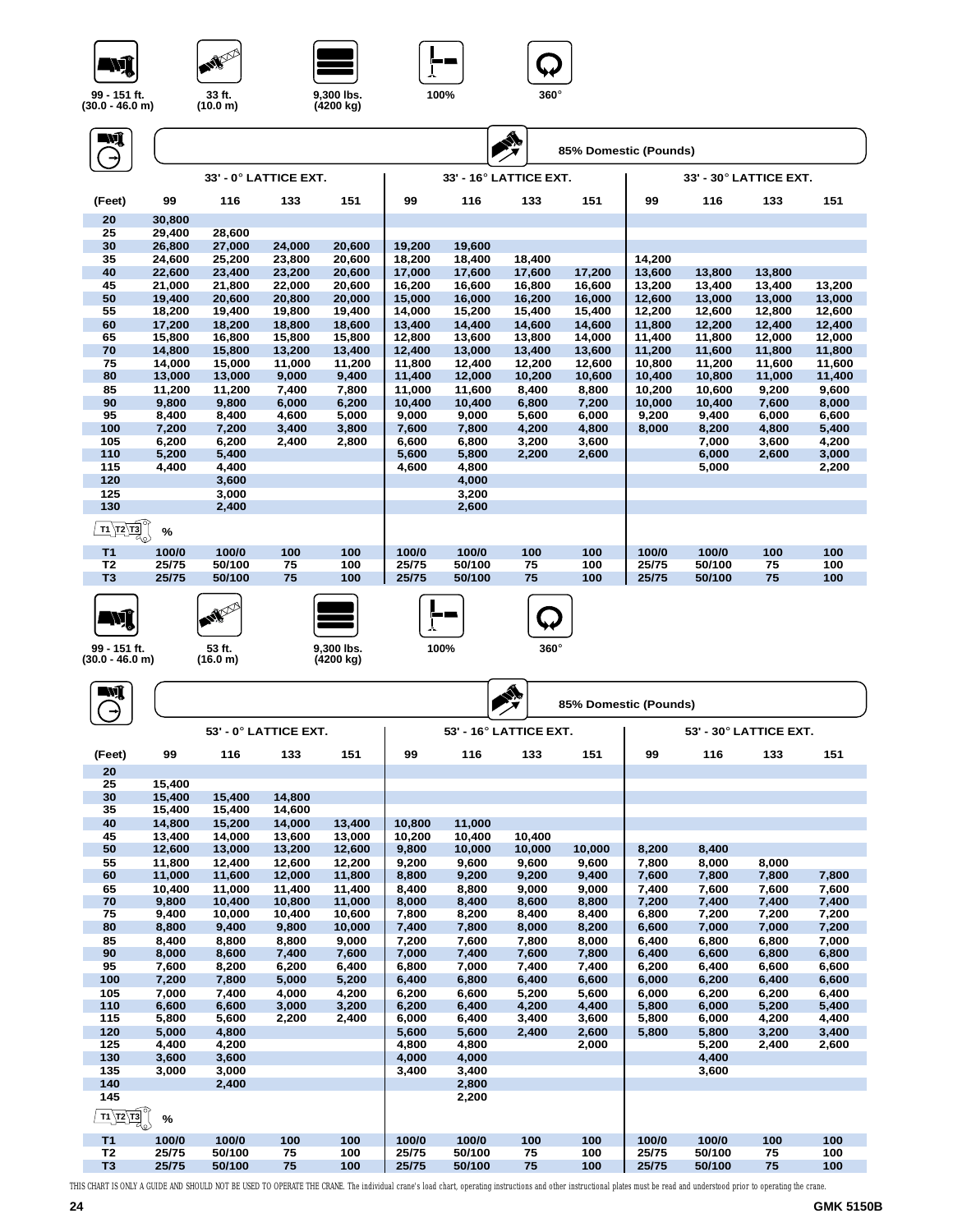# *Rated Lifting Capacities Symbols Glossary*

**Important Notes:**

**Warning: THIS CHART IS ONLY A GUIDE. The notes below are for illustration only and should not be relied upon to operate the crane. The individual crane's load chart, operating instructions and other instruction plates must be read and understood prior to operating the crane.**

1. All rated loads have been tested to and meet minimum requirements of SAEJ1063 NOV93 - Cantilevered Boom Crane Structures - Method of Test, and do not exceed 85% of the tipping load on outriggers as determined by SAEJ765 OCT90 Crane Stability Test Code.

2. Capacities given do not include the weight of hook blocks, slings, auxiliary lifting equipment and load handling devices. Their weights must be added to the load to be lifted.When more than minimum required reeving is used, the additional rope weight shall be considered part of the load.

3. All capacities are for crane on firm, level surface. It may be necessary to have structural supports under the outrigger floats or tires to spread the load to a larger bearing surface.

4.When either boom length or radius or both are between values listed, the smallest load shown at either the next larger radius or boom length shall be used.

5. For outrigger operation, ALL outriggers shall be properly extended with tires raised free of ground before raising the boom or lifting loads.